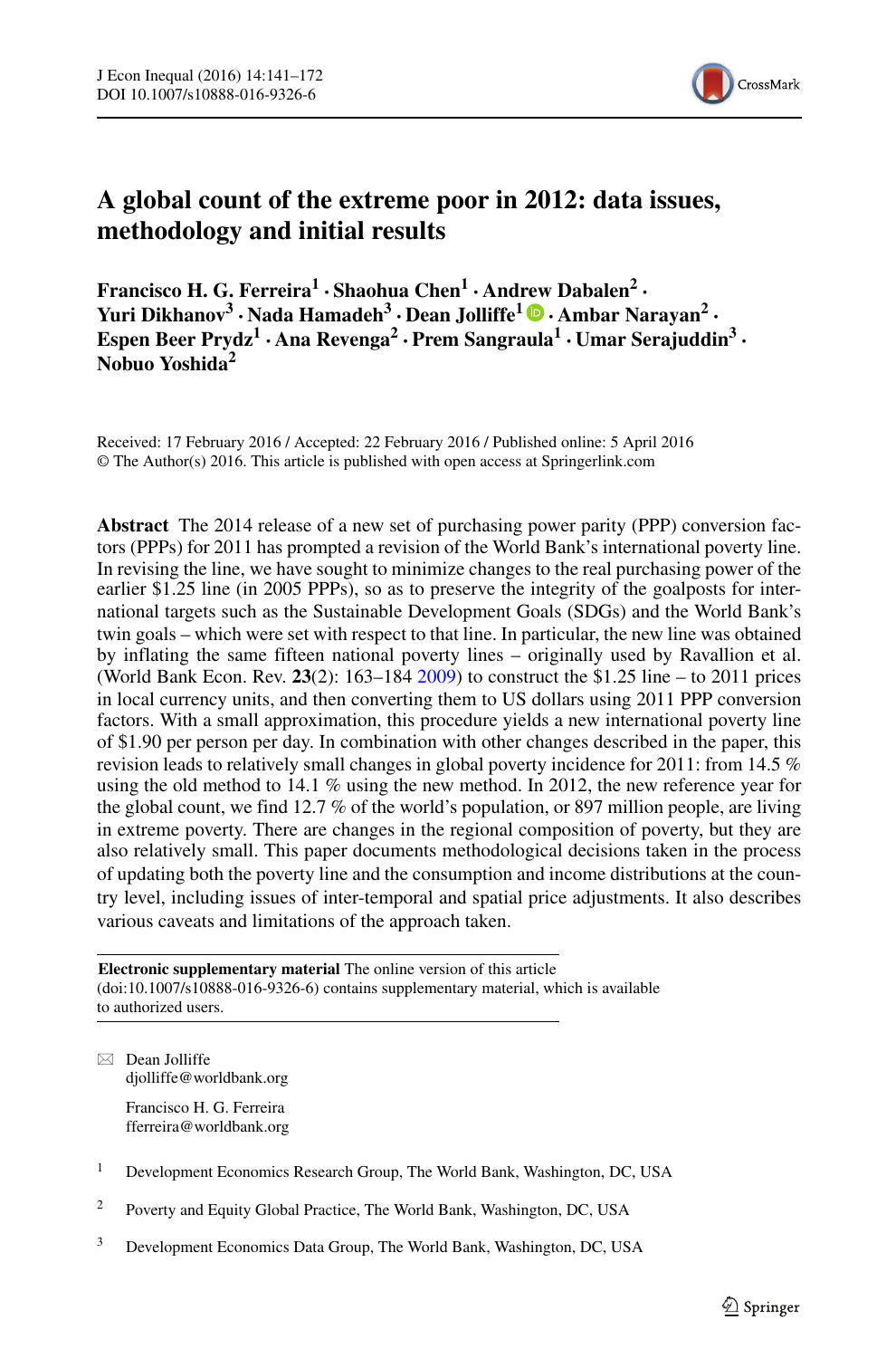**Keywords** Global poverty · Poverty measurement · Purchasing power parity

## **1 Introduction**

The estimated number of people in the world that live in extreme poverty has become an increasingly important (inverse) indicator for measuring development progress. The first Millennium Development Goal (MDG) aimed to halve the share of people living in extreme poverty between 1990 and 2015. In 2013, the World Bank adopted a goal of ending extreme poverty by  $2030<sup>1</sup>$  $2030<sup>1</sup>$  $2030<sup>1</sup>$  In 2015, the United Nations adopted a goal of "ending poverty in all its forms" by 2030 among the Sustainable Development Goals (SDGs)[.2](#page-1-1) As one of the most prominent indicators of economic development, the level and trends in extreme poverty are therefore a topic of great interest to both policymakers and the public at large.

Despite the strong policy focus on ending extreme poverty globally, its definition and measurement remain challenging endeavors, subject to much debate regarding the most appropriate concepts, methods and data. At the core of this debate is how to compare the standards of living of widely different peoples, consuming vastly different goods and services, all priced in different currencies. One aspect of this question is how to define a common threshold (or poverty line) which represents the same standard of living, across countries and over time, below which a person is considered poor.

Since the early 1990s, the World Bank has monitored global extreme poverty using an international poverty line that was explicitly based upon the national poverty lines of some of the poorest countries in the world. For ease of communication, this international poverty line has always been expressed in US dollars (USD), but when used for measuring poverty, the line is converted into local currencies through purchasing power parity (PPP) exchange rates, in an attempt to ensure that it has the same purchasing power in every country. The specific PPP conversion factors used for this exercise are those for private consumption, which come from the International Comparison Program (ICP).

Over the last few decades, the ICP has at various times collected price data on a large number of goods and services and in a large number of countries, with each assessment providing new information on how price levels compare across countries. Each release of new PPP data has led both to revisions of the international poverty line, and to re-assessments of the relative differences in wellbeing across countries and regions. The first international poverty line that was based on a sample of national poverty lines was set at \$1.01 using 1985 PPPs, by Ravallion et al. [\(1991](#page-30-1) – henceforth RDW) and used in the 1990 World Development Report (World Bank [1990\)](#page-31-0). Chen and Ravallion [\(2001\)](#page-29-0) later updated this to \$1.08 per day, using the 1993 PPPs. With the release of the 2005 PPPs and a new set of national poverty lines, Ravallion et al. [\(2009](#page-30-0) – henceforth RCS) proposed a new poverty line of \$1.25 per day, which is the line that has been used by the World Bank to measure poverty since 2009. Each of these updates has also been associated with revisions in the level and geographical composition of global poverty, often in ways that can be jarring and cast into

<span id="page-1-0"></span><sup>&</sup>lt;sup>1</sup>In April 2013, the World Bank Group announced the goal of ending extreme poverty, which it defined specifically as reducing "the percentage of people living with less than \$1.25 a day [*...*] to no more than 3 percent globally by 2030." For more details, see: [www.worldbank.org/content/dam/Worldbank/document/](www.worldbank.org/content/dam/Worldbank/document/WB-goals2013.pdf) [WB-goals2013.pdf.](www.worldbank.org/content/dam/Worldbank/document/WB-goals2013.pdf)

<span id="page-1-1"></span><sup>&</sup>lt;sup>2</sup>Target 1.1 of the SDGs describes the goal as follows: "By 2030, eradicate extreme poverty for all people everywhere, currently measured as people living on less than \$1.25 a day." For more details on the SDGs, see: <https://sustainabledevelopment.un.org/?menu=1300>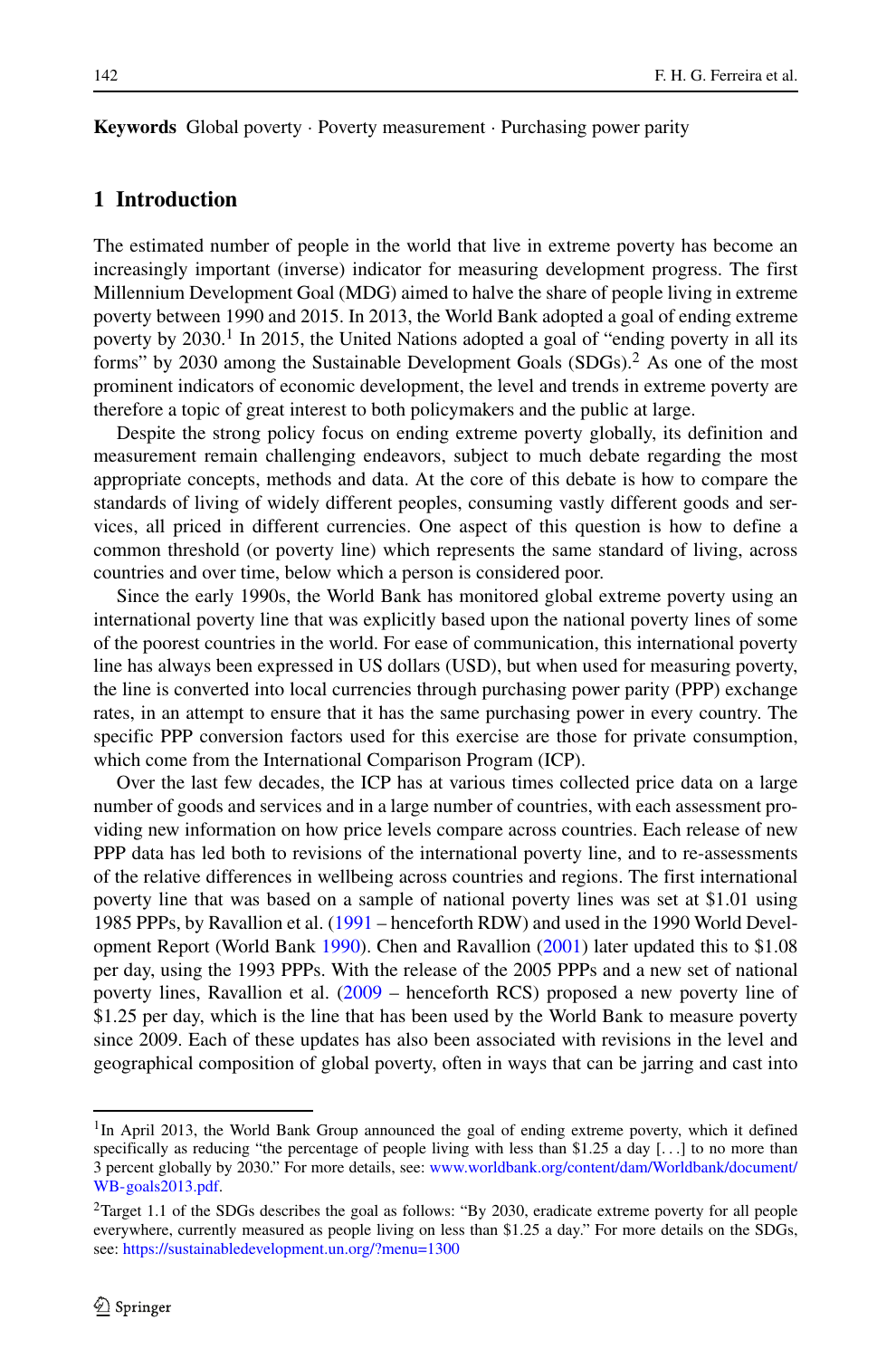doubt the reliability of the global poverty estimates. $3$  The 2011 PPP conversion factors, released by the ICP in 2014, once again led to substantial revisions in relative price levels, the magnitude of which varies widely across countries.

Inevitably, incorporating the new information on relative price levels that is contained in these conversion factors has implications for the measurement of global poverty and, more specifically, for the definition of the international poverty line. In considering how best to update the line to take account of this new information, we have been guided by three central principles. First, international comparisons of living standards should be based on the most recent reliable information on relative price levels, unless there is sufficient reason to suspect that it is less accurate than previous estimates. Second, we have sought to minimize changes to the real value of a poverty line that has become an important component of a system of international goals and targets, so as to avoid "shifting the goalposts". We have therefore sought to keep the definition of the line unchanged, and its new value as close as possible to that of the \$1.25 line (in 2005 PPPs) in real terms. Third, when defining "real terms", we have focused on the price levels that matter most for measuring global poverty, namely those faced by the world's poorest countries.

This paper provides a new set of global poverty estimates from 1990 to 2012, using the 2011 PPPs and an international poverty line that was revised in accordance with these three principles. The new value of the international poverty line in USD is \$1.90 in 2011 PPPs. This value is obtained by taking the average value in USD of the same fifteen national poverty lines that RCS [\(2009\)](#page-30-0) used to estimate the \$1.25 poverty in 2005 PPPs, after those lines have been inflated to 2011 prices in local currency units, and then converted to dollars using  $2011$  PPP conversion factors.<sup>4</sup> By construction, therefore, this \$1.90 line maintains, on average, the purchasing power of the national poverty lines from these 15 very poor countries. For robustness, we also show that \$1.90 in 2011 PPPs is the simple average of \$1.25 in 2005 PPPs (adjusting for domestic inflation between 2005 and 2011) when evaluated over the entire set of 101 countries in which we measure extreme poverty (and which also participated in both the 2005 and 2011 ICP rounds). This finding is the basis for our assertion that the \$1.90 line maintains the purchasing power of the \$1.25 line for poor countries more generally.

The new estimates suggest that 897 million people, or 12.7 % of the world's population, live below the international poverty line in 2012. The level of poverty using the new line and PPPs is similar to estimates based on the 2005 PPPs and the \$1.25 line. This is best seen comparing the estimates for 2011, a year for which we have numbers from both the old and the new methods: the \$1.25 line (and 2005 PPPs) yielded a global poverty rate of 14.5 %, compared to 14.1 % under the new line and method. The regional distribution of poverty also remains largely unchanged, with Sub-Saharan Africa being home to both the highest incidence of poverty and to the largest absolute number of poor people. South Asia is the region with the second highest incidence of poverty, followed by East Asia and the Pacific. The achievement of the first MDG of halving global poverty from 1990 to 2015 is maintained, and simple extrapolations confirm the current perception that the goal of ending extreme poverty by 2030 is an ambitious one.

The estimates produced in this paper apply the same methods as Chen and Ravallion [\(2010\)](#page-29-1) and are based on data from PovcalNet, the database maintained by the World Bank

 $3$ Deaton [\(2010\)](#page-29-2) is one example of a critique of this approach. See also Reddy and Pogge [\(2008\)](#page-30-2).

<span id="page-2-1"></span><span id="page-2-0"></span><sup>&</sup>lt;sup>4</sup>As discussed below, this procedure yields \$1.88, which we round up to \$1.90.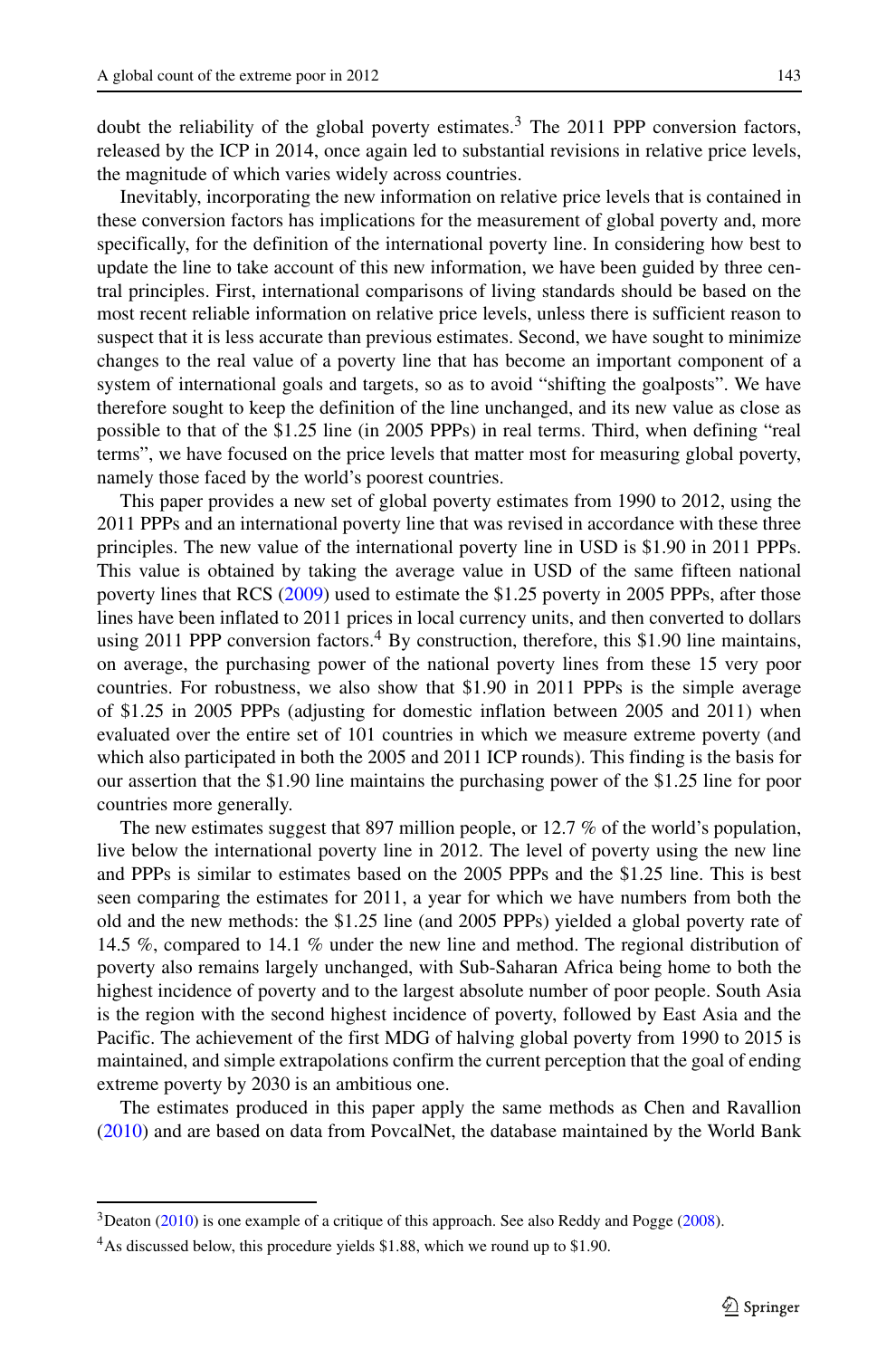for monitoring global poverty in recent years.<sup>[5](#page-3-0)</sup> The most recent version of PovcalNet contains data from more than eleven hundred surveys covering 133 developing countries, and 21 high-income countries. In addition to household surveys and PPP data, the poverty estimates rely on inter-temporal and spatial price deflators and adjustments, which can have large effects on both the international poverty line and on estimates of poverty rates for individual countries. The paper also documents the methods used for aggregating poverty globally and for the alignment of estimates to a particular reference year.

The remainder of the paper is structured as follows. The next section briefly reviews the literature on global poverty measures, with a particular emphasis on the use of PPP conversion factors and the impact they have had on international poverty measures in the past. Section [3](#page-7-0) describes in detail the data and methods used in the latest revision of the global poverty numbers. The fourth section describes how the \$1.25 line was updated to \$1.90 based on the 2011 PPPs, and the final section presents the 2012 count and reports on the revised global poverty numbers from 1990 to 2012.

#### **2 A brief history of global poverty measurement using PPPs**

The precise methods used for measuring global poverty have changed over time, but one guiding principle has endured, namely that the international extreme poverty line should reflect how the world's poorest countries estimate a minimum threshold of living which meets basic needs in their societies. This section describes each of the major revisions to the international poverty line, which are also synthesized in Table [1.](#page-4-0)

One of the first estimates of internationally comparable poverty measures was conducted by Ahluwalia et al.  $(1979)$  who use India's national poverty line  $(46<sup>th</sup>$  percentile of the per capita income distribution) to estimate the world's poverty incidence, using the 1975 PPPs from the ICP. Their estimate was based on consumption and income data from 25 countries. While the global coverage of this estimate was limited, this was the first attempt to measure global poverty with a common absolute poverty line. It also began the practice of measuring international poverty based on national lines, converted at PPPs.

Since the 1990s, the international poverty lines used by the World Bank have been defined on the basis of information from a sample of the national poverty lines used in some of the world's poorest countries. RDW [\(1991\)](#page-30-1) examine 33 national poverty lines and note that six countries among the poorest in this sample (Bangladesh, Indonesia, Kenya, Morocco, Nepal and Tanzania) were all within one dollar of a poverty line of \$31 per person per month at 1985 PPPs. The similarities in the value of the national poverty line for these six countries then served as the basis for the original "dollar-a-day" global poverty line.<sup>[6](#page-3-1)</sup> The resulting global count of the poor for 1985 was 1.1 billion persons based on data for 22 countries (with extrapolation models for an additional 64 countries).

<span id="page-3-0"></span><sup>5</sup>PovcalNet is perhaps the most commonly used data tool for estimating global poverty counts. It is an online tool, maintained by the World Bank, which allows analysts to specify parameter values such as the global poverty line, and then estimate the number of poor people in the world based on their assumptions. For more details, see: [http://iresearch.worldbank.org/PovcalNet/index.htm.](http://iresearch.worldbank.org/PovcalNet/index.htm)

<span id="page-3-1"></span><sup>6</sup>The national poverty lines for six countries (Indonesia, Bangladesh, Nepal, Kenya, Tanzania, and Morocco) were within one dollar of the \$30.42 per month line. The Philippines and Pakistan were also close to this value. For the purposes of comparison, India's poverty line was, using 1985 PPP terms, \$23 per month. If the India line had been used, the resulting global poverty line would have been about 76 cents per day, rather than the "dollar-a-day" line that was selected.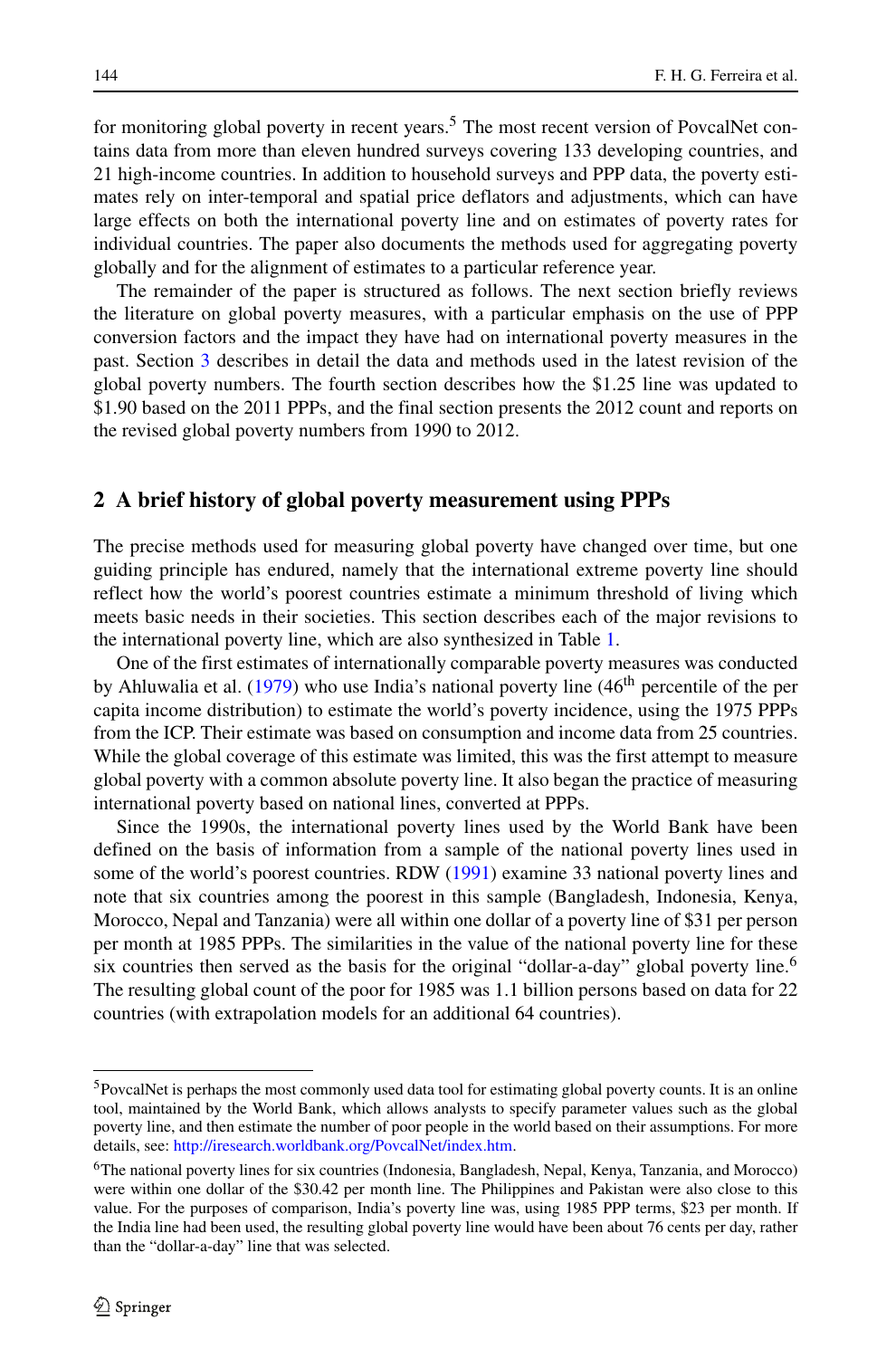|                                               |                                         | 1979 "India line" 1990 "Dollar-a-day"                                                                | 2001 1.08/day                                                                                                  | 2008 1.25/day                                                                                                                                                                    | 2015 1.90/day               |
|-----------------------------------------------|-----------------------------------------|------------------------------------------------------------------------------------------------------|----------------------------------------------------------------------------------------------------------------|----------------------------------------------------------------------------------------------------------------------------------------------------------------------------------|-----------------------------|
| Source                                        | Ahluwalia<br>et al. (1979)              | World Bank<br>(1990)                                                                                 | Chen and<br>Ravallion (2001)                                                                                   | <b>RCS</b><br>(2009)                                                                                                                                                             | This paper.                 |
| ICP data                                      | 1975 PPPs,<br>Kravis<br>et al. (1978)   | 1985 PPPs                                                                                            | 1993 PPPs                                                                                                      | 2005 PPPs                                                                                                                                                                        | 2011 PPPs                   |
| Poverty<br>lines used                         | $1$ (India)                             | 8 countries                                                                                          | 10 countries                                                                                                   | 15 countries                                                                                                                                                                     | 15 (same lines)<br>as 2008) |
| Method                                        | India's poverty<br>line $(46th$ pctile) | Inspection<br>(rounded)                                                                              | Median                                                                                                         | Mean                                                                                                                                                                             | Mean (rounded)              |
| Poverty line<br>(ICP base<br>year USD)        | \$0.56                                  | \$1.01 (\$1.00)                                                                                      | \$1.08                                                                                                         | \$1.25                                                                                                                                                                           | \$1.88 (\$1.90)             |
| Poverty line \$1.12<br>(Constant<br>1985 USD) |                                         | \$1.01                                                                                               | \$0.80                                                                                                         | \$0.69                                                                                                                                                                           | \$0.91                      |
| Countries<br>used in<br>reference<br>group    | India                                   | Bangladesh,<br>Indonesia,<br>Kenya,<br>Morocco,<br>Nepal,<br>Pakistan,<br>Phillippines,<br>Tanzania, | Bangladesh,<br>China, India,<br>Indonesia,<br>Tanzania,<br>Thailand,<br>Tunisia, Nepal,<br>Pakistan,<br>Zambia | Chad,<br>Ethiopia,<br>The Gambia,<br>Ghana,<br>Guinea-Bissau,<br>Malawi, Mali,<br>Mozambique,<br>Nepal, Niger,<br>Rwanda,<br>Sierra Leone,<br>Tajikistan,<br>Tanzania,<br>Uganda | Same as 2008                |

<span id="page-4-0"></span>**Table 1** A history of the World Bank's international poverty lines

Source: Authors' tabulations, based on Sillers [\(2015\)](#page-31-1) and own compilation

With new household-survey data and expanding country coverage, global poverty estimates were regularly updated, with some substantial modifications over time. These modifications typically occurred in response to each new ICP price data collection exercise, and the subsequent release of new PPP exchange rates, or conversion factors. The first major revision to the dollar-a-day line came when Chen and Ravallion [\(2001\)](#page-29-0) updated the line based on the then more recent 1993 PPP data. They re-estimated the global poverty line following the same basic idea of basing the global poverty line on a sub-sample of national poverty lines, but used the median national poverty line from the ten lowest national poverty lines from the RDW sample of national poverty lines. This resulted in a revised global poverty line of \$1.08 a day in 1993 PPP prices.

After the 1993 PPP data, the ICP did not release a significant update until the 2005 benchmark year. In part due to the very long gap in data updates, the release of the 2005 PPP data had significant implications for both the international poverty line and global poverty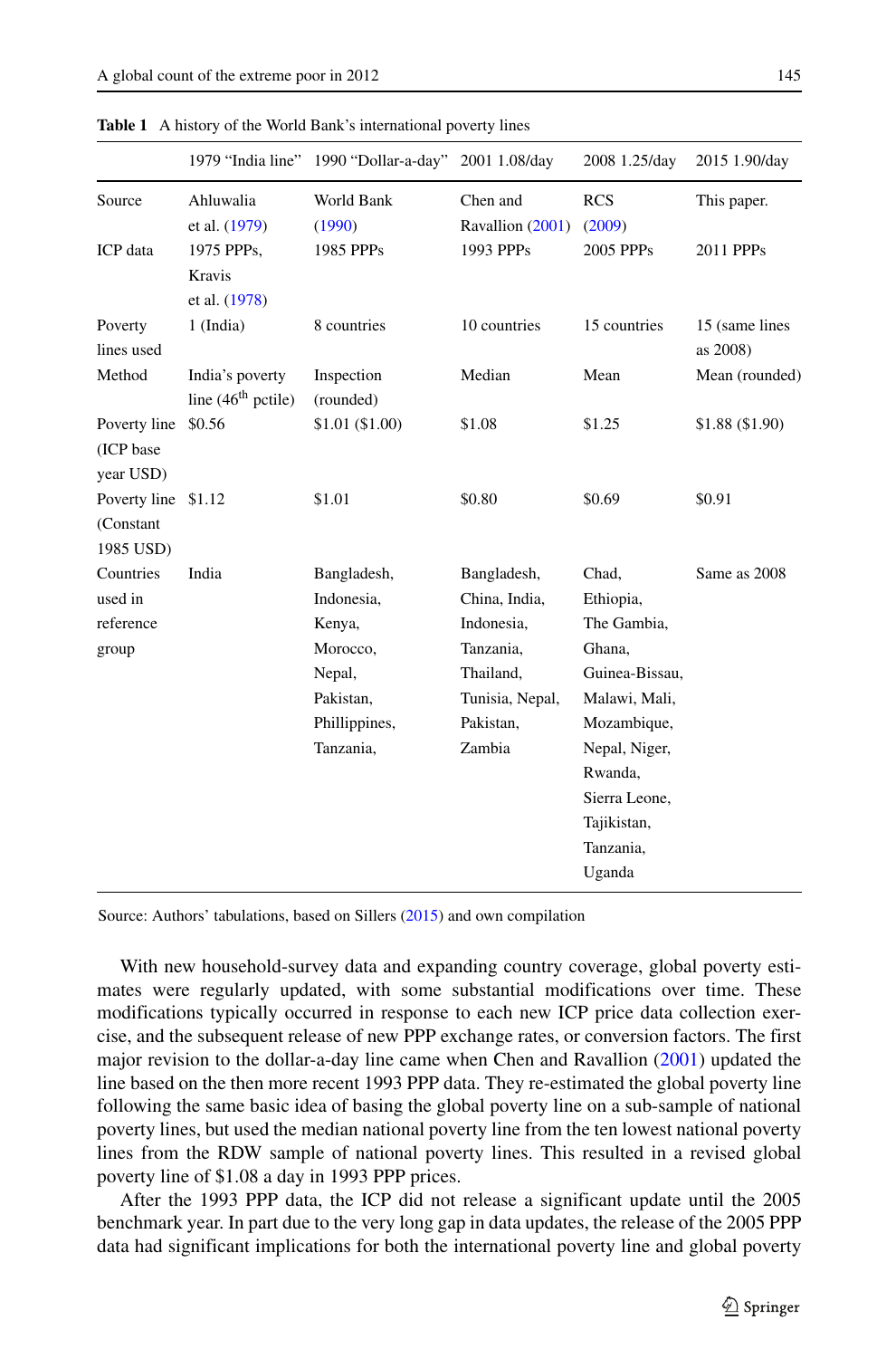estimates. In preparing an update that incorporated this change in PPPs, RCS [\(2009\)](#page-30-0) also compiled a new sample of national poverty lines from 74 countries and used it to re-estimate the international poverty line. They observed a positive association between the value of the poverty line and national per capita consumption for the large majority of countries, but found that the relationship was flat for the fifteen poorest countries in their sample[.7](#page-5-0) The simple average of the national poverty lines for these fifteen countries was \$1.25 in 2005 PPP terms and this then became the revised global poverty line.

Using this new poverty line and the 2005 PPPs, Chen and Ravallion [\(2010\)](#page-29-1) found that the number of poor was much larger than had previously been thought. The \$1.08 poverty line and 1993 PPPs suggested that 1.3 billion people were poor all over the world. However, the new \$1.25 poverty line at 2005 PPPs resulted in an estimated count of 1.8 billion people who were poor in revised estimates for 1993. Thus, the adoption of the 2005 PPPs along with the revision of the international poverty line to \$1.25 (as well as other new data), resulted in increasing the estimated number of poor in 1993 by 500 million.<sup>[8](#page-5-1)</sup>

This large revision in the estimated count of poor people coincided with a growing interest in global poverty measures on the part of the international development community, and brought about a vigorous debate on how best to measure global poverty. As one example, Deaton [\(2010\)](#page-29-2) presents the regional profile of global poverty in 1993 when assessed using the 1985, 1993, and 2005 PPPs and the matching global poverty lines for each benchmark year. He makes a couple of points: First, there is substantial variation in both the regional profile and overall level of poverty depending on which PPP and poverty line are used. Second, the \$1.01 and \$1.08 poverty lines combined with their benchmark PPP data produced very similar global poverty counts for 1993. Deaton essentially argues that the \$1.25 line and the 2005 PPPs resulted in a higher estimated poverty count primarily because of an upward revision of the value of the international poverty line in poor countries, rather than due to the effect of the 2005 PPPs.

A more general point that arises from Deaton's critique – and which the 2011 revisions we are currently incorporating reinforce – is that global poverty estimates have generally been – and remain – very sensitive to the introduction of new PPP conversion factors. As the ICP changes the way in which it collects and combines price data from different countries, in attempts to construct the best possible multilateral price index, estimates of the relative costs of living across nations can change substantially. To the extent that PPPs are used to compare living standards in poverty measurement, these changes inevitably – and occasionally powerfully – affect poverty estimates.

## **2.1 The 2011 PPPs and the global poverty estimates**[9](#page-5-2)

In 2014, the ICP released the 2011 PPPs, reflecting some key changes in coverage and methodology. Country coverage of the ICP increased from 146 economies in the 2005 round to 199 economies in the 2011 round. The 2011 PPPs are based on data from these 199

<span id="page-5-0"></span><sup>&</sup>lt;sup>7</sup>More specifically, they used the threshold estimator proposed by Hansen (2002) to identify where there is a break between the flat part and upward sloping part of the bi-variate regression of poverty line on the log of per capita consumption. See Fig. 2 in RCS [\(2009\)](#page-30-0).

<span id="page-5-1"></span><sup>&</sup>lt;sup>8</sup>The re-estimation of the poverty line to \$1.25 in 2005 PPPs by RCS [\(2009\)](#page-30-0) did not aim to maintain strict comparability with the previous \$1.08 line at 1993 PPPs. Instead, it aimed to better reflect recent national poverty lines in some of the world's poorest countries.

<span id="page-5-2"></span> $9$ Parts of this section draw heavily from Jolliffe and Prydz [\(2015\)](#page-30-4).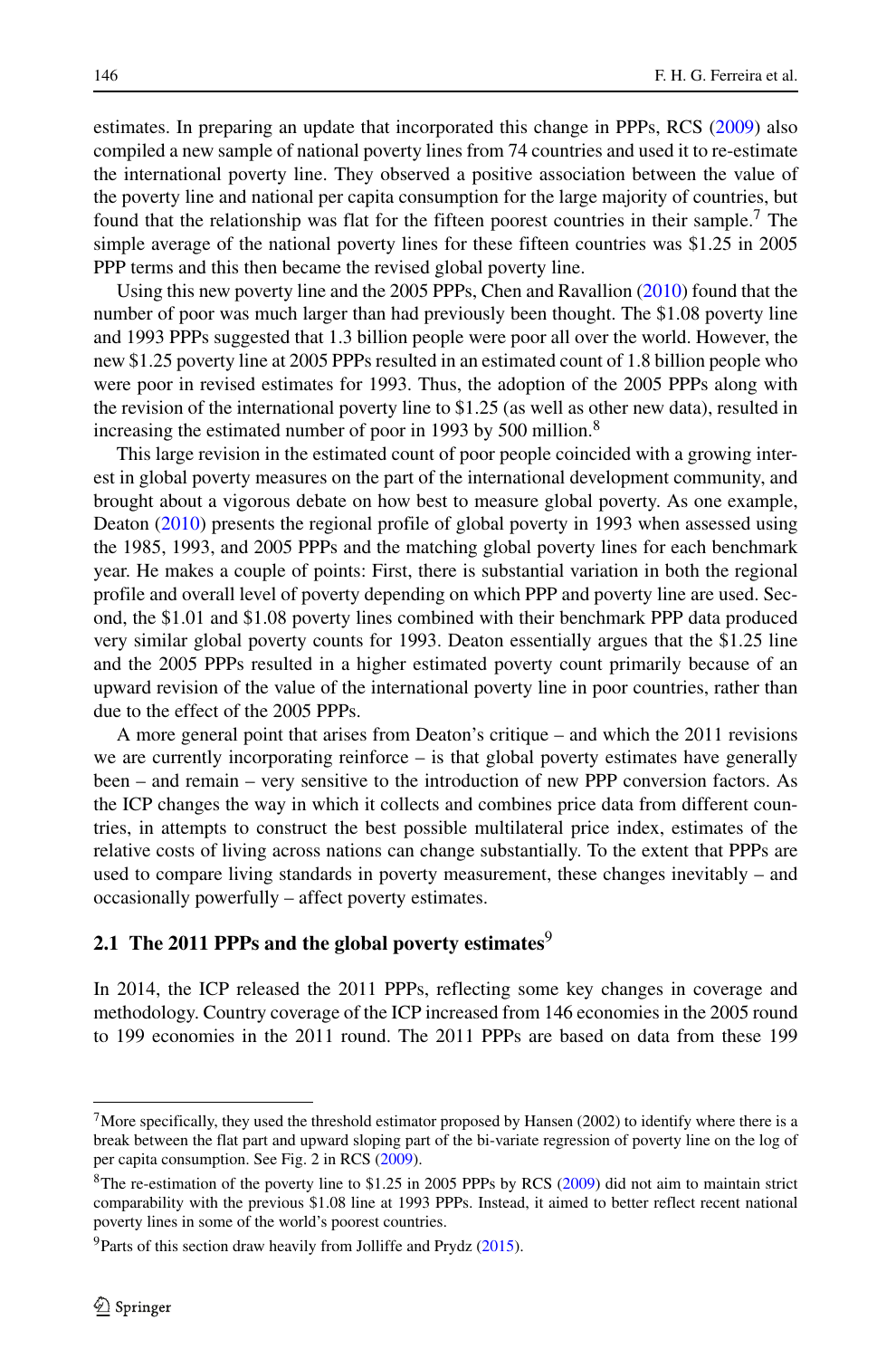economies, which represent 97 % of the world's population and approximately 99 % of the world nominal GDP (in USD using market exchange rates). In addition to improved coverage globally, the 2011 PPPs also increased coverage within countries. In particular, World Bank [\(2015a\)](#page-31-2) reports that the 2011 ICP saw improved coverage of China: The 2005 PPP data for China are based on collecting data from 11 cities (and surrounding areas), but the 2011 PPP data come from nationwide surveys covering urban and rural areas in all provinces. In terms of methodological changes, the ICP 2011 aimed to improve linkages across regions of the world by introducing a "global core list" of 618 items for all countries to include.[10](#page-6-0)

The 2011 PPPs significantly revise relative price levels, particularly between rich and poor countries. In broad strokes, the main difference is that relative prices are substantially lower in developing countries according to the 2011 ICP round. As a result, incomes in PPPadjusted dollars are correspondingly higher in poor countries than previously indicated by the 2005 PPPs. This has fostered a new debate about the relative merits and quality of these two ICP rounds.

Deaton and Aten [\(2014\)](#page-30-5) argue that the 2011 PPPs are superior to the 2005 PPPs, and in part reverse a bias in the 2005 PPP estimates. The 2005 PPPs are essentially the product of two price indices – one index established purchasing power parity *within* regions and the other compared *across* regions. The cross-region index is based on data from a set of 18 socalled "ring" countries in which a distinct commodity list was used to price out goods that were not unique to any particular region. Deaton and Aten argue that the cross-region ring index is the key source of error in the 2005 PPP data, resulting in an overestimation of the relative price levels in Africa, Asia and Western Asia by 20 to 30 %. Along similar lines, Inklaar and Rao [\(2014\)](#page-30-6) re-construct the 2005 PPP index following a similar methodology to that used for the 2011 PPP index and find that this methodological difference in the construction of the PPP factors explains a significant portion of the difference in relative price levels.

Findings from Ravallion [\(2014\)](#page-30-7) lead to almost the opposite interpretation, suggesting that there are potentially significant concerns about the 2011 PPP data. He argues that the downward drift in prices observed for much of Asia (but not China) is in contrast to what would be expected given the observed rate of economic growth. A part of his interpretation of the data rests on the so-called "dynamic Penn Effect" (Ravallion [2013\)](#page-30-8), which suggests that the ratio of the PPP index to the market exchange rate rises with economic growth. Ravallion offers a hypothesis that over time the bundle of goods used for the PPP index has become more heavily weighted towards internationally traded goods (for which prices exist) and this has led to a downward shift in price levels relative to market exchange rates (conditioning on growth rates).

Bypassing the scholarly debate regarding the quality of the 2011 PPP data, others have carried out quick analyses on how the 2011 PPP data would affect global poverty counts. Immediately after the release of the 2011 PPP data, Dykstra et al. [\(2014\)](#page-30-9) estimated that in 2010, the share of people in the developing world living below the \$1.25 per day poverty line declined from 19.7 % to 8.9 % "overnight". Their approach was to adjust the \$1.25 poverty line, which is denominated in 2005 USD, to 2011 by using the US inflation rate. This adjustment brings their poverty line to a value of \$1.44 in 2011 USD. This methodology differs significantly from the approach followed by RCS [\(2009\)](#page-30-0) for setting an international

<span id="page-6-0"></span><sup>&</sup>lt;sup>10</sup>Countries were asked to price as many products as possible from the 618 items in the global core list, provided they were available and not unusual in their economies.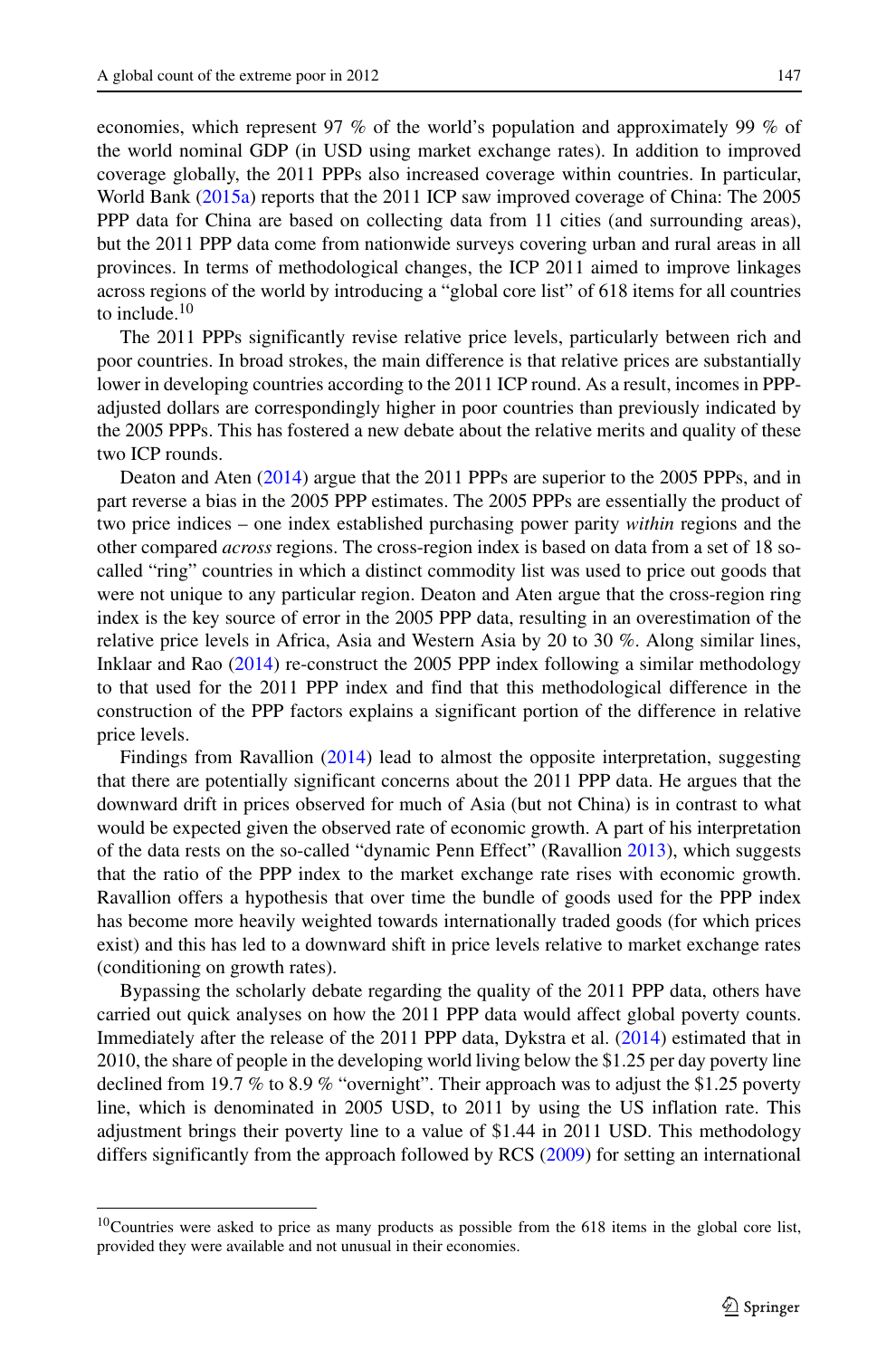poverty line that reflect the poverty lines of some of the poorest countries in the world. Chandy and Kharas [\(2014\)](#page-29-4) follow an approach similar in spirit (though different in the details) to the methodology used in RCS and re-estimate the poverty line accounting for changes in local price levels. They provide several candidate estimates of the count of the poor, but hone in on an estimate where the number of poor is about 300 million lower in 2010 as a result of using the 2011 PPP data (rather than the 2005 PPP data).

Jolliffe and Prydz [\(2015\)](#page-30-4) note that all of the early estimates of global poverty based on the 2011 PPPs had been based on leaving in place an adjustment factor for presumed urban bias in India, China and Indonesia. The parameterization of the adjustment factor was specific to details of the fieldwork of the 2005 PPPs, and needed to be either dropped from the analysis or re-calibrated for the re-design of the 2011 PPP fieldwork.

### <span id="page-7-0"></span>**3 Data and methodology**

A number of choices regarding data sources and methods must be made in the construction of any global poverty estimates. These decisions typically reflect a mix of theoretical foundations, empirical considerations, and knowledge of country and regional context. The present update of global poverty numbers (for the year 2012) follows closely the methods used by Chen and Ravallion [\(2010\)](#page-29-1) based on the 2005 PPPs and PovcalNet data. While these estimates have been widely used for the monitoring of the MDGs and World Bank goals, some of the details that underpin them have not always been well understood. This section aims to provide an extensive description of the data, assumptions and methods used, and to highlight their merits and limitations.<sup>[11](#page-7-1)</sup>

#### **3.1 Individual-level welfare measures from household surveys**

At the core of the World Bank's global poverty measurement is a growing collection of income and consumption distributions, primarily derived from national household survey data. For the present global poverty estimates, the World Bank uses income and consumption distributions from more than eleven hundred surveys covering 133 developing countries. The estimates are based on survey interviews of more than 2 million households, representative of 95 % of the population in the developing world. While there has been a dramatic improvement in the availability of consumption and income data over the past two decades, this improvement in the stock has been accompanied by widening heterogeneity of the surveys in terms of instruments (for example, questionnaires) and methods used by countries to measure household consumption, expenditures and income. This widening heterogeneity poses a new set of challenges including whether the aggregates are comparable across countries.

There are several reasons why this assumption of comparability is challenging, but one key reason is that the surveys underlying the welfare distributions used in PovcalNet are carried out by national statistical offices (NSOs), central banks, or other national agencies, as part of national efforts to monitor poverty and wellbeing. The surveys are therefore not designed for the purpose of international comparisons and global monitoring; they are designed to serve the specific needs and interests of each particular country. Different

<span id="page-7-1"></span><sup>&</sup>lt;sup>11</sup>A less extensive, but more in-depth, discussion of select methods and data used in national and global poverty monitoring is available in Jolliffe et al. [\(2014\)](#page-30-10).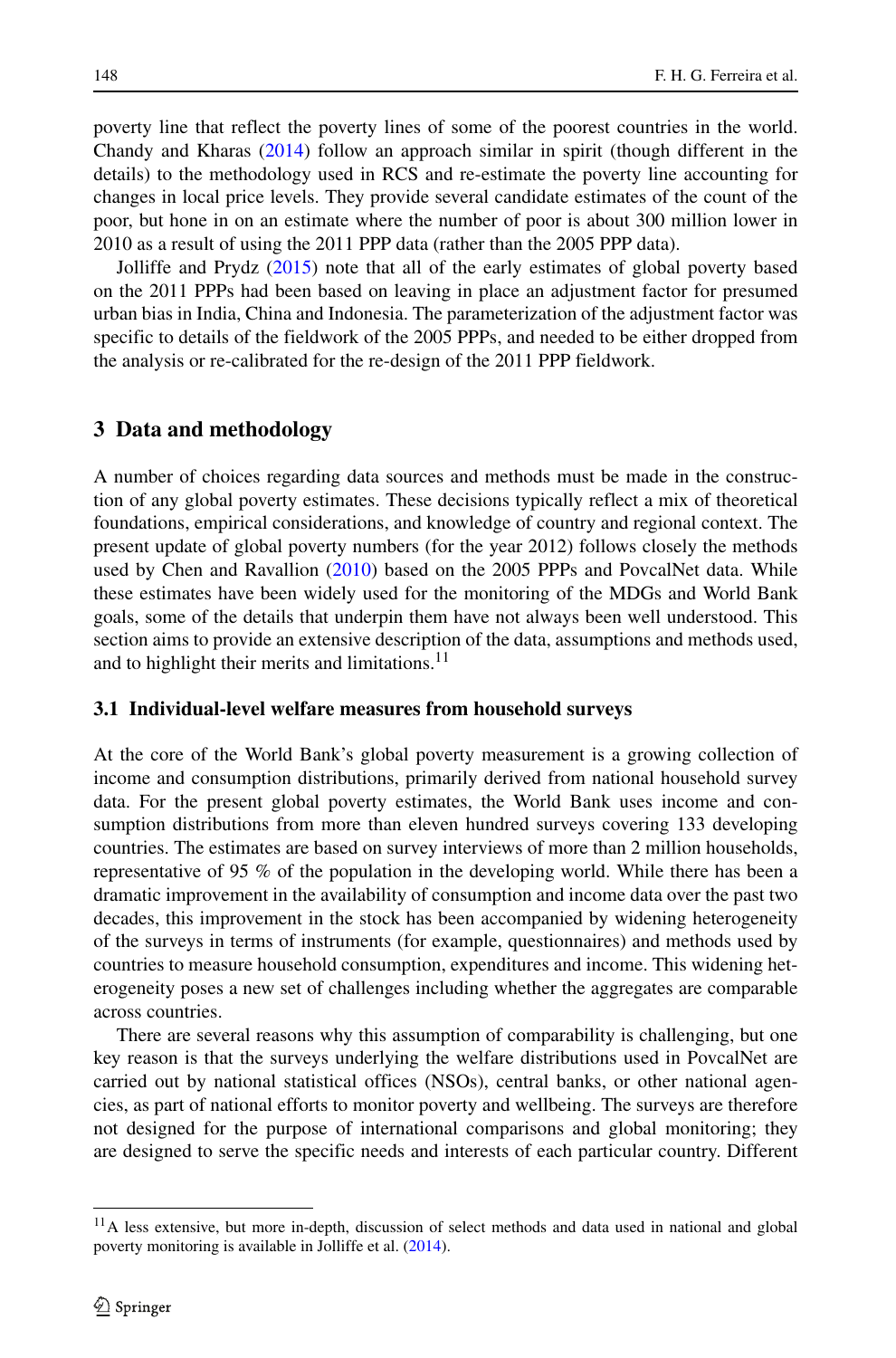countries use different concepts, methods and questionnaire designs for estimating household consumption and income, and they frequently change the questionnaires over time. This heterogeneity limits the comparability of estimates between countries, and sometimes even within countries over time.

One issue of comparability is linked to the fact that essentially all countries in the PovcalNet database measure wellbeing (either in the form of consumption or income) at the level of the household. So one decision that needs to be made is how to convert a household level measure into an individual level measure. For many countries, making the wellbeing aggregate comparable across individuals means adjusting for differences in needs between different ages of people, typically based on adult-equivalence scales. It may also mean adjusting for household economies of scale.<sup>[12](#page-8-0)</sup> The key issue for global poverty measurement is that, strictly speaking, a country that allocates household consumption to individuals within the household on a per capita basis has a consumption measure that is not compara-ble with a country that allocates consumption to individuals based on adult-equivalence.<sup>[13](#page-8-1)</sup> To treat all countries the same, all consumption and income measures in PovcalNet are expressed in per capita terms.<sup>[14](#page-8-2)</sup>

Another critical issue is that the measure of consumption includes nonmarket transactions for essentially all countries that use a consumption measure of wellbeing. The most prevalent example of this is in the capture of food consumption data. For food, questionnaires are almost always designed to measure consumption from purchases as well as from own production, gifts, or other sources. Similarly, most of the income measures in Povcal-Net are harmonized within regions, at least in terms of concepts. For example, the income measures from the Latin America and Caribbean region, come from the Socioeconomic Database for Latin America and the Caribbean (SEDLAC) which constructs comparable income measures.

There are, however, numerous dimensions in which the underlying welfare measure is not harmonized. One important example of this is the mix of income and consumption data in PovcalNet. Table [2](#page-9-0) reveals that approximately 75 % of the countries in the Povcal-Net database have data on per capita consumption, while the remaining countries – mostly in Latin America and the Caribbean – have income per capita. Income and consumption measures are neither conceptually nor empirically comparable measures of welfare.

Empirically, these differences manifest themselves in two main ways. The first is that, by definition, zero income is a feasible value, while zero consumption is not a feasible value (someone with zero consumption cannot exist for long). Indeed this difference is observable in the data – there is essentially no mass point in any country with zero consumption,<sup>[15](#page-8-3)</sup> but many countries that use income data have a significant mass of zero incomes in the data, all of which are treated as being poor. Latin America, in particular, predominantly uses income to measure poverty, and in many countries there are a few percent of the observations that are zero.

The difference between consumption and income can also be due to issues of data quality. It is typically presumed that data quality differs between income and consumption, often

<span id="page-8-0"></span><sup>&</sup>lt;sup>12</sup>For discussion of these issues see, for example, Buhmann et al.  $(1988)$  and Lanjouw and Ravallion [\(1995\)](#page-30-11).  $13$  For a description of adult-equivalence adjustments, see James and Schofield [\(1990\)](#page-30-12).

<span id="page-8-2"></span><span id="page-8-1"></span><sup>&</sup>lt;sup>14</sup>The adoption of a per capita scale imposes cross-country comparability and is easy to explain. It does not, however, address the deeper issue of what the "best" equivalence scale might be in each country.

<span id="page-8-3"></span><sup>&</sup>lt;sup>15</sup>Zero consumption values may exist in household survey data, but they are often times treated as nonresponders, non-compliant responders and are frequently deleted from the file.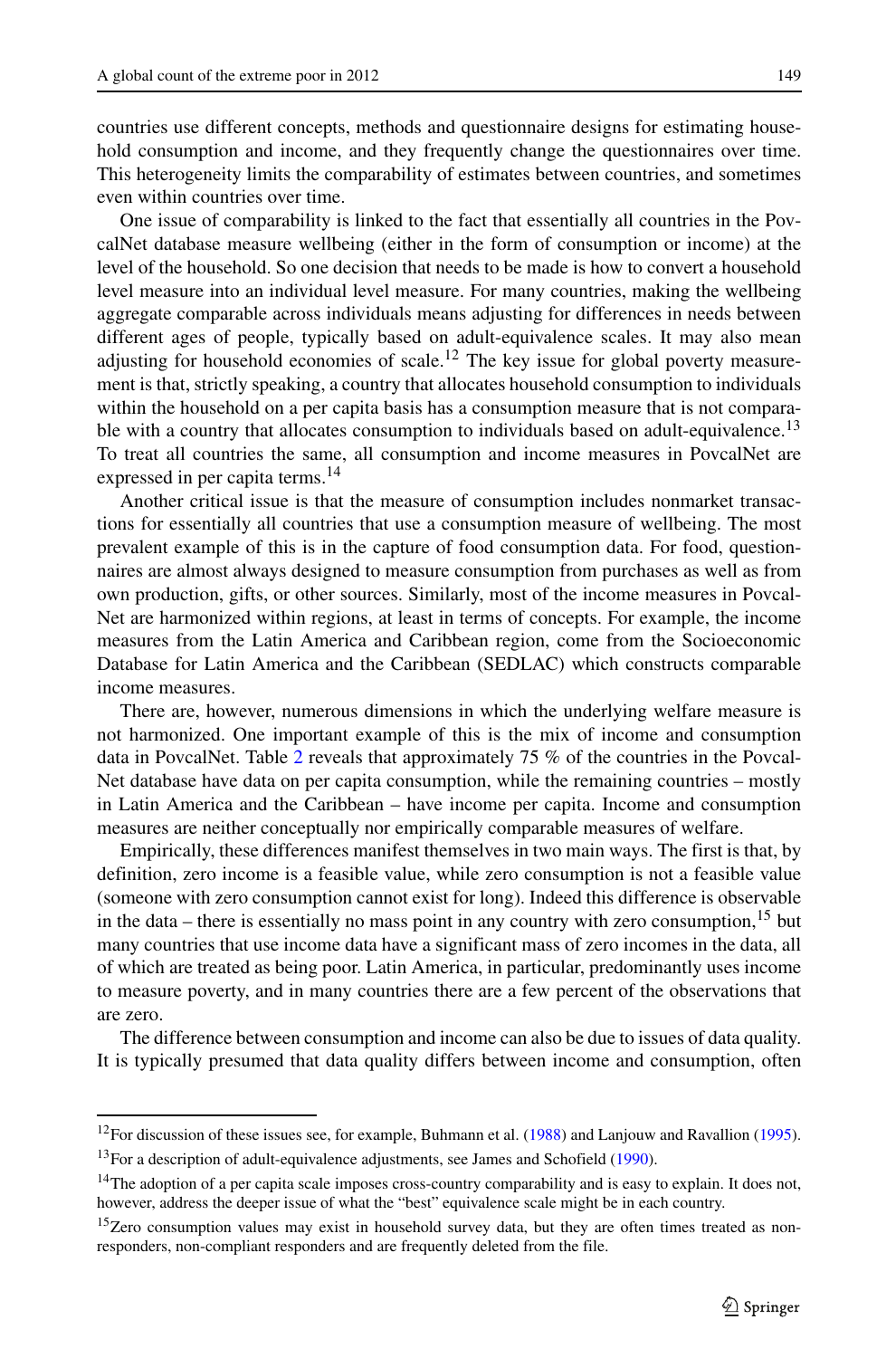|             | All of PovcalNet |              |       | 2012 Poverty estimates* |              |       |  |
|-------------|------------------|--------------|-------|-------------------------|--------------|-------|--|
|             | Micro data       | Grouped data | Total | Micro data              | Grouped data | Total |  |
| Income      | 399              | 79           | 478   | 31                      |              | 34    |  |
| Consumption | 563              | 124          | 687   | 94                      |              | 99    |  |
| Total       | 962              | 203          | 1,165 | 125                     | 8            | 133   |  |

<span id="page-9-0"></span>**Table 2** Income and consumption distributions in PovcalNet for global poverty estimates

\*The overview for 2012 shows only one distribution per country. For a few countries where there is no distribution for 2012, but there is data for before and after, two distributions are used to interpolate the 2012 estimate

Source: Authors' tabulations of PovcalNet 2015 data. This does not include distributions from high-income countries available in the Luxembourg Income Study and/or other databases

based on the size and formality of the economy. In very poor countries, with little formal employment and mostly agricultural activities, it can be very difficult for survey respondents to provide reasonable answers to income questions. In contrast, in richer countries where work week patterns are uniform, income might be relatively easy to collect while collecting data on consumption may well suffer bias from respondent fatigue. The "best" concept with which to measure household wellbeing may therefore depend on context – on the nature of the income and consumption flows in each society.

Mexico, for which income is used to measure poverty in PovcalNet, provides a useful example of the difference. PovcalNet includes both income and consumption measures for Mexico for the same years. Figure A1 (in the Online Appendix) compares the cumulative density functions for both income and consumption, and makes it clear that poverty estimates differ between the two measures of wellbeing. Using the older 2005 PPP data and \$1.25 per day poverty line, the poverty headcount based on income was 3.3 %, while the estimate based on consumption is 1 %. It is noteworthy that the consumption distribution dominates income over the entire range. But this finding is by no means uniform across countries that collect income and consumption: the relative rankings of the two measures vary substantially across countries.

Indeed, in part because there are few fixed, observable patterns in the relationship between income and consumption, no adjustments are made to income or consumption distributions in PovcalNet. While the issue of zero incomes is not currently a very large percent of the global poverty count, it does have significant implications for poverty projections. Projections are based on increasing the measure of wellbeing over time by some estimated growth rate. If income is used as the measure of wellbeing, a growth rate applied to zero income does not change the income level. Projections by construction will never grow the zero incomes out of poverty. This is particularly relevant when examining poverty projections for Latin America, which predominantly uses income data.

In addition to the difference in whether income or consumption is used as the measure of welfare, there is also heterogeneity (both over countries, and over time within countries) in other aspects of how the measures are defined. For example, for most countries in Povcal-Net, consumption includes an estimated rental value for housing (for all dwellings whether owned, rented or otherwise used by the household). But this estimated or imputed rental value is not included for all countries, nor is it estimated in an identical fashion for each country for which it is reported, typically owing to questionnaire differences.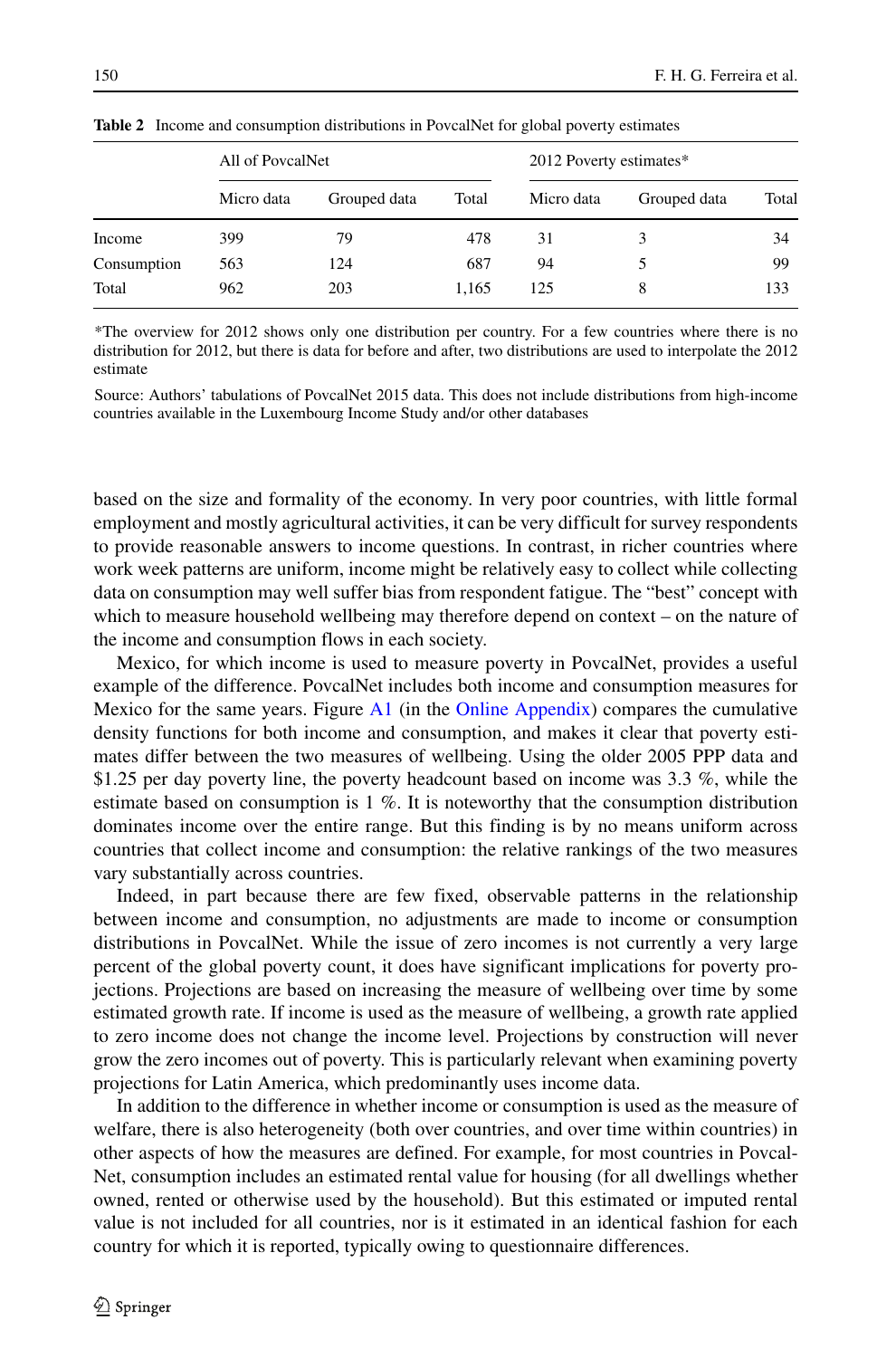Similarly, there is variation in whether the consumption aggregate includes an estimate of the "use-value" of durable goods (ie. an estimated rental value of the stock of durable goods owned by the household); and for aggregates that do include this estimated use-value, there is significant variation in the expansiveness of the list of household durables. There is also variation in the definition of the welfare aggregate in other items, for example, whether the consumption of health services or education is included.

In addition to heterogeneity in how the welfare aggregate is defined, there is also significant variation in how data is captured (even when the definitions are the same). Research in data collection methods has established that factors such as the length of the recall period and the number of food items in a questionnaire has a large effect on the resulting measure of estimated food consumption. One prominent example of differences in recall periods having large effects on measured poverty is described by Deaton and Kozel [\(2005a\)](#page-30-13). The India National Sample Survey Organization (NSSO), which had historically used a uniform 30-day recall period (URP), changed recall periods during the 1990s, which resulted in significantly divergent estimates of poverty. After the change in recall periods, reported food expenditures increased by about a third and total expenditure increased by about 17 %, thereby considerably reducing poverty estimates.

The World Bank's global poverty estimates for 2012 continue to use the uniform 30 day recall period in the headline estimates for India, but also report on the difference in the poverty count when using a modified mixed recall period (MMRP).<sup>[16](#page-10-0)</sup> The MMRP contains a shorter, 7-day recall period for a subset of food items, which leads to much higher estimates of consumption and therefore lower poverty estimates. For 2011, the estimates based on the URP suggest a poverty estimate of 21.2  $\%$ , while the MMRP suggests significantly lower poverty rate at 12.4 %, which is a difference of more than 100 million people being moved in or out of the current poverty count, depending on the recall period in a single country's survey.

In the case of India, the change in the recall period creates a challenge for making comparisons over time. But the challenge is not limited to India alone, nor just to changing questionnaires over time. Smith et al.  $(2014)$  assess recent questionnaires for national household surveys from 100 countries, and focus on how data on food consumption is collected. They document large variation in all dimensions of survey implementation from mode of collection, duration of fieldwork, to coverage of food items. They report, for example, that 30 % of the countries have a recall period for food consumed that is greater than two weeks, while 41 % have recall periods of less than a week.

Such differences in household survey questionnaires over time (and between countries) result in limited comparability in consumption and absolute poverty levels (see, e.g., Beegle et al. [2012,](#page-29-6) and Jolliffe [2001\)](#page-30-14). This is true whether the differences is in how the survey is administered (for example, diary or enumerated), the extensiveness of the survey (short but comprehensive list of items compared to long list of items), the recall period (for example, 7-day compared to 14-day), or time of interview (for example, whether in the lean or harvest season). For more discussion on this point, and the importance of data quality in general, see Bamberger et al. [\(2006\)](#page-29-7), Biemer and Lyberg [\(2003\)](#page-29-8), and United Nations Statistics Division [\(2005\)](#page-31-4).

<span id="page-10-0"></span><sup>16</sup>From 2009, a "modified mixed reference period" (MMRP) was introduced, in which a 30-day recall period was changed to a 7-day recall for key food items, and a one-year recall period for low-frequency non-food consumption items.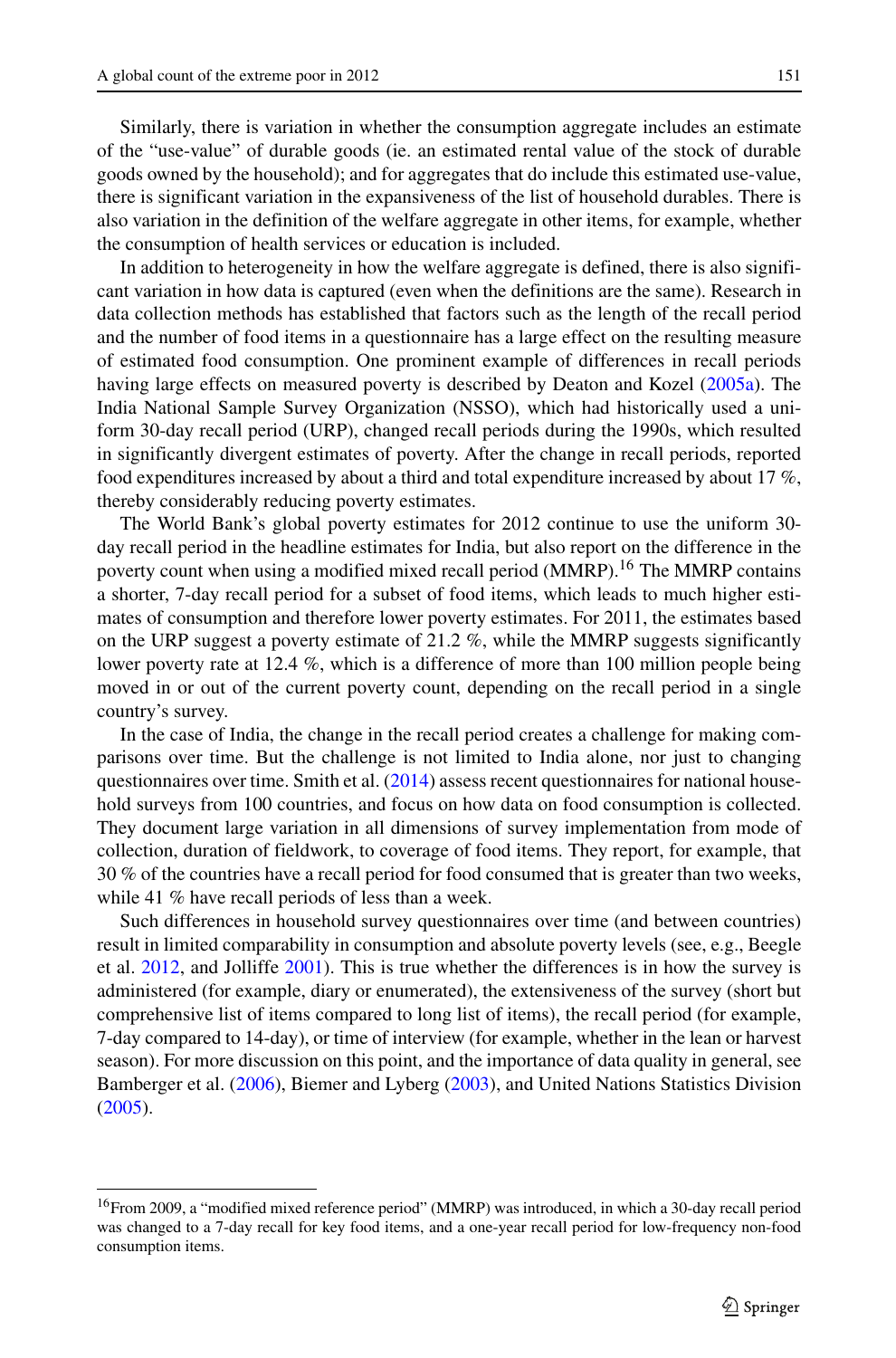Finally, although all the distributions in PovcalNet originate from household surveys, PovcalNet's estimation does not always use this microdata directly. In cases where microdata are not available, PovcalNet uses grouped data (such as quintile or decile shares) and poverty is estimated using a parameterized Lorenz curve.<sup>[17](#page-11-0)</sup> Although studies have found that such methods based on grouped data do fairly well at estimating poverty at low poverty lines, consistently and without bias, microdata is generally more accurate and ensures consistency with national data sources (Minoiu and Reddy [2009\)](#page-30-15). A strength of the current update is therefore that it relies on a much larger share of microdata for recent poverty estimates (after 1990) than previous versions of PovcalNet: grouped data is now used only for eight of the 133 countries covered.<sup>18</sup>

#### **3.2 Inter-temporal price adjustments**

Because prices can change rapidly, inter-temporal price deflators are essential for comparisons of real standards of living over time. Since official PPPs are only available for the benchmark years of the ICP, inter-temporal price deflators are necessary to adjust welfare measures for changes in prices between the survey year and the ICP benchmark year.<sup>[19](#page-11-2)</sup> Similarly, to estimate an international poverty line based on national poverty lines, intertemporal price deflators are used to adjust the value of national lines from various years to the ICP benchmark year, before being converted to PPP-adjusted dollars.

The choice of inter-temporal price deflators can have a considerable impact on estimates of global poverty because it affects both the PPP-adjusted values of income and consumption, as well as the value of the international poverty line. While PovcalNet primarily uses CPI data, it also uses different indices for a few countries, and this choice alone has a substantial impact on the count of poor people.

Table [3](#page-12-0) shows that for more than 75 % of the countries, our poverty estimates use the annual official national consumer price index (CPI) reported in WDI to deflate current local (national) currency units (LCU) values from the survey year to constant prices of the ICP base year.<sup>[20](#page-11-3)</sup> However, in cases where surveys take place in specific months, or where inflation is high, PovcalNet uses monthly CPIs from official sources instead. These series are reported to PovcalNet by World Bank country and regional teams, citing official national sources. For example, from the LAC region, CPIs are primarily monthly series since survey fieldwork is undertaken during specific months of the year. For China and India, PovcalNet uses separate consumption distributions from rural and urban areas and we therefore also use these countries' urban and rural CPIs as deflators. Indonesia also reports separate rural and urban distributions, but no disaggregated deflator is available, so the national CPI is used.

<span id="page-11-0"></span><sup>&</sup>lt;sup>17</sup>In cases where only grouped data is available, PovcalNet bases its poverty estimates on parameterized Beta Lorenz Curve or General Quadratic Lorenz Curve, proposed by Villasenor and Arnold [\(1989\)](#page-31-5) and Kakwani [\(1980\)](#page-30-16), respectively. Further details on the computational application and methods used in PovcalNet is documented in Datt [\(1998\)](#page-29-9). The performance of the methods relative to microdata is reviewed in Minoiu and Reddy [\(2009\)](#page-30-15).

<span id="page-11-1"></span><sup>&</sup>lt;sup>18</sup>The countries for which grouped data is used for the 2012 estimate are Algeria, China, Guyana, Iran, Maldives, Trinidad and Tobago, Turkmenistan and St. Lucia.

<span id="page-11-2"></span><sup>&</sup>lt;sup>19</sup>Alternatively (and equivalently), the international poverty line can be converted to local currency in the ICP base year, and deflated by a temporal deflator to the survey year.

<span id="page-11-3"></span><sup>&</sup>lt;sup>20</sup>The CPI series reported in World Development Indicators originates from the International Financial Statistics data files from the International Monetary Fund (IMF) and is for period (year) average. This series is also used in WDI to extrapolate PPP conversion factors to years other than the ICP base-year.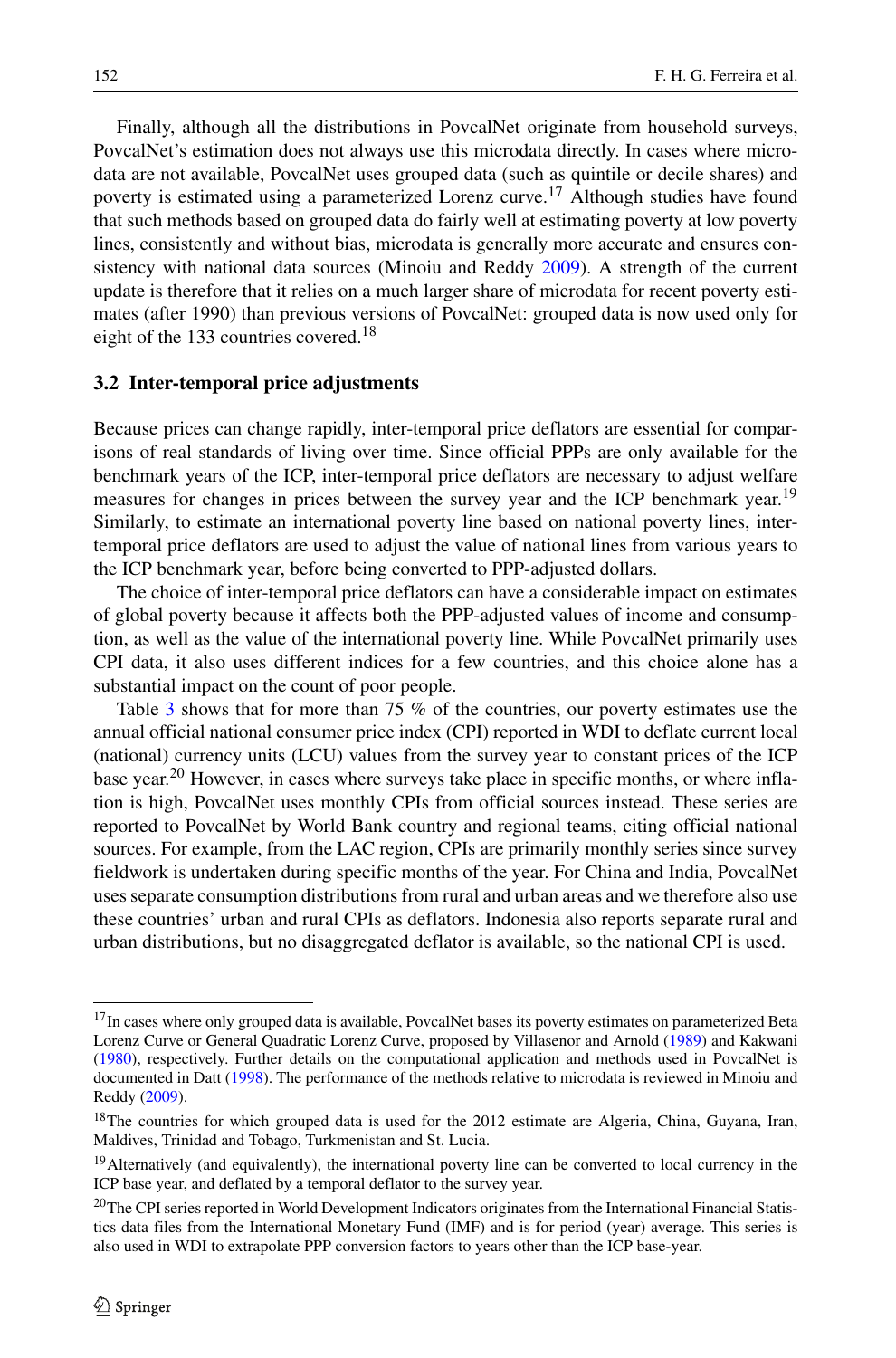| Deflator type                                        | Source                                                                                                                           | Countries                                                            |
|------------------------------------------------------|----------------------------------------------------------------------------------------------------------------------------------|----------------------------------------------------------------------|
| Annual National<br>Consumer Price Index              | CPI series (FP.CPI.TOTL)<br>reported in World Development<br>Indicators (WDI) - International<br>Financial Statistics data files | 104 countries.                                                       |
| <b>Other National CPIs</b><br>(mostly monthly CPIs): | Monthly CPIs from official<br>sources (National Statistical<br>Offices or similar)                                               | 20 countries, mostly from the<br>LAC region.                         |
| Sub-national CPIs                                    | From National Official Sources.                                                                                                  | China and India, separate rural<br>and urban CPI series.             |
| Other temporal price<br>deflators                    | Various official and non-official<br>sources                                                                                     | Bangladesh, Cambodia, Ghana*,<br>Lao, Iraq, Malawi* and Tajikistan*. |

#### <span id="page-12-0"></span>**Table 3** Temporal price deflators

\* Indicates countries which also are among the 15 countries that define the international poverty line Note: WDI series is April 2015 version. Sierra Leone had no CPI reported in WDI version used for poverty update and official national series from other source was used

Finally, for a small number of countries, PovcalNet uses alternative inter-temporal deflators estimated from price or unit value data in household surveys or other alternative sources. These are all countries where there is either no CPI data or there are concerns about the accuracy of the data for measuring changing price levels as experienced by poor people. Gimenez and Jolliffe [\(2014\)](#page-30-17), for example, show a large divergence between CPI data for Bangladesh, survey-based measures of inflation for the poor, and implicit measures of inflation as assessed through official poverty lines. Nevertheless, the decision to deviate from the use of official CPI data is taken very conservatively. For this round, we have taken it only for seven countries and in each case only after detailed consultations with the relevant national statistical bodies and the country poverty economists of the World Bank.

For the 2012 global poverty estimates, such deflators are used in Bangladesh, Cambodia, Ghana, Iraq, Lao, Malawi and Tajikistan. Annex 1 (in the Online Appendix) provides an overview of these countries and the deflators used. For these countries, we have made the assessment that the alternative deflators provided a more accurate picture of changes to prices, particularly to those faced by poor people. As one example of the importance of these differences, in the case of Tajikistan using the official national CPI would imply an 18 % annualized growth of household survey mean from 2004 to 2009, a growth rate that was considered unreasonably high. The alternative inter-temporal deflator used for national poverty measurement implies 6 % annualized growth.

#### **3.3 Purchasing power parity – updating measures from 2005 PPPs to 2011 PPPs**

Income and consumption measures available from national household surveys, as well as national poverty lines, are denominated in LCUs. To be able to compare the standard of living between countries, one needs to express the measure of consumption or income in common units. One solution would be to use market currency exchange rates to express all values in a common currency, but these exchange rates fail to accurately reflect relative purchasing power, particularly for poorer countries. One reason for this is that non-traded goods, and especially services, are typically cheaper in poorer countries at market exchange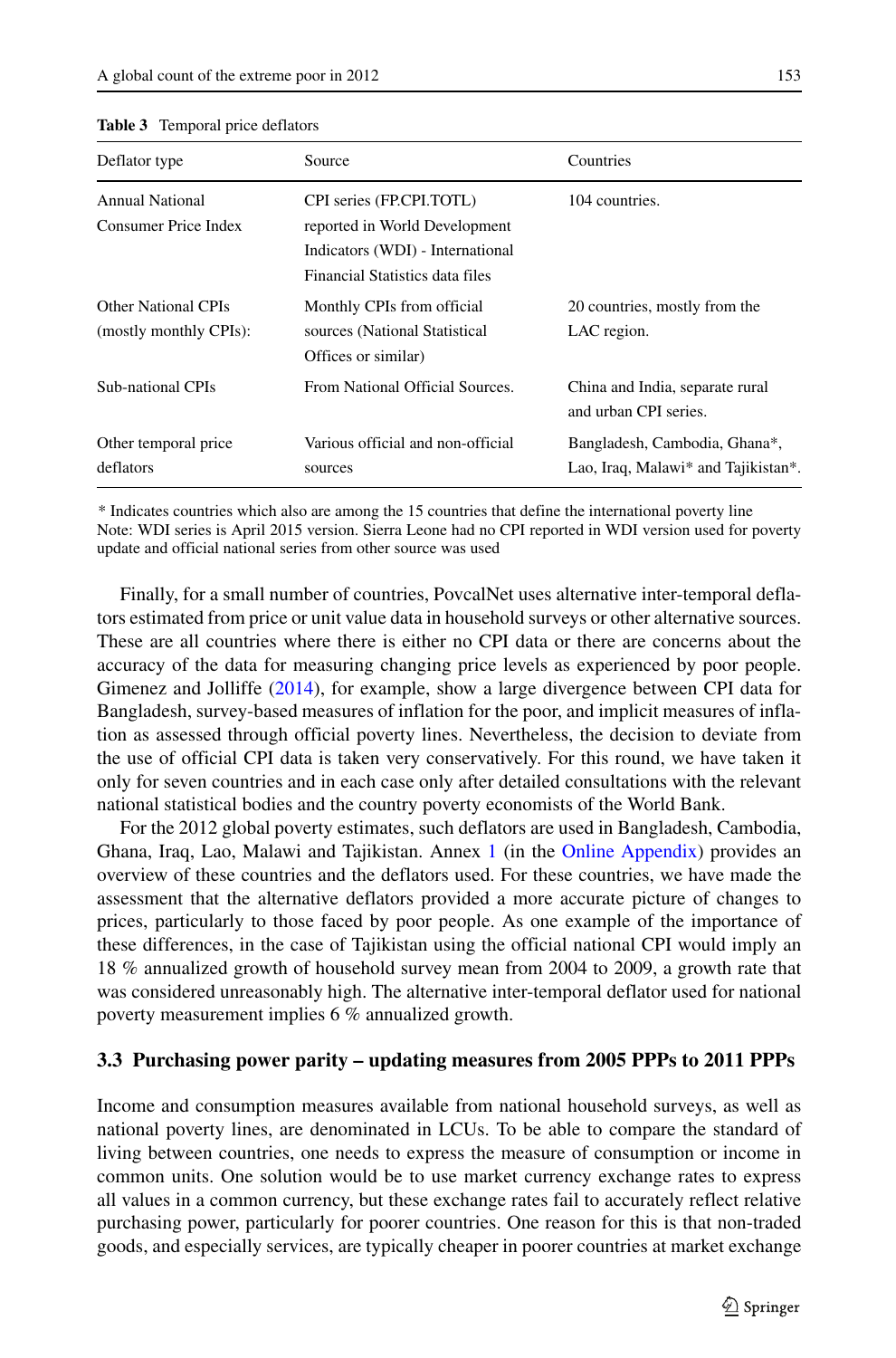rates (Balassa [1964;](#page-29-10) Samuelson [1964\)](#page-31-6). This implies that using market exchange rates to convert consumption or income underestimates the real standard of living in poor countries.

To address this issue, international poverty comparisons use exchange rates based on PPP conversion factors for private consumption from the ICP. These are essentially exchange rates that attempt to adjust for price differences and to ensure that a dollar has the same purchasing power across countries. PPP factors convert the value of consumption from the LCU into a common currency (i.e. USD) in a manner that allows for comparability across countries. PPPs actually enter the international poverty calculations at two stages. First, they are used in constructing an international poverty line based on national poverty lines (converted with PPPs) from some of the poorest countries in the world. Second, to assess poverty in each country, PPPs are used to convert the international poverty line into local currencies or, equivalently, to convert consumption and income distributions from local currencies to PPP dollars, for international comparison.

The PPPs from the 2011 ICP imply some significant revisions to relative price levels between countries, compared to the 2005 ICP. This has important implications for the comparison of real standards of living across the world. To get a better sense of the magnitude of the change in the dollar value of consumption and income by moving from 2005 to 2011 PPPs, it is useful to understand the mechanics of converting values from 2005 PPP-adjusted dollars to 2011 PPP-adjusted dollars.

First note that, by definition, the 2005 PPP conversion factor for a particular country *j* may be written as the ratio of a certain quantity (e.g. an income level) in that country's local currency units (in 2005 prices  $- LCU_{05,j}$ ) to the PPP equivalent in USD (in 2005 prices  $I = INCP_{PP}P_{05}$ :  $PPP_{05,j} = LCU_{05,j}/INCPP_{PP}$ . Analogous identities hold for the PPP conversion factors from other ICP base years, such as 2011. Second, recall that to convert a given income value from 2005 to 2011 prices in local currency units, one uses the domestic inflation rate,  $\frac{CPI_{11}}{CPI_{05}}$ , *i*. It follows that to convert an income value (from country *j* , from some survey year *t),*denominated in 2005 PPP-adjusted USD (*INCPPP*05*,t*), into 2011 PPP-adjusted USD  $(INC_{PPP11,t})$  one writes:

<span id="page-13-3"></span>
$$
INC_{PPP11,t} = INC_{PPP05,t} \times \frac{CPI_{11}}{CPI_{05}} \times \frac{PPP05}{PPP11} = INC_{PPP05,t} \frac{CPI_{11}/CPI_{05}}{PPP11/PPP05} (1)
$$

where  $CPI_{11}$  ( $CPI_{05}$ ) is the intertemporal price deflator in 2011 (2005),  $PPP05$ (*PPP*11*)* is the 2005 (2011) PPP conversion factor for private consumption, and the country subscript *j* is omitted for simplicity. Define *δ* as:

<span id="page-13-2"></span>
$$
\delta = \frac{CPI_{11}}{CPI_{05}} \times \frac{PPP05}{PPP11} = \frac{CPI_{11}/CPI_{05}}{PPP11/PPP05}
$$
 (2)

Since the PPPs are measured relative to the price level in the United States in the ICP base year,<sup>21</sup> the  $\delta$  for the US is simply the rate of inflation between 2005 and 2011 (ie.  $\delta = 1.15$ ) reflecting US inflation of 15 %).<sup>[22](#page-13-1)</sup> Consider a country with  $\delta > 1.15$ , say  $\delta = 1.20$ . To purchase the same amount of goods in that country as could be purchased with one USD in 2005 (converted by 2005 PPP into LCU), one would need \$1.20 in 2011 (converted by 2011 PPP into LCU). If a poverty threshold had been set at \$1.00 in 2005 PPPs for that particular country, then to ensure that the poverty line purchased the same bundle of goods,

<span id="page-13-0"></span> $21$ More accurately, the global poverty estimates are based on an international poverty line denominated in USD, so the PPPs that are used in the poverty estimation are those that convert LCUs into USD.

<span id="page-13-1"></span> $22$ This is because in any given year, the PPP for converting a dollar to a dollar is one and therefore  $PPP05/PPP11 = 1$  for the US.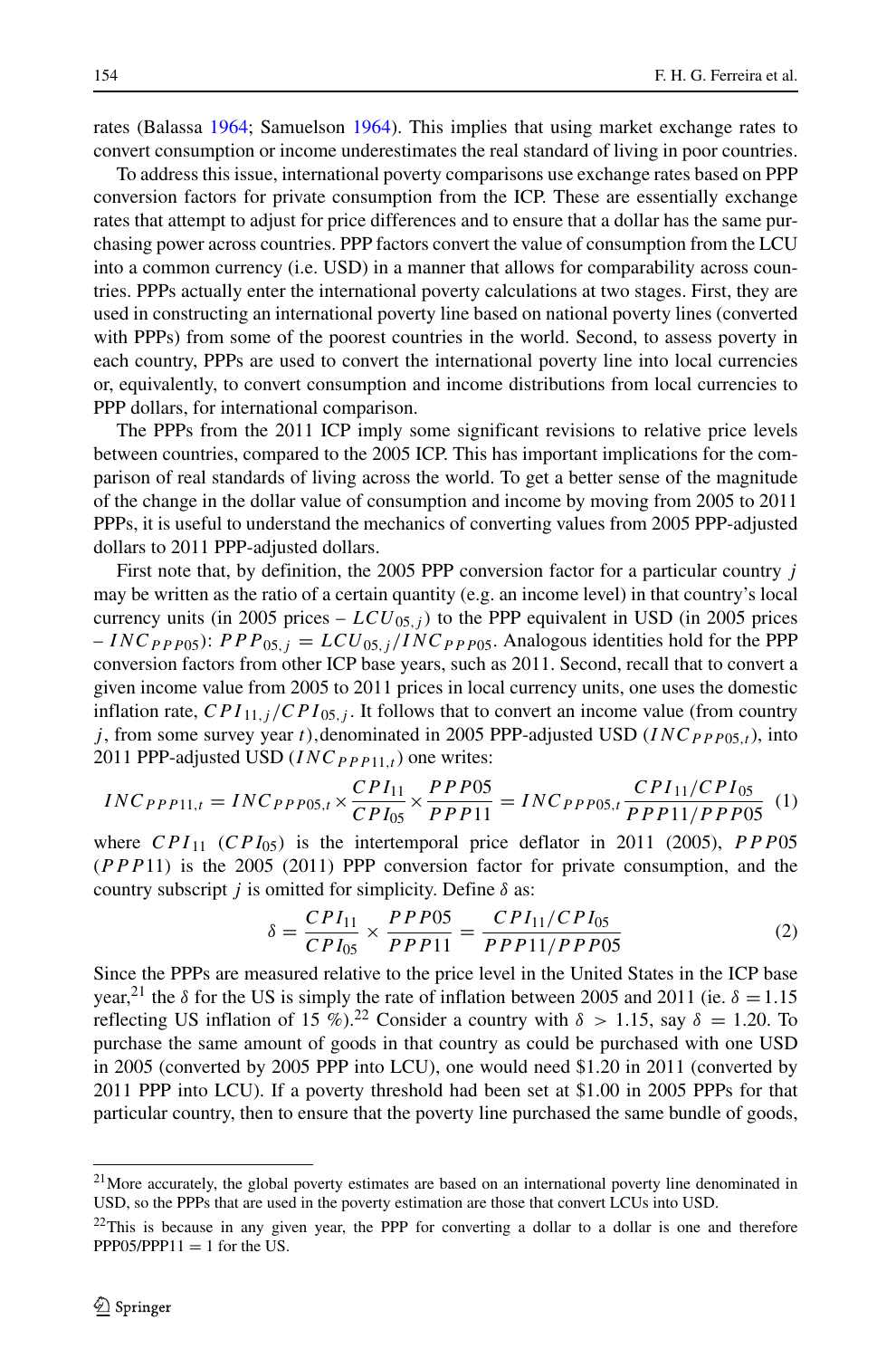<span id="page-14-1"></span>

Note: Fitted line uses lowess smoother with bandwith 0.8. Sample limited to countries which participated in both the 2005 and 2011 ICP rounds.  $\delta$  =1 means no change to the PPP-adjusted dollar value between 2005 and 2011 PPPs.

**Fig. 1** Change in PPP-adjusted dollar values between 2005 and 2011 PPPs

it would need to be set at \$1.20 in 2011 PPP terms (i.e. increasing at a rate greater than the US inflation rate). The purchasing power of the local currency is gaining value relative to the purchasing power of a dollar in real terms (accounting for US inflation).

If  $\delta$  were 1.15 for all countries, then the overall distribution of wellbeing denominated in USD would not change with the new PPPs. If *δ* were greater than 1.15 in most poor countries, they would appear to be getting better off in dollar terms relative to the US.<sup>23</sup> Between the 2005 and 2011 rounds,  $\delta$  does indeed diverge systematically between rich and poor countries. Figure [1](#page-14-1) shows *δ* for all countries that participated in both the 2005 and 2011 rounds of the ICP, plotted against 2011 GNI per capita.<sup>24</sup> It shows how poorer countries saw a larger revision ( $\delta$ ), in comparison to rich ones.<sup>25</sup> Across all 140 countries for which there exist actual PPP factors in both years, the average  $\delta$  is 1.47, with standard deviation of 0.30.

When initially reviewing the country-level estimates of extreme poverty based on the 2011 PPP conversion factors, there were several countries with large *δ*s, for which the new poverty estimates based on the 2011 PPPs were significantly lower than expected based on the previous estimates for 2011 (using the \$1.25 line and the 2005 PPPs). A deviation from expectations is certainly not evidence that something is wrong with the 2011 PPP conversion factor. The change could be real, or there could be problems with the CPI data, or with the 2005 PPP conversion factor. However, the countries identified as problematic often had large increases in inflation as measured by the CPI, indicating a decline in purchasing power of the domestic currency, while the ratio of PPPs showed a decline in relative price levels, indicating an increase in purchasing power, relative to the USD.

<span id="page-14-0"></span><sup>&</sup>lt;sup>23</sup>The mean consumption level for the population would increase in dollar terms when evaluated using the 2011 PPPs relative to its value when evaluated using the 2005 PPPs.

<span id="page-14-2"></span><sup>&</sup>lt;sup>24</sup>We exclude non-benchmark countries (i.e. countries for which regression-based PPPs are reported) in this analysis, as we assume actual PPPs more accurately capture the price levels than imputed PPPs.

<span id="page-14-3"></span><sup>&</sup>lt;sup>25</sup>This divergence is easiest to observe by looking at rich countries with around 50,000 GNI per capita. There is a large mass of countries with  $\delta$  right around one standard deviation below the mean value for the entire sample. It is also useful to note that one standard deviation below the mean is 1.17, and the US has  $\delta$  equal to 1.15.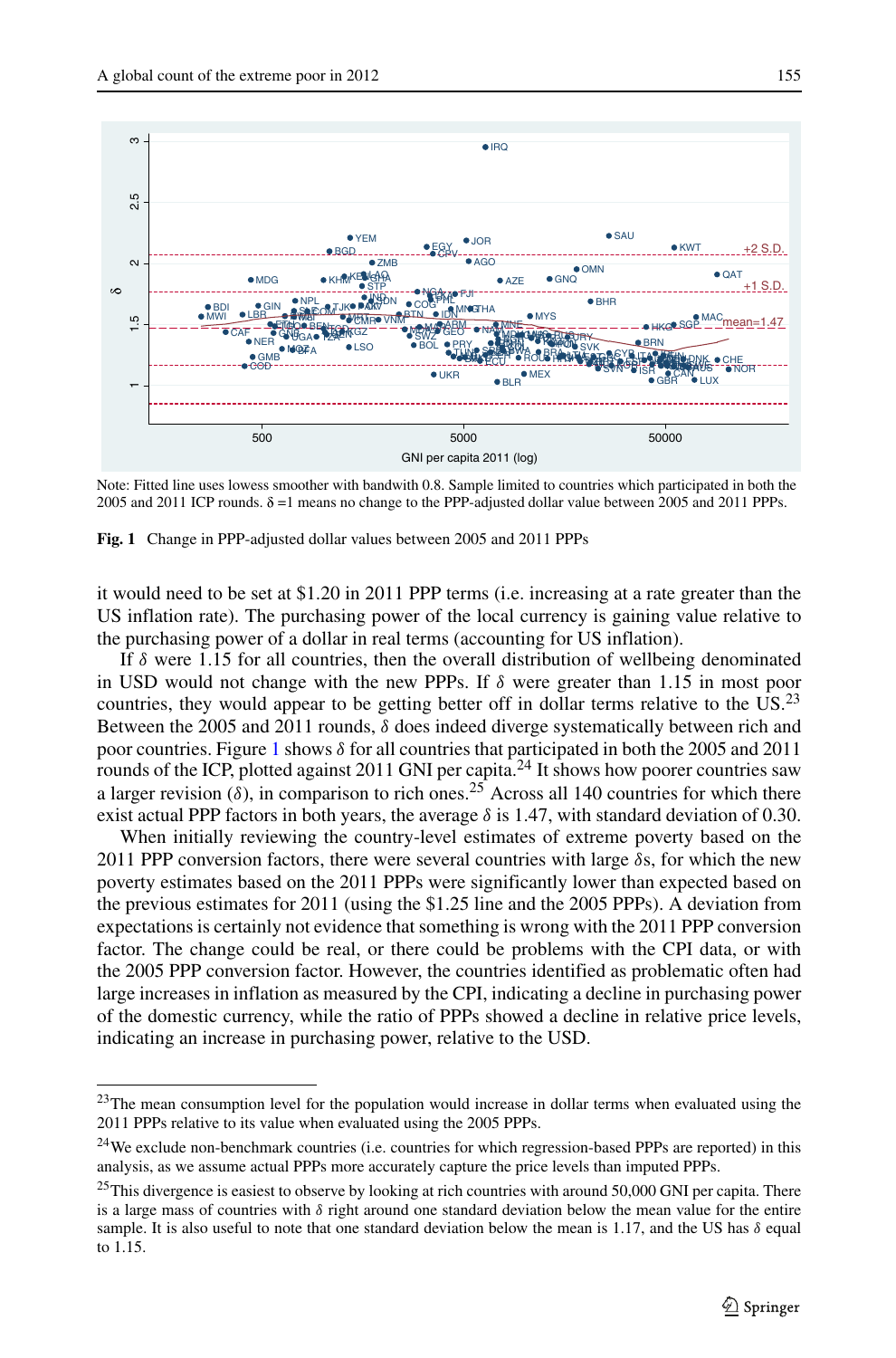Without an explanation for this divergence in price data, and after careful review with country poverty economists, we established a rule that if *δ* was more than two standard deviations above the mean, the poverty estimates would not be based on the 2011 PPP data, but would continue to be based on the 2005 PPP data.<sup>[26](#page-15-0)</sup> There are six such countries, namely Bangladesh, Cabo Verde, Egypt, Iraq, Jordan and Yemen. Countries where *δ* is between one and two standard deviations above the mean were examined on a case-by-case basis. For two of them (Cambodia and Lao PDR) the exploratory analysis indicated that the poverty estimates based on 2005 PPPs are more consistent with regional patterns than those suggested by the 2011 PPPs. Therefore, the 2012 poverty estimates for Bangladesh, Cabo Verde, Cambodia, Egypt, Iraq, Jordan, Lao PDR, and Yemen are based on the 2005 PPP data (and \$1.25 line) and not the new 2011 PPP data.

#### **3.4 Within-country spatial price adjustments**

At any given time, prices vary not only between countries, but also within countries. To compare real standards of living within a country accurately, analysts often make adjustments for spatial (geographic) differences in prices.<sup>[27](#page-15-1)</sup> Without spatial-price adjustments, a national poverty line could over-estimate poverty in areas with low prices (typically rural areas) and under-estimate poverty in areas with high prices (typically urban areas). To reduce this sort of mis-classification errors, many countries have separate poverty lines for urban and rural areas (or by other sub-national geographies), or adjust consumption and income to account for differences in prices.

For the purposes of the global poverty count, the focus is on obtaining the correct count of poor people in each country; the global count reported by the World Bank typically does not include sub-national estimates of poverty. By design, the data underlying the PPP conversion factors are usually collected from rural and urban outlets and should reflect average national price levels. Similarly, household survey data is sampled from rural and urban areas and by design is nationally representative.[28](#page-15-2) Therefore, for the global poverty count, national PPP conversion factors are generally applied to spatially unadjusted income and consumption distributions, under the assumption that this results in the correct national poverty headcount (and without concern for whether the sub-national profile of poverty is correct). However, there are several important exceptions, for which spatial price adjustments are made to the PPPs or to the income/consumption distributions themselves.

#### *3.4.1 Rural and Urban PPPs for China, India and Indonesia*

For China, India and Indonesia, we use spatial price adjustments to produce separate rural and urban poverty estimates. These countries are home to a large share of the world's poor,

<span id="page-15-0"></span><sup>&</sup>lt;sup>26</sup>That is if *δ* is greater than 2.07. For no countries was *δ* more than two standard deviations below the mean. An alternative for assessing outliers that was considered was the extent to which a country's *δ* deviates from the ratio of new and old poverty line  $(1.90/1.25 = 1.52)$ . This way, the identification of outliers would be anchored in the change in the poverty line, rather than the overall change in the PPPs-adjusted dollar value of incomes across all countries. This alternative identified the same countries as problematic.

<span id="page-15-1"></span><sup>&</sup>lt;sup>27</sup>See chapter 5 in Jolliffe et al.  $(2014)$  for an extensive discussion of the importance of spatial price difference in national poverty assessment. Gimenez and Jolliffe [\(2014\)](#page-30-17) discuss this issue in the context of Bangladesh and Jolliffe [\(2006\)](#page-30-18) illustrates how the failure to account for spatial difference in prices in the US results in a re-ranking of relative urban-rural poverty rates.

<span id="page-15-2"></span><sup>&</sup>lt;sup>28</sup>One distinction though is that household survey weights expand to the population of individuals, PPP price data is weighted by the volume of total expenditures in the country.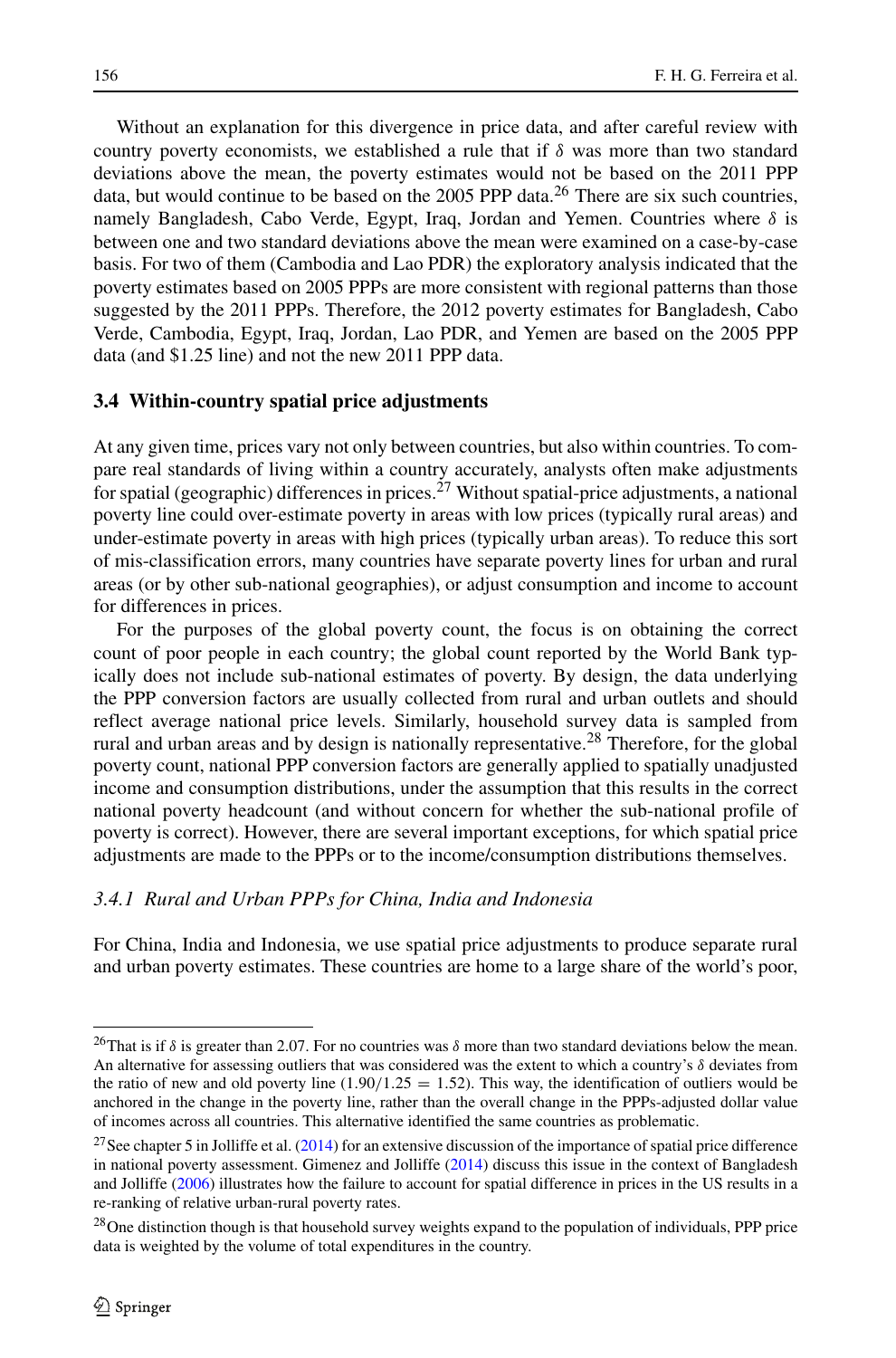and their vast geographies may allow for particularly large rural-urban disparities in both prices and living standards. For estimates based on the 2005 PPPs, adjustments to the PPPs for India and China were also motivated by a concern that the 2005 ICP price collection was heavily concentrated in urban areas and that the national PPPs therefore likely had an urban bias (Chen and Ravallion [2010,](#page-29-1) [2008;](#page-29-11) Ravallion [2008\)](#page-30-19).

For these three countries, national PPPs from the ICP are disaggregated into rural and urban PPPs that are constructed to reflect cost-of-living differences between rural and urban areas. In backing out separate rural and urban 2011 PPPs for these three countries, we follow steps that are conceptually equivalent to those used by Chen and Ravallion [\(2008,](#page-29-11) [2010\)](#page-29-1). Specifically, we use rural and urban poverty lines to measure differences in the cost of living, as well as information on the rural and urban shares of the ICP price collection.<sup>[29](#page-16-0)</sup> The methodology, (see Annex 2 in the Online Appendix) borrowed from Lakner et al. [\(2015\)](#page-30-20), requires information on urban and rural poverty lines and on the urban share of price outlets. In contrast to the 2005 ICP, in which price collection was concentrated in urban areas, the 2011 ICP saw reportedly better participation in China, with 24 % of the outlets where prices were collected being in rural areas. In India, 25.8 % of locations surveyed were rural in the 2011 ICP, and for Indonesia, 38.7 % of the outlets were in rural areas. Nevertheless, these are large-population countries and accounting for bias, even if small relative to other countries, may be quite important; and the rural-urban unpacking of the PPP is also used to provide separate extreme poverty estimates for rural and urban areas in these countries.

Data on the urban and rural poverty lines come from the national statistical offices of each country or, in some cases, the World Bank's country poverty economists. Since China does not have an official urban poverty line (only a rural line), Chen and Ravallion [\(2008\)](#page-29-11) use the ratio of national poverty lines computed by China's National Bureau of Statistics (NBS), in collaboration with the World Bank, in 2002/3. For 2005, the line was 37 % higher for urban compared to rural areas.<sup>30</sup> Based on changes in rural and urban prices for people living close to the poverty line, the urban-rural difference (for the poor) in China in 2011 is now estimated to be 28.5 %. To arrive at this number, inflation for the urban poor was calculated using the bottom decile of the urban distribution. In 2011, the Chinese government announced a new rural poverty line, however no comparable urban line is yet available, and so the 28.5 % rural-urban ratio for 2011 is used here.<sup>[31](#page-16-2)</sup>

In the case of India, official rural and urban poverty lines are readily available from national sources. Chen and Ravallion [\(2010\)](#page-29-1) used the official poverty lines from India's Planning Commission for 2004–05, which suggest cost of living being 51 % higher than

<span id="page-16-0"></span><sup>&</sup>lt;sup>29</sup>Because cost-of-basic-needs poverty lines are typically estimated to include an allowance for nonfood consumption, and this allowance frequently differs across urban and rural areas, differences in poverty lines are more accurately described as reflecting differences in the cost of living, rather than differences in prices: they potentially reflect differences in both prices and quantities. In contrast, the adjustments for LAC and ECA countries, discussed below, are more accurately referred to as spatial-price adjustments.

<span id="page-16-1"></span><sup>&</sup>lt;sup>30</sup>In addition to cost-of-living differences, this difference also reflects differences in the definition of consumption expenditures in the rural and urban surveys.

<span id="page-16-2"></span> $31$ Starting in 2013, China's NBS has conducted a unified national household survey, replacing the separate rural and urban surveys conducted in the past. In this context, NBS has also ex-post harmonized the separate rural and urban distributions from the 2011 and 2012 surveys to create unified national distributions that aim to be comparable with the new national survey. Estimates of extreme poverty in China using these ex-post harmonized national distributions for 2011 and 2012 and the un-adjusted (national) 2011 PPPs are similar to those obtained using the original (separate rural/urban) surveys and our PPP adjustments. The harmonized distributions for 2011 and 2012 give national poverty estimates of 8.0 % and 6.0 %, respectively, compared to 7.9 % and 6.5 % from the original rural and urban distributions and above adjustment. The World Bank will update China's poverty estimates when integrated and revised surveys become available in the future.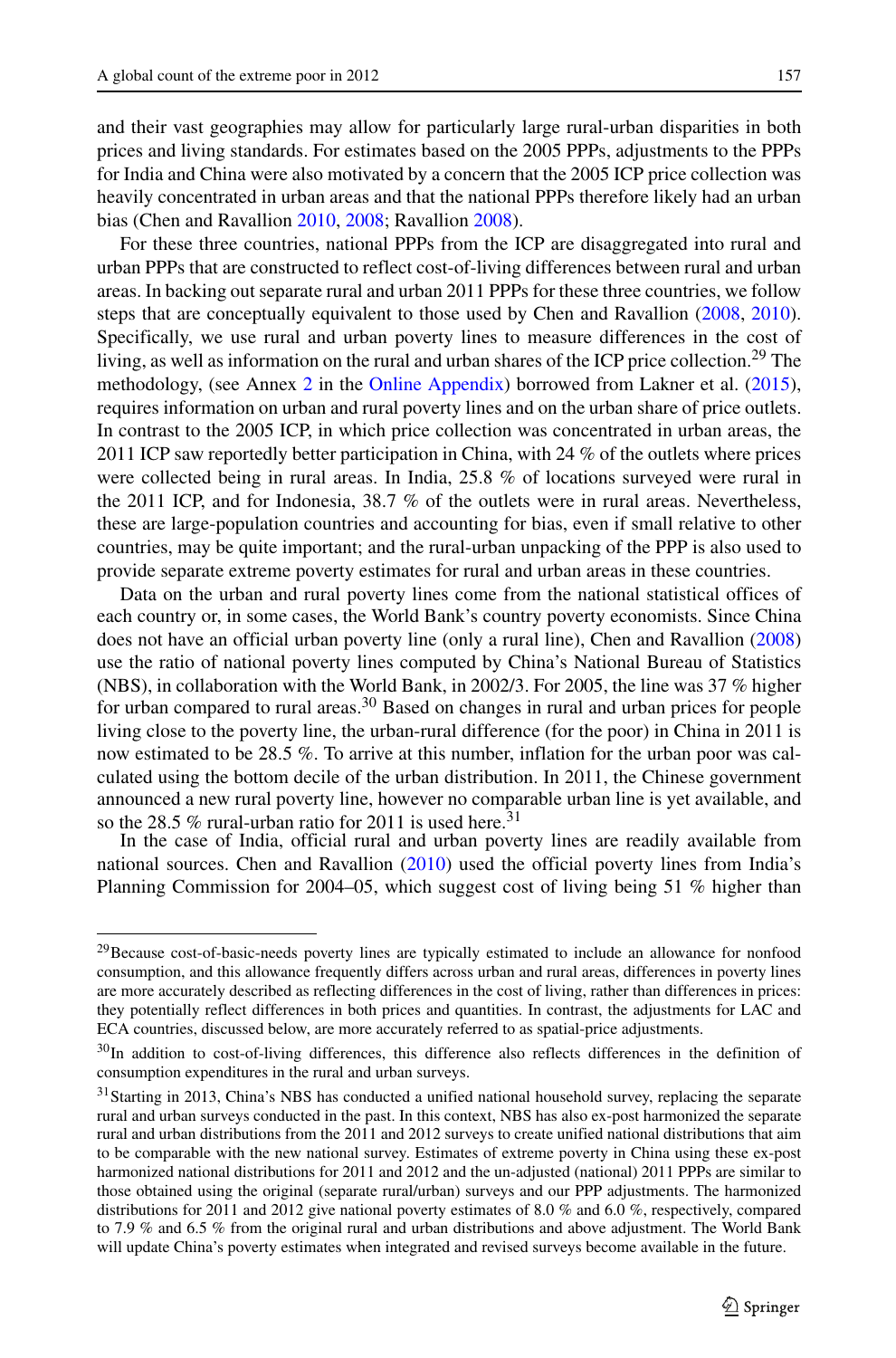in rural areas.<sup>[32](#page-17-0)</sup> More recently, an Expert Group constituted by the Government of India [\(2009\)](#page-30-21) recommended a higher rural poverty line based on corrections for biases in past price deflators. The revised so-called Tendulkar poverty lines for 2011–12, propose an urban line being only 22 % higher than the rural line (Government of India [2013\)](#page-30-22). This is the ratio used in the present estimates for India. For Indonesia, we use the official urban and rural poverty lines from 2011 (Statistics Indonesia [2015\)](#page-31-7). Table A1 (in the Online Appendix) summarizes the data used in applying these adjustments and the resulting rural and urban 2011 PPPs for China, India and Indonesia.

#### *3.4.2 Within-country spatial price adjustments in LAC and ECA*

The second category of within-country spatial adjustments is pertinent to the Latin America and Caribbean (LAC) region and the Europe and Central Asia (ECA) region. For most countries in these regions, PovcalNet draws on spatially adjusted consumption and income aggregates from regional databases. In LAC, PovcalNet uses aggregates from the Socioeconomic Database for Latin America and the Caribbean (SEDLAC) in which all rural incomes are increased by a factor of 15 % to capture differences in rural-urban prices, based on average rural-urban price differences observed in the region (CEDLAS and World Bank [2010\)](#page-29-12). Although this uniform adjustment is somewhat arbitrary, CEDLAS argues that it is preferable to ignoring the problem of spatial price differences or allowing for different methods across countries. Adjusting all incomes from SEDLAC to urban price level is particularly reasonable in the context of international poverty measurement using PPPs, since the ICP exercise (both in 2005 and 2011) in this region is carried out solely in urban areas and therefore explicitly does not capture rural price levels.

Similar to the LAC region, PovcalNet also draws its consumption and income aggregates in ECA from a regional database, ECAPOV. This regional database, maintained by the World Bank, also embeds spatial-price adjustments into many of its consumption aggregates. ECAPOV adopts, whenever information on households' purchased quantities is available, a spatial Paasche index based on unit values from food consumption, which is then applied to all consumption items (including non-food items). Unlike the LAC region, however these prices are not expressed at the urban level, but adjusted to reflect national prices.<sup>33</sup> Table  $A2$  (in the Online Appendix) recaps the various spatial price adjustments embodied in PovcalNet data.

From the perspective of comparability, it would be desirable to have more consistent methods to adjust for within-country differences in prices. As one example, the adjustments for rural-urban differences in the cost of living made for China, India and Indonesia differ from those made for other countries, and the overall poverty count is sensitive to the assumptions underlying these adjustments. Jolliffe and Prydz [\(2015\)](#page-30-4) note that the approach followed for these three countries has the overall effect of lowering the

<span id="page-17-0"></span><sup>&</sup>lt;sup>32</sup>India's official poverty lines for 2004–05 were Rs 17.71 and Rs 11.71 per day for urban and rural areas, giving a ratio of 1.51 in 2005. These lines date back to Government of India (1979) and have since been updated by rural and urban inflation. Update by rural and urban CPIs to 2011 this ratio is 1.45 in 2011.

<span id="page-17-1"></span><sup>&</sup>lt;sup>33</sup> Another way of stating this is that in ECAPOV, mean consumption levels are not changed when adjusting for spatial differences in prices.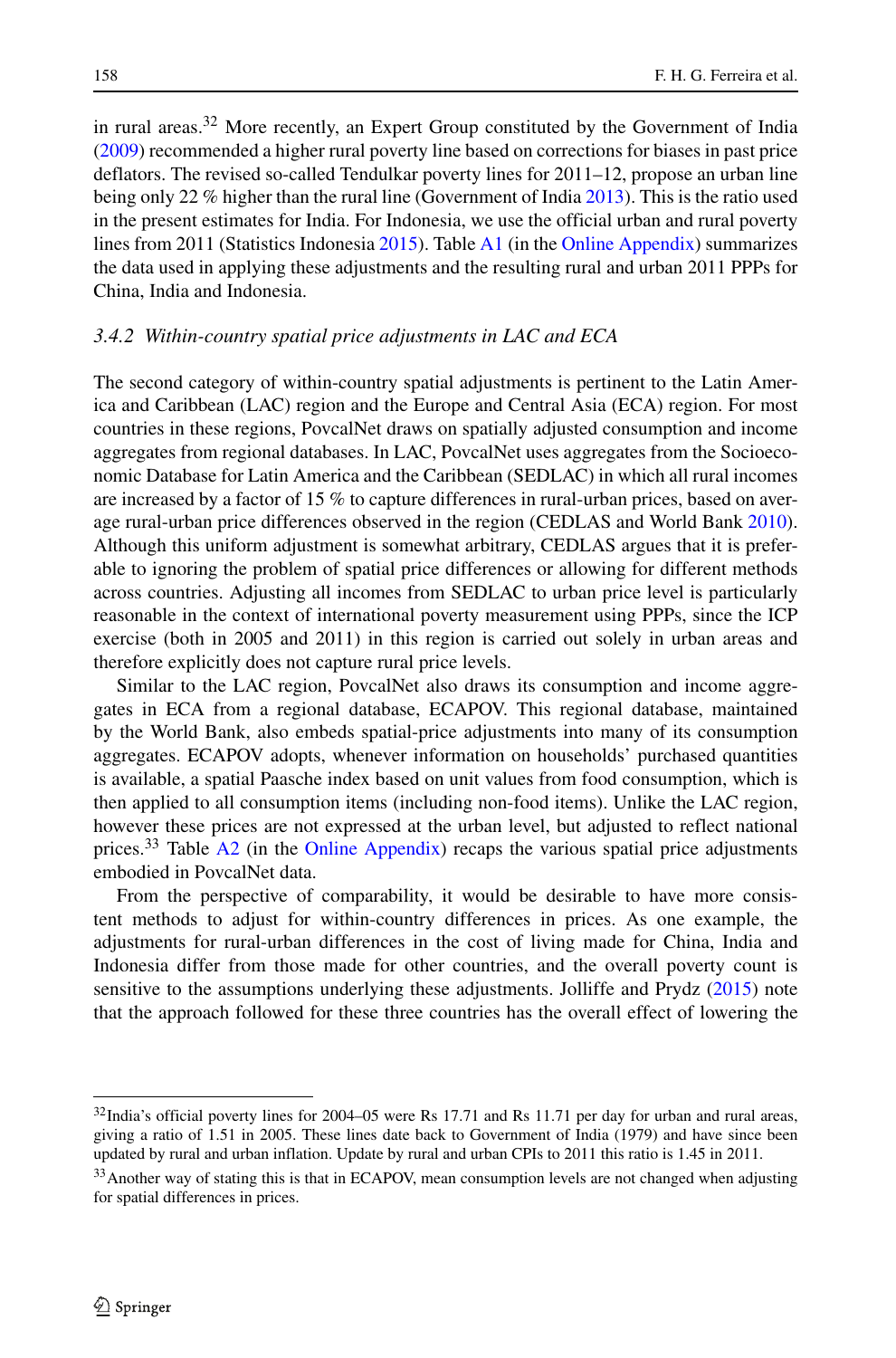poverty estimates, relative to a benchmark of simply applying the national PPPs to national distributions.

While further research is needed to help identify a more uniform approach to accounting for within-country spatial price differences when estimating global poverty, we believe the approach followed for the 2012 estimates offers two desirable properties. First, this approach allows us to separately estimate the extent of rural poverty in each of these countries, which is useful given the sheer size of their rural populations. Second, and perhaps most importantly, the approach we follow for adjusting the 2011 PPP factors for China, India and Indonesia is the same approach followed by the World Bank for the previous estimates based on the 2005 PPP conversion factors. The only change made is that the ruralurban scaling factors have been updated to reflect more recent data. This approach allows us to continue monitoring progress towards the goal of eliminating extreme poverty using the same yardstick as previously used.

#### **3.5 Alignment, aggregation and reporting of poverty estimates**

For individual countries, the World Bank publishes (on PovcalNet) poverty numbers based on the international poverty line only for years for which it has household survey data on income or consumption. However, the estimated total count of poor people in the world for 2012 is based on a poverty estimate for all countries in 2012 – that is, poverty in 2012 is estimated for a country even if no household survey data is available from 2012. For example, if a country has data from 2010, these data are used to project an estimated poverty rate to 2012 for the purposes of the global count. An alternative to projecting the 2010 data forward to 2012 would be to use the poverty count from the actual year the data was collected, but this is viewed as an undesirable option. If the economy of this country had been growing between 2010 and 2012, then the poverty headcount from 2010 would most likely overestimate the poverty headcount in 2012.

For countries for which there is no survey available in the specific reference year for the global estimate, the country-level poverty count is estimated by extrapolating consumption or income from the latest survey using growth rates from national accounts. This procedure assumes distribution-neutral growth, i.e. no change in inequality. In addition, because growth in survey means has historically been lower than growth observed in national accounts data, the growth rates used for extrapolating the survey data are adjusted for these observed differences. If a survey is available after the reference year, that information is also used: An average of the two extrapolated estimates is then reported, (inversely) weighted by their relative distance from the reference year. The mechanics of the extrapolation and interpolation are described in more detail in Ravallion [\(2003\)](#page-30-23), Chen and Ravallion [\(2004\)](#page-29-13) and Jolliffe et al. [\(2014\)](#page-30-10).

For countries without any poverty estimates, extrapolation to the reference year is of course not an option, and PovcalNet does not report poverty estimates for these countries. Nonetheless, these countries do indirectly enter the regional and global poverty counts. The country-level poverty headcount used to account for them in regional totals is the product of the estimated poverty headcount in the remainder of the region to which they belong (e.g. sub-Saharan Africa) and the country's own population, as reported by the WDI. So, when aggregating to regional and global totals, developing countries without any poverty measures are in effect assigned the average headcount for their regions. This procedure is obviously not intended to suggest any inference about poverty in those specific countries,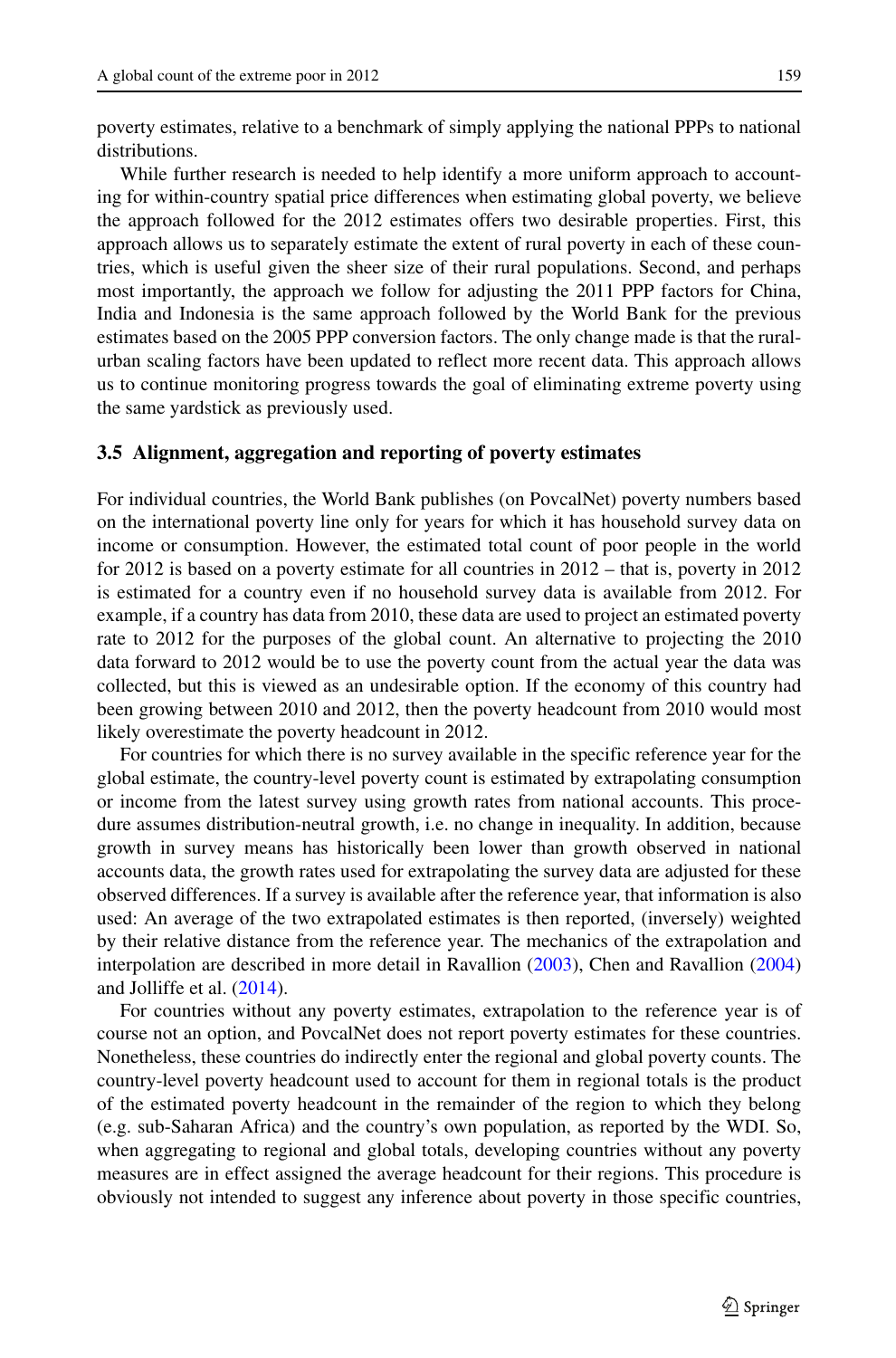which is why numbers are not reported for them. Rather, it is a compromise intended to avoid undercounting poverty in those regions with weaker data coverage.<sup>[34](#page-19-0)</sup>

High-income countries are assumed to have no people living in extreme poverty in our global count. Although some people in rich countries report household per capita incomes that are below the international poverty line, per capita consumption is above this threshold for nearly everyone. Drawing an example from the United States, Chandy and Smith [\(2014\)](#page-29-14) find that  $1\%$  to  $4\%$  of the population live below \$2 a day when using income measures, but that less than 0.1 % live below this threshold when using consumption measures. While the assumption of zero people in extreme consumption poverty may not be fully supported, it is a useful simplifying assumption that appears to closely approximate the correct estimate.

In most cases, our estimate aims to be as complete as possible in terms of coverage; but there are cases where countries and regions are excluded. The World Bank previously reported global poverty numbers in 3-year intervals from 1981 to 2008. Since 2010, there have been annual updates for the reference-year poverty estimates, with this paper presenting estimates for the  $2012$  reference year.<sup>[35](#page-19-1)</sup> For each reference year, we calculate a population coverage rate for regional poverty estimates. The coverage rate is defined by the share of the population in each region which is covered by a survey within plus or minus two years of the reference year. In other words, for reference year 2012, if a country has a survey anywhere from 2010 to 2014, then it is treated as providing coverage for the estimate. If the coverage rate is less than 60 % we do not report the regional poverty estimate. For reference year 2008 and later, the Middle East and North Africa region falls below this threshold and poverty numbers are not reported.

#### **4 Updating the international poverty line on the basis of the 2011 PPPs**

In April 2013, the World Bank Group announced the goal of ending extreme poverty, which was defined specifically as reducing "the percentage of people living with less than \$1.25 a day [*...*] to no more than 3 percent globally by 2030." The introduction of the 2011 PPPs creates a potential measurement challenge for faithfully monitoring progress towards this goal. The \$1.25 line stated in the goal (essentially the target's "goal post") is based on the 2005 PPPs. If 2011 PPPs are used to convert the LCU values of consumption and income distributions, what is the poverty line that most closely reflects the same value as the \$1.25 line, but is expressed in 2011 PPPs?

Given the importance of avoiding manipulation (and the appearance of manipulation) of the "goal post", by either making the goal harder or easier to reach, one option that was given serious consideration was simply to not adopt the 2011 PPPs and continue to use the \$1.25 line in 2005 PPP-adjusted USD. But, if the threshold that is used to identify the poor is expressed in the relative price levels as estimated by the 2005 PPP data, then the consumption and income distributions must also continue to be based on the 2005 PPPs. This option was considered and ultimately rejected – a decision that is in line with the majority of scholarly opinion that the 2011 PPPs incorporate a number of improvements

<sup>34</sup>For an overview of countries missing poverty data, see Serajuddin et al. [\(2015\)](#page-31-8).

<span id="page-19-1"></span><span id="page-19-0"></span><sup>35</sup>Reference years used in PovcalNet are 1981, 1984, 1987, 1990, 1993, 1996, 1999, 2002, 2005, 2008, 2010, 2011, 2012.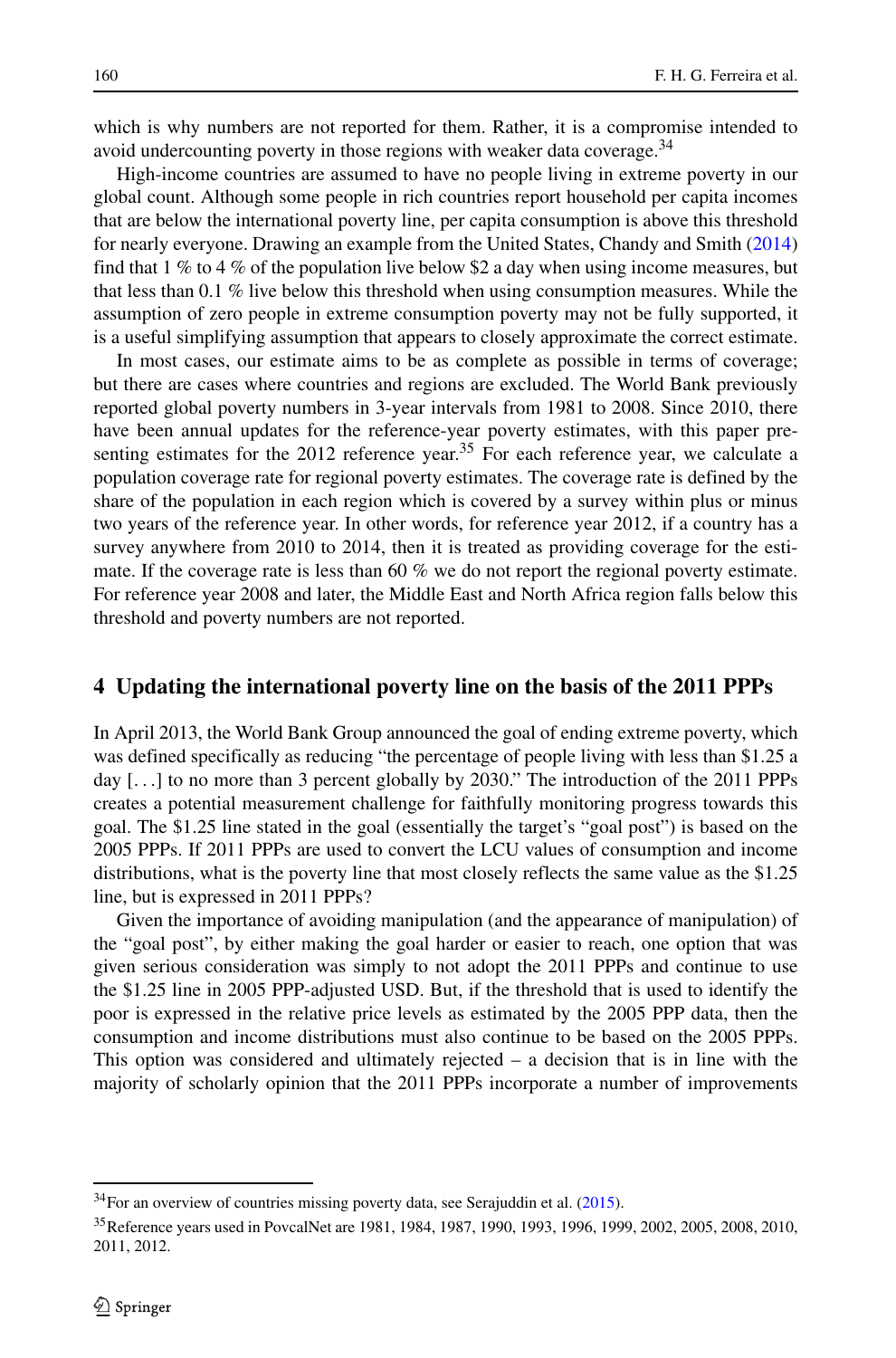in terms of coverage and methodology, and therefore provide a more accurate reflection of relative price levels in the world.

With the decision to use the 2011 PPPs then comes the responsibility of revising the \$1.25 line to 2011 PPP terms. Because the 2011 PPPs revise the relative price levels between countries, there exists no adjustment to the \$1.25 line in 2011 PPPs that would produce the same headcount rate as the 2005 PPPs in each country (at least not if we restrict the revision to maintaining a single line for all countries). Any proposed revision will change the real value of the line in many, if not most, countries. An initial proposal from Dykstra et al. [\(2014\)](#page-30-9) was to update the line based on US inflation rate. The value of their revised line was \$1.44. But, as discussed earlier in the paper, relative price levels between rich and poor countries were systematically revised with the 2011 ICP. Therefore, although \$1.44 would buy the same bundle of goods in the US in 2011 as \$1.25 did in 2005, the relative shift in prices means that \$1.44 in 2011 would buy significantly less in most poor countries (i.e, it lowered significantly the real value of the poverty line for most poor countries of the world). The Dykstra et al. line very dramatically changed the goal posts, and not surprisingly, the resulting estimates radically reduced the global poverty count.

Nevertheless, a useful point that came from Dykstra et al. is that it forces one to think about what we mean when we say we want to keep the real value of the \$1.25 line the same, but express it in 2011 PPPs. Their \$1.44 line did maintain the real value of the \$1.25 line, but only for the US (or, more completely, only for countries with the *δ* defined in Eq. [2](#page-13-2) with values close to 1.15).

In our view, the goal should be to try to find a line that would keep the definition of the line as consistent as possible, and on average buy the same bundle of goods as the \$1.25 line did, but in poor countries - such as those used to construct the \$1.25 line.<sup>[36](#page-20-0)</sup> This approach has some attractive features, including from a communications standpoint. It is relatively easy to state that the definition of the new poverty line is unchanged, and that, on average, it buys the same bundle of goods that could have been purchased in 2005 with \$1.25 in the fifteen countries that define the international poverty line.

Another desirable attribute is that it is a relatively simple adjustment to make. This decision ensures that the concept (poverty lines of the same 15 poor countries); method (simple average across these same 15 countries); and data (the same 15 national poverty lines) are unchanged. The only element that is changing is the PPPs used to convert the national lines to estimate an international line. Table [4](#page-21-0) provides the 2005 and 2011 PPP values of these national poverty lines, as well as the PPPs and CPIs used for the conversion (see, Eq. [1\)](#page-13-3). Taking the average of the same 15 national poverty lines that yielded the \$1.25 line in 2005 PPPs, now gives \$1.88 per day in 2011 PPPs, which is rounded to \$1.90 for ease of communication. Because this average is based on the exact same national lines as the \$1.25 line, we believe the \$1.90 line reflects the most comparable benchmark possible for updating the \$1.25 line to 2011 PPPs. Given the nature of the 2011 ICP revision of PPP conversion factors, this is the line that least changes the goalposts, by the standards of the world's poorest countries.

However, using the average of these 15 countries' poverty lines does have potential limitations, in part due to weak statistical support, as reviewed by Jolliffe and Prydz [\(2016\)](#page-30-24) in this issue. Deaton [\(2010\)](#page-29-2) similarly critiques this approach, arguing that the average should

<span id="page-20-0"></span><sup>&</sup>lt;sup>36</sup>This approach has risks, in particular if the change in relative prices for those 15 countries is radically different from the change in relative prices for most poor countries but, as we will see, this is not the case for the present update.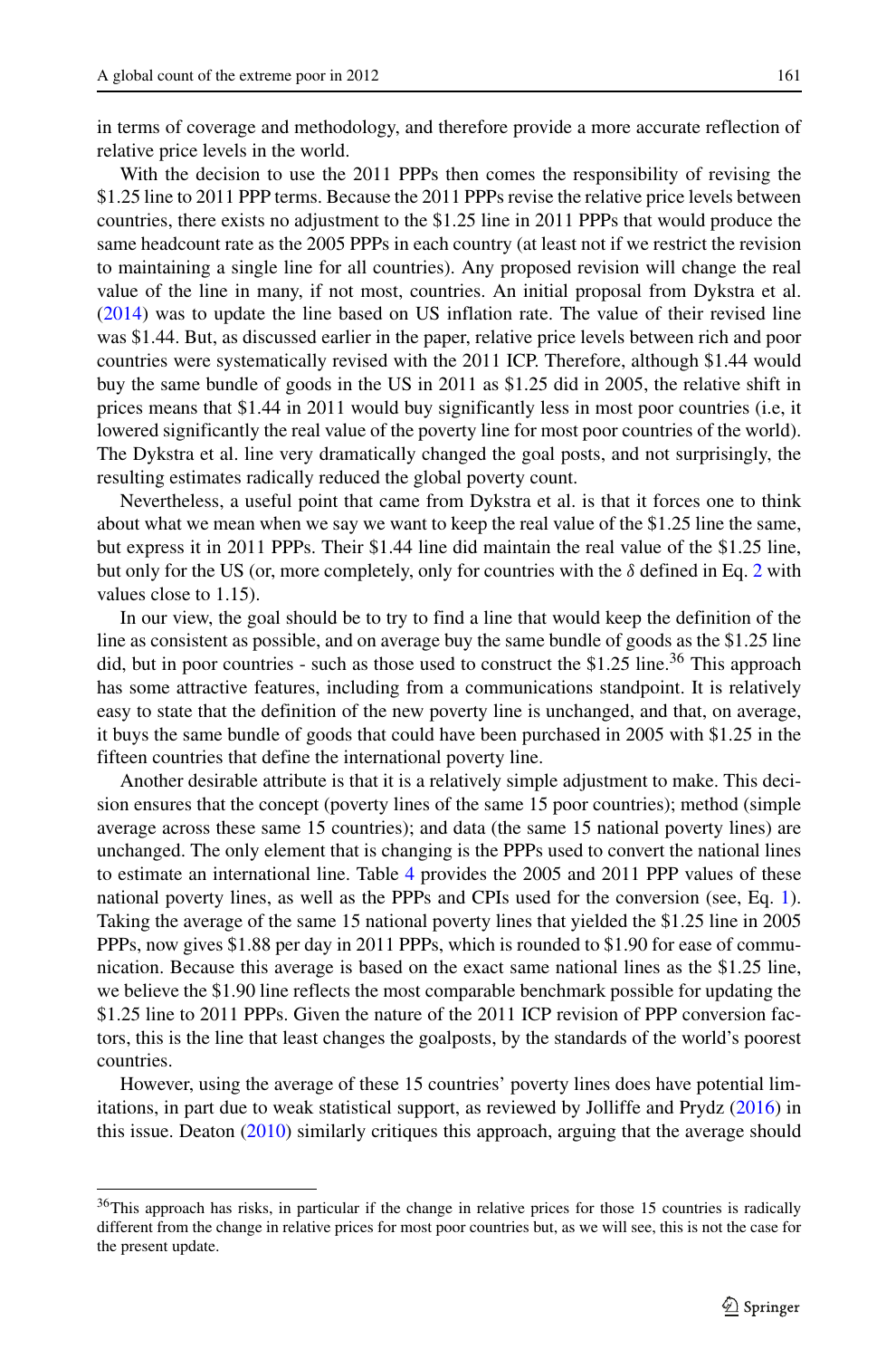| Country       | Poverty line<br>year(s) | 2005 PPP | 2011 PPP | <b>CPI 2011</b><br>$(2005=100)$ | Poverty line<br>2005 PPP | Poverty line<br>2011 PPP |
|---------------|-------------------------|----------|----------|---------------------------------|--------------------------|--------------------------|
| Malawi        | 2004-05                 | 56.92    | 78.02    | 214.6*                          | 0.86                     | 1.34                     |
| Mali          | 1988-89                 | 289.68   | 221.87   | 119.8                           | 1.38                     | 2.15                     |
| Ethiopia      | 1999-2000               | 2.75     | 5.44     | 297.1                           | 1.35                     | 2.03                     |
| Sierra Leone  | 2003-04                 | 1396.21  | 1767.19  | $203.9^{\pm}$                   | 1.69                     | 2.73                     |
| Niger         | 1993                    | 267.33   | 228.75   | 116.3                           | 1.10                     | 1.49                     |
| Uganda        | 1993-98                 | 744.62   | 946.89   | 178.0                           | 1.27                     | 1.77                     |
| Gambia, The   | 1998                    | 10.34    | 10.83    | 129.3                           | 1.48                     | 1.82                     |
| Rwanda        | 1999-2001               | 236.75   | 246.83   | 157.8                           | 0.99                     | 1.50                     |
| Guinea-Bissau | 1991                    | 284.28   | 248.24   | 124.8                           | 1.51                     | 2.16                     |
| Tanzania      | 2000-01                 | 482.45   | 585.52   | 169.9                           | 0.63                     | 0.88                     |
| Tajikistan    | 1999                    | 0.93     | 1.88     | 334.2*                          | 1.93                     | 3.18                     |
| Mozambique    | 2002-03                 | 11.63    | 15.53    | 173.5                           | 0.97                     | 1.26                     |
| Chad          | 1995-96                 | 327.57   | 251.30   | 112.4                           | 0.87                     | 1.28                     |
| Nepal         | 2003-04                 | 26.47    | 25.76    | 164.8                           | 0.87                     | 1.47                     |
| Ghana         | 1998-99                 | 0.45     | 0.79     | 295.2*                          | 1.83                     | 3.07                     |
| Mean          |                         |          |          |                                 | 1.25                     | 1.88                     |
|               |                         |          |          |                                 |                          |                          |

<span id="page-21-0"></span>**Table 4** Re-estimating \$1.25-line using the 2011 PPPs

*Note*: National poverty lines in 2005 PPPs from RCS [\(2009\)](#page-30-0). Poverty lines in 2011 PPPs are authors' estimates based on CPI data from WDI and PPP data from ICP 2011.  $\pm$ WDI has does have sufficient CPI data for Sierra Leone, data consistent with national series used. Countries marked with (\*) uses CPI which is different from that reported in WDI. See section on inter-temporal price deflators and Annex 1 for details. RCS [\(2009\)](#page-30-0) provides lines in monthly amounts which are converted to daily amounts by a factor of 12/365. All the computations in this Table are based on Eq. [1](#page-13-3)

be weighted by the poor population (where this population is defined by the national poverty line) to better reflect the poverty line faced by the average poor person. Deaton [\(2010\)](#page-29-2) also criticizes the selection of the 15 countries, which can similarly be interpreted as a critique of the statistical support for the line.

Kakwani and Son [\(2015\)](#page-30-25) have proposed an alternative approach to calculate a new global poverty line based on 2011 PPPs, using what they call "equivalent poverty lines", which are poverty lines for each country that produce the same poverty headcount in 2011 PPPs, as with 2005 PPPs. In effect, their approach converts the \$1.25 in 2005 PPP-adjusted dollars into 2011 PPP-adjusted dollars for each country.<sup>37</sup> Because of divergent changes in the CPIs and PPP conversion factors across countries between the 2005 and 2011 rounds, this leads to a wide range of values in 2011 PPPs. To calculate a single poverty line in 2011 PPPs, they propose using the weighted average of the equivalent poverty lines of 66 countries with weights proportional to their populations, giving them a value of \$1.78 in 2011 PPP. As a robustness check to the \$1.90 line, we expand on this approach using our own data.

Figure A2 in the Online Appendix shows the "equivalent poverty lines" of the 101 countries in which we measure extreme poverty, and which also participated in both the 2005 and 2011 ICP rounds, plotted against the countries' income levels. Using the "equivalent

<span id="page-21-1"></span><sup>&</sup>lt;sup>37</sup>Conversion of 1.25 from 2005 PPP-adjusted dollars to 2011 PPP-adjusted dollars is simply the product of \$1.25 and *δ* for each country. This way the poverty line is held constant in local currencies.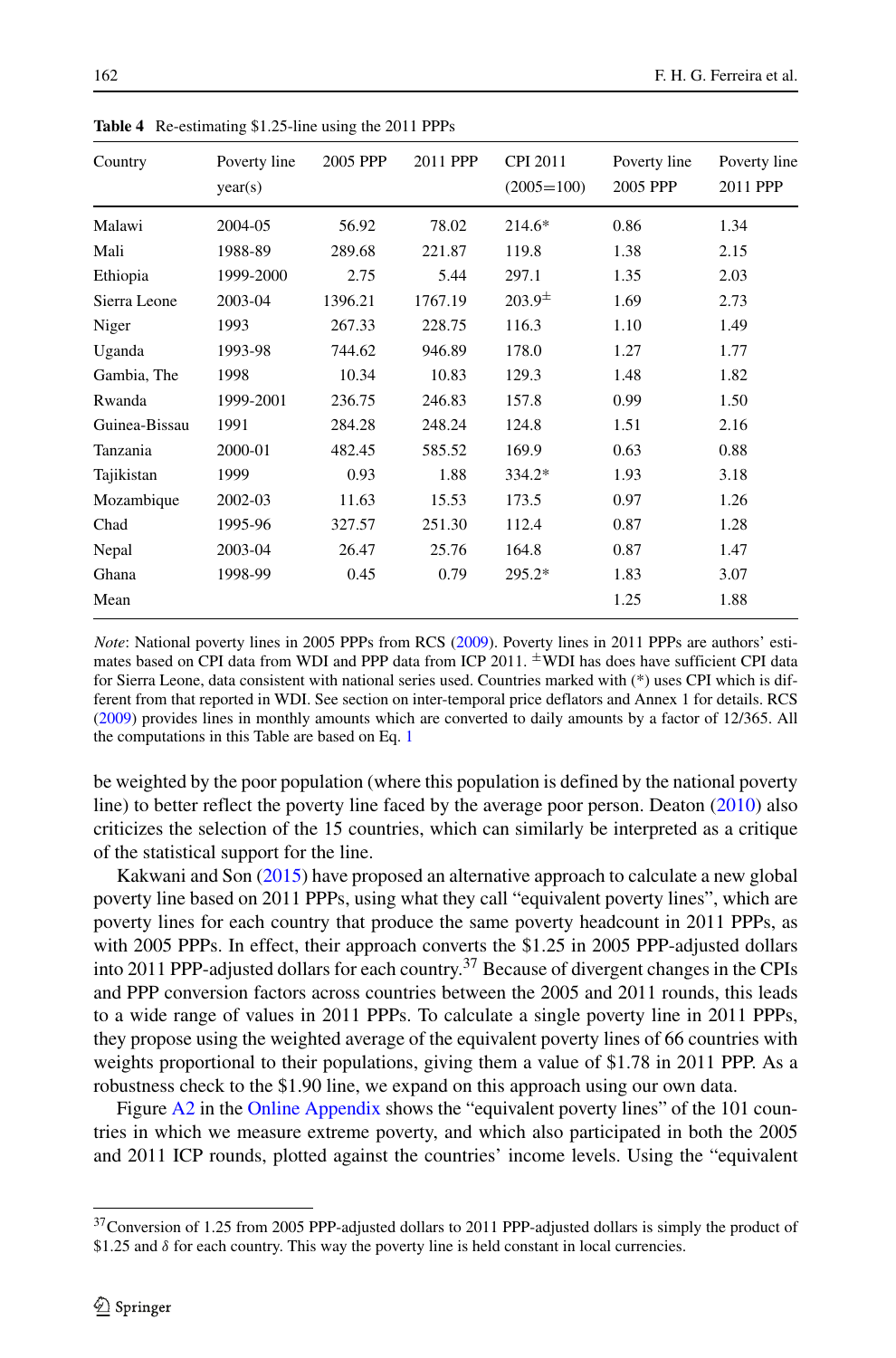poverty lines" approach proposed by Kakwani and Son would result in an unweighted average of \$1.90, and a population weighted average of  $$1.93<sup>38</sup>$  $$1.93<sup>38</sup>$  $$1.93<sup>38</sup>$  Using the "equivalent poverty lines" approach among the 15 countries that originally defined the \$1.25 line – which would also satisfy the desire of keeping the poverty line "constant" (on average) in the world's poorest countries – would give a simple average of \$1.86 and a population weighted average of \$1.88. The fact that all four of these numbers are either equal or very close to \$1*.*90 provide additional support for the robustness of our approach, the results of which are largely unaffected by the identity of the original RCS fifteen countries.

Not unexpectedly, given the regional differences in revisions of relative price levels from the 2011 ICP, the average "equivalent poverty lines" diverge regionally. Sub-Saharan Africa's "equivalent poverty lines" give a simple average of \$1.94, close to the overall mean, while LAC and ECA's poverty equivalent lines are around \$1.60, and EAP, MENA and SAR have averages above \$2. (See Table A3 in the Online Appendix.) This suggests that, on average, a line of \$1.90 would lead to small changes in countries in Africa, higher poverty in countries in LAC and ECA, while for countries in EAP and SAR poverty would fall with the new PPPs. Of course, the precise changes to the regional aggregates will depend on population shares and the density of the distribution around the poverty lines in these countries, as well as other adjustments.

Another alternative approach to updating the \$1.25 line would be to re-estimate the relationship between national poverty lines and national incomes from RCS using the 2011 PPPs. Such a procedure could involve selecting a new sample of the poorest countries as the reference group for the international line (see, Jolliffe and Prydz, this issue, and Klasen et al., this issue). Klasen et al. (this issue) suggest re-estimating the poverty line using the original, piecewise regression function similar to that used to identify the reference group of 15 countries that defined the \$1.25 line. On that basis, they estimate an updated global line of \$1.67–\$1.71. However, Klasen et al.'s poverty line estimates are significantly lower because they rely on CPIs from WDI, which, as discussed in preceding sections, underestimate inflation (and thus the conversion from 2005 to 2011 PPPs) for a number of countries. Alternatively, if we re-rank the RCS sample of poverty lines by mean consumption denominated in 2011 PPPs, one country in the bottom 15 changes – and the mean of the lines in 2011 PPPs becomes \$1.84. However, across these approaches, the reference group defining the international line changes, and the resulting line would no longer be based on the same 15 countries that produced the \$1.25 line.[39](#page-22-1)

Finally, some observers have argued that the most important aspect of holding the poverty line (or at least the 'goal post') fixed is to keep the poverty headcount fixed when switching from the 2005 to 2011 PPPs. Sillers [\(2015\)](#page-31-1) proposed a 'continuous headcount' approach in which the global poverty line is updated such that the global headcount is unchanged. His estimate is that the line which would in 2011 keep the global headcount unchanged compared with the \$1.25 line, would be \$1.78 per day at 2011 PPP. Sillers' estimation, however, relies on different rural-urban adjustments for China, India and Indonesia, which are updated in the present analysis. When we use the new adjusted 2011 PPPs, and follow the Sillers methodology, preliminary estimates suggest that the line that would keep the global headcount unchanged in 2011 would be around \$1.92 per day.

<span id="page-22-0"></span><sup>&</sup>lt;sup>38</sup>These estimates differ from Kakwani and Son [\(2015\)](#page-30-25) due to our larger sample size, and use of different CPIs for selected countries.

<span id="page-22-1"></span> $39$ See also Jolliffe and Prydz [\(2015\)](#page-30-4).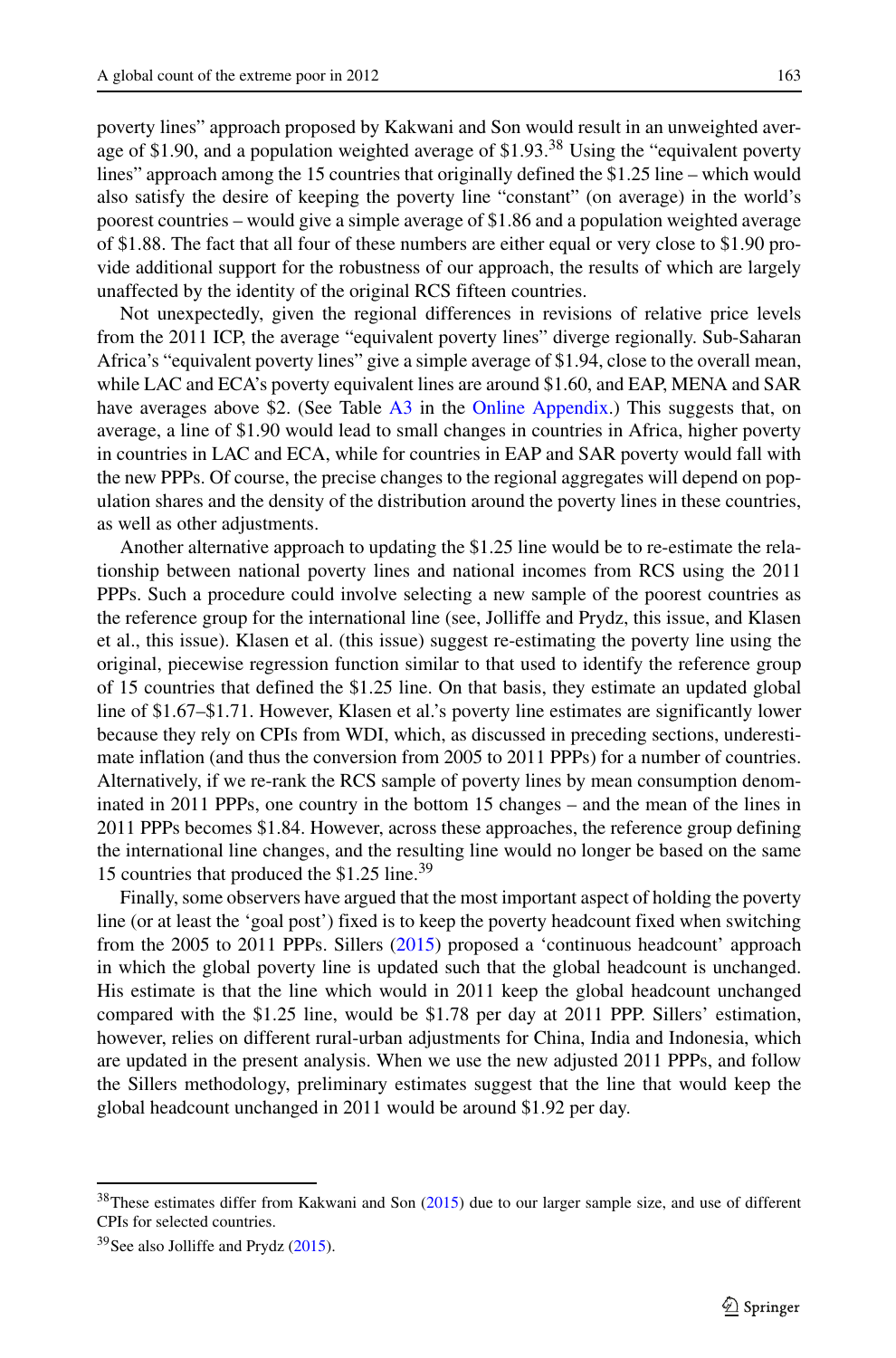All in all, most of the alternative approaches that have been proposed for updating the international poverty line to 2011 PPPs end up generating lines that are either exactly or very close to \$1.90 a day. We take this as providing reassurance that our approach – deliberately motivated by a concern with preserving the integrity of the goalposts used for the SDGs and the Bank's own twin goals – is in fact reasonably robust.

## **5 Results**

This section presents new estimates of global poverty based on the \$1.90 line and the 2011 PPPs. In presenting the results, we highlight how the new estimates compare to the previous estimates based on the \$1.25 line and the 2005 PPPs. When considering the comparisons, it is important to note that there are many changing elements in the estimates. In addition to incorporating the new poverty line and the 2011 PPPs, the new results reflect a number of other updates to the data, such as new surveys, increased use of micro-data, changes to welfare aggregates, revised inter-temporal deflators, and updated population figures. While this paper will use the short-hand reference to the 2005 PPP and 2011 PPP poverty estimates, the comparisons will reflect differences in all the elements noted above. For example, the present update includes estimates for five countries for which international poverty estimates have not been available at all in the past, namely Kiribati, Kosovo, Solomon Islands, Tonga and Vanuatu. These simultaneous changes to the data make it impossible to identify from the comparisons reported here, the precise isolated effect of introducing the 2011 PPPs and the \$1.90 line in our analysis. Additional analysis of recent trends in global poverty, and the outlook for the future, is available in World Bank [\(2015b\)](#page-31-9) and Cruz et al. [\(2015\)](#page-29-15).

## **5.1 Updated country-level estimates of poverty**

Although the updated poverty line of \$1.90 in 2011 PPPs reflects the same real standard of living as the \$1.25 line did in 2005 PPPs (on average across poor countries), the new line and PPPs do of course lead to changes to poverty counts in individual countries. Figure A3 in the Online Appendix illustrates three examples of changes in country-level poverty estimates between the \$1.25 line at 2005 PPPs and the \$1.90 line at 2011 PPPs. For Armenia, the 2011 PPPs resulted in a revision of PPP-adjusted dollar value of consumption that was close to proportional to the change in the poverty line from \$1.25 to \$1.90, leading to very minor changes in poverty.[40](#page-23-0) For Botswana, the revision of PPP-adjusted consumption levels was smaller than the revision of the PPP-adjusted value of international poverty line and, as a result, the poverty estimates under the new line are higher. In contrast, for Nepal, the 2011 PPPs implied a revision of the PPP-adjusted welfare aggregates that was significantly higher than the revision of the poverty line, and the resulting poverty estimates using 2011 PPPs is thus lower than the estimates based on 2005 PPPs. It is noteworthy that notwithstanding the changes in levels, across all three countries the trends in poverty between different surveys are broadly maintained. This is as expected since the revision to PPP-adjusted consumption and income is uniform across years.

<span id="page-23-0"></span><sup>&</sup>lt;sup>40</sup>The direction and magnitude of the changes can also be assessed in terms of the difference between the 1.90 line and the "poverty equivalent" lines discussed in the preceding section. The poverty equivalent line in for Armenia was \$1.88 – close to the \$1.90 poverty line. The poverty equivalent lines for Botswana and Nepal are \$1.61 and \$2.11, respectively.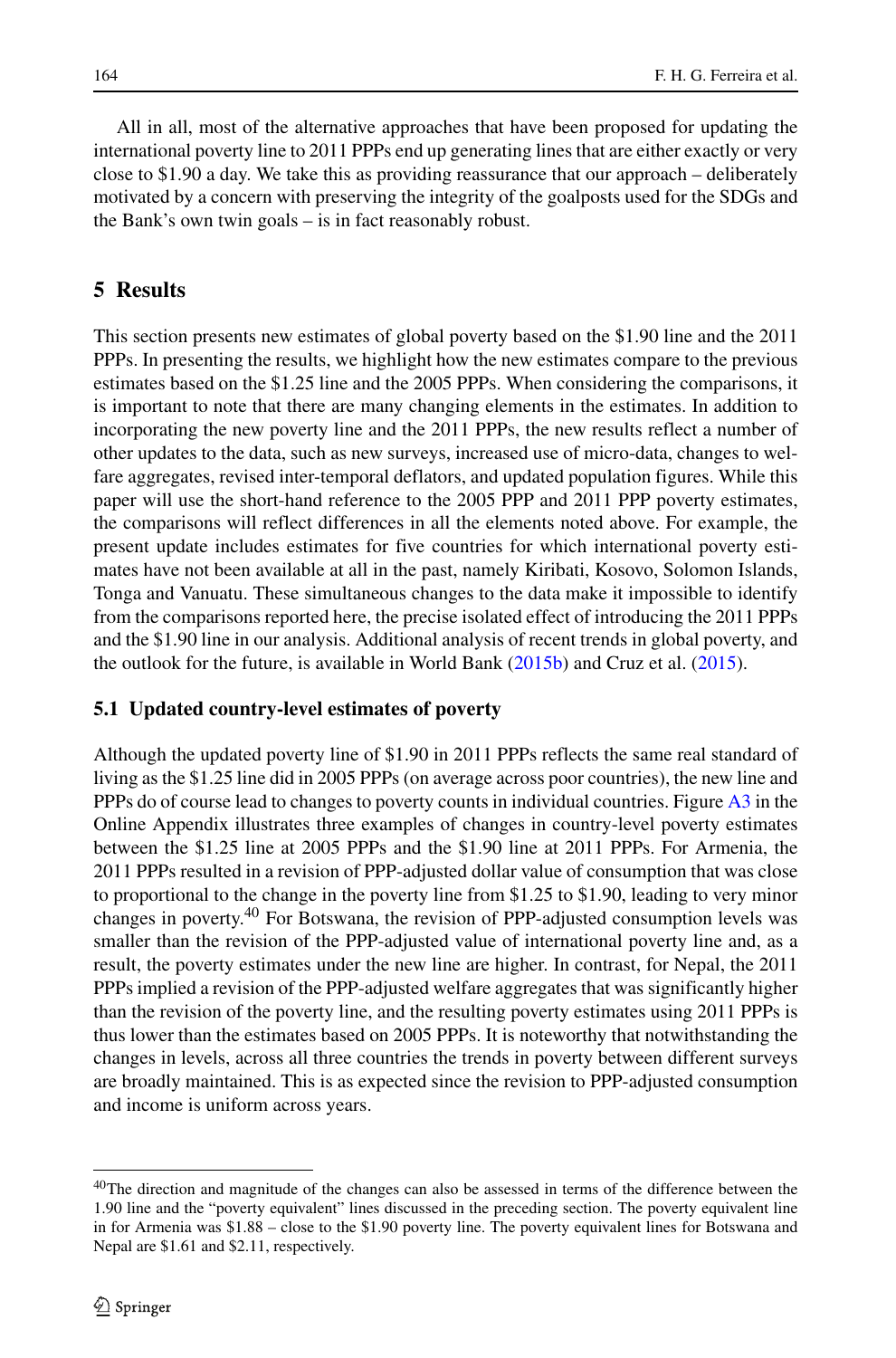<span id="page-24-0"></span>

Note: The figure reports poverty headcounts estimated from 2014 and 2015 versions of PovcalNet data. In one case, they are estimated using the 2005 PPPs and in the other, 2011 PPPs.

**Fig. 2** Country-level changes to poverty estimates

Figure [2](#page-24-0) (Panel A) compares the latest country-level poverty estimates based on the \$1.25 line and 2005 PPPs with the corresponding estimate using the \$1.90 line and 2011 PPPs. Deviations from the 45-degree line reveal the difference in poverty between the estimates. Generally, there is a strong bivariate correlation between the estimates. The distribution of the differences in the poverty estimates gives a sense of the degree of changes across all countries. Figure [2](#page-24-0) (Panel B) summarizes such changes across these poverty estimates, illustrating how the changes are concentrated close to zero, but with some clear outliers where changes are large. Some of these changes are considerable, while for the majority, the changes to country-level estimates are less jarring.<sup>[41](#page-24-1)</sup> The distribution of the absolute differences in the estimates suggests that for more than half the estimates, the change is smaller than 2 percentage points, while for three-quarters of the estimates in the poverty headcount changes by five percentage points or less. For about 10 % of the countries, this change is greater than 8 percentage points. Some of the largest changes come in countries that either used imputed (regression-based) 2005 PPPs and who only participated in the 2011 ICP, or where there has been considerable revisions in underlying consumption aggregates.

#### **5.2 The regional poverty profile with the 2011 PPPs**

Globally, we estimate that 897 million people, or 12.7 % of the world population, live in extreme poverty in 2012 under the \$1.90 poverty line at 2011 PPPs. The highest regional poverty rate is in Sub-Saharan Africa, where 42.7 % of the population is estimated to live below the extreme poverty line, followed by South Asia (18.8 %) and East Asia (7.2 %). Table [5](#page-25-0) summarizes the global and regional poverty measures (% poor, depth of poverty and number of poor) for a selection of reference years between 1990 and 2012.<sup>42</sup> In contrast to

<sup>&</sup>lt;sup>41</sup>With the caveat that absolute and proportional changes are, of course, different.

<span id="page-24-2"></span><span id="page-24-1"></span><sup>42</sup>A more complete set of estimates will be available in PovcalNet in due course.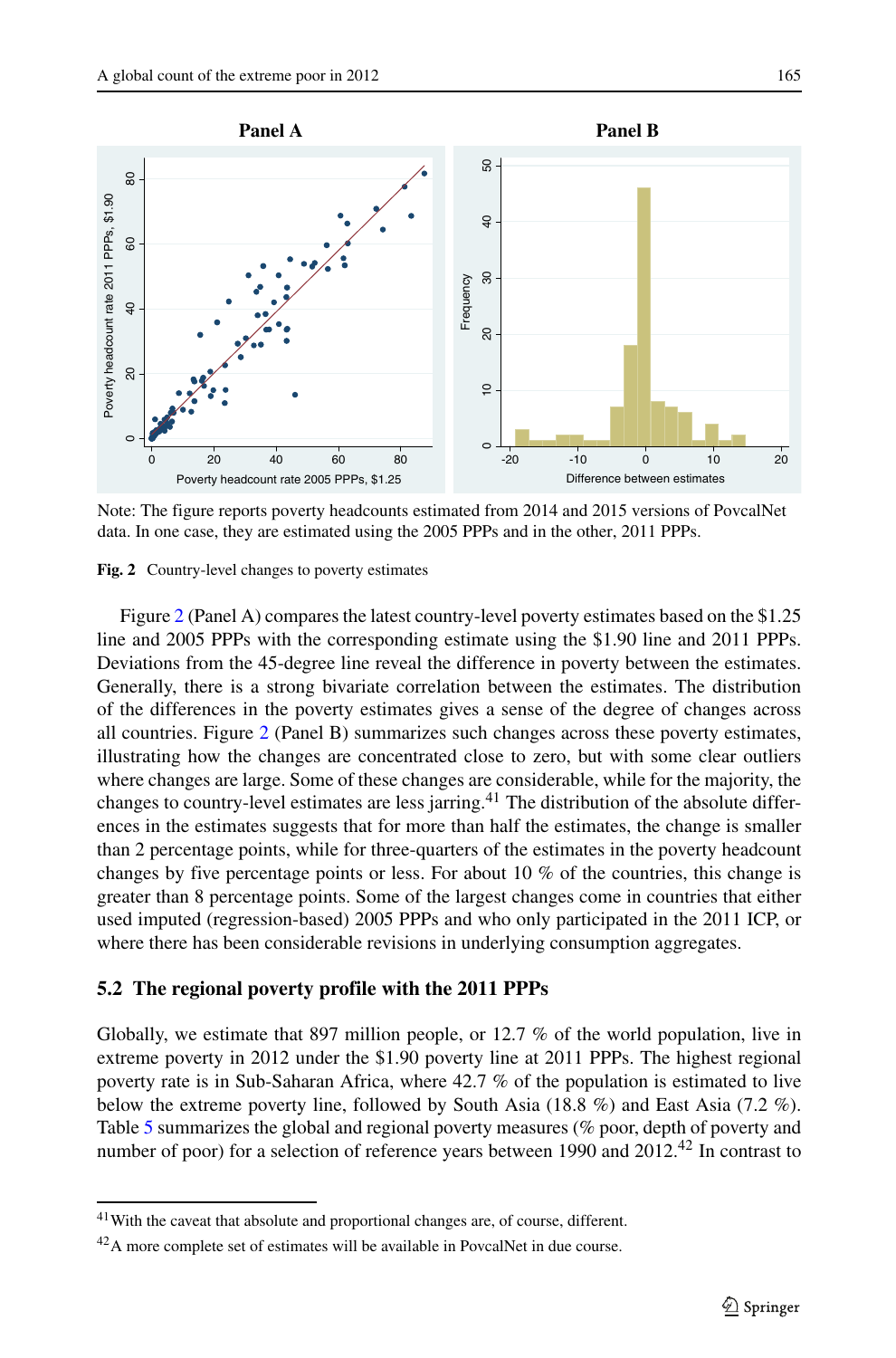<span id="page-25-0"></span>

| (a) Poverty headcount rate $(\%)$ | 1990           |                | 1999           |                          | 2011           |                          | 2012                     |                          |
|-----------------------------------|----------------|----------------|----------------|--------------------------|----------------|--------------------------|--------------------------|--------------------------|
| Poverty line<br><b>PPP</b>        | \$1.25<br>2005 | \$1.90<br>2011 | \$1.25<br>2005 | \$1.90<br>2011           | \$1.25<br>2005 | \$1.90<br>2011           | \$1.25<br>2005           | \$1.90<br>2011           |
| East Asia and Pacific             | 57.0           | 60.6           | 35.9           | 37.5                     | 7.9            | 8.5                      | $\overline{a}$           | 7.2                      |
| Europe and Central Asia           | 1.5            | 1.9            | 3.8            | 7.8                      | 0.5            | 2.4                      | $\overline{a}$           | 2.1                      |
| Latin America and the Caribbean   | 12.6           | 17.8           | 11.0           | 13.9                     | 4.6            | 5.9                      | $\overline{\phantom{0}}$ | 5.6                      |
| Middle East and North Africa      | 5.8            | 6.0            | 4.8            | 4.2                      | 1.7            | $\qquad \qquad -$        | $\overline{\phantom{0}}$ | -                        |
| South Asia                        | 54.1           | 50.6           | 45.0           | $\equiv$                 | 24.5           | 22.2                     | $\overline{\phantom{0}}$ | 18.8                     |
| Sub-Saharan Africa                | 56.8           | 56.8           | 59.4           | 58.0                     | 46.9           | 44.4                     | $\overline{a}$           | 42.7                     |
| World                             | 36.5           | 37.1           | 29.1           | 29.1                     | 14.5           | 14.1                     | $\overline{a}$           | 12.7                     |
| (b) Poverty gap $(\%)$            |                |                |                |                          |                |                          |                          |                          |
| East Asia and Pacific             | 19.5           | 21.5           | 10.8           | 11.6                     | 1.6            | 1.8                      | $\overline{\phantom{0}}$ | 1.5                      |
| Europe and Central Asia           | 0.4            | 0.6            | 1.0            | 2.5                      | 0.1            | 0.7                      | $\overline{\phantom{0}}$ | 0.6                      |
| Latin America and the Caribbean   | 5.2            | 8.6            | 4.8            | 6.0                      | 2.2            | 2.8                      | $\overline{\phantom{0}}$ | 2.6                      |
| Middle East and North Africa      | 1.1            | 1.2            | 0.9            | 0.8                      | 0.4            | $\qquad \qquad -$        | $\overline{\phantom{0}}$ | $\overline{\phantom{0}}$ |
| South Asia                        | 16.3           | 14.8           | 12.1           | $\overline{\phantom{0}}$ | 5.2            | 4.6                      | $\overline{\phantom{0}}$ | 3.7                      |
| Sub-Saharan Africa                | 25.5           | 24.9           | 26.6           | 26.4                     | 19.2           | 17.3                     | $\overline{\phantom{0}}$ | 16.5                     |
| World                             | 12.6           | 13.1           | 9.5            | 9.6                      | 4.3            | 4.1                      |                          | 3.7                      |
| (c) Number of poor (million)      |                |                |                |                          |                |                          |                          |                          |
| East Asia and Pacific             | 939.1          | 995.5          | 661.3          | 689.4                    | 160.8          | 173.1                    | $\overline{a}$           | 147.2                    |
| Europe and Central Asia           | 7.2            | 8.8            | 18.0           | 36.8                     | 2.4            | 11.4                     | $\overline{\phantom{0}}$ | 10.1                     |
| Latin America and the Caribbean   | 55.1           | 78.2           | 55.5           | 71.1                     | 27.6           | 35.3                     | $\overline{\phantom{0}}$ | 33.7                     |
| Middle East and North Africa      | 13.0           | 13.5           | 13.0           | 11.3                     | 5.6            | $\overline{\phantom{0}}$ | $\overline{a}$           | $\qquad \qquad -$        |
| South Asia                        | 620.5          | 574.6          | 617.4          | $\equiv$                 | 399.0          | 361.7                    | $\overline{a}$           | 309.2                    |
| Sub-Saharan Africa                | 291.0          | 287.6          | 385.8          | 374.6                    | 415.8          | 393.6                    | $\overline{a}$           | 388.8                    |
| World                             | 1925.7         | 1958.6         | 1751.2         | 1751.5                   | 1011.4         | 983.3                    | $\overline{a}$           | 896.7                    |

*Note*: Estimates from PovcalNet. 2005 PPP numbers from PovcalNet (2014 Update); 2011 PPP numbers from PovcalNet (2015 Update). See <http://iresearch.worldbank.org/PovcalNet/> and [http://iresearch.worldbank.org/](http://iresearch.worldbank.org/PovcalNetPPP2005/) [PovcalNetPPP2005/](http://iresearch.worldbank.org/PovcalNetPPP2005/) for latest data and results

some of the large country-level revisions, the regional poverty profile based on the \$1.90 poverty line and 2011 PPPs largely maintains the picture of global poverty based on the \$1.25 line and 2005 PPPs.

The global count of poor with the new data is very similar to the global count based on the \$1.25 line and the 2005 PPPs. For 2011, the most recent year for which we have estimates for both the \$1.90 and \$1.25 lines, the global poverty headcount rate is 14.1 % using the 2011 PPPs, compared to 14.5 % with the 2005 PPPs. The difference in the number of poor is 28 million people. It is important to note that the aggregate global distribution is extremely dense around the current and past poverty lines. Edward and Sumner [\(2015\)](#page-30-26) show that moving the poverty line by as little as 10 cents would move the count of global poor by more than 100 million. The high density of the distribution around the poverty line has also been an important aspect contributing to the rapid decline in poverty in recent years, such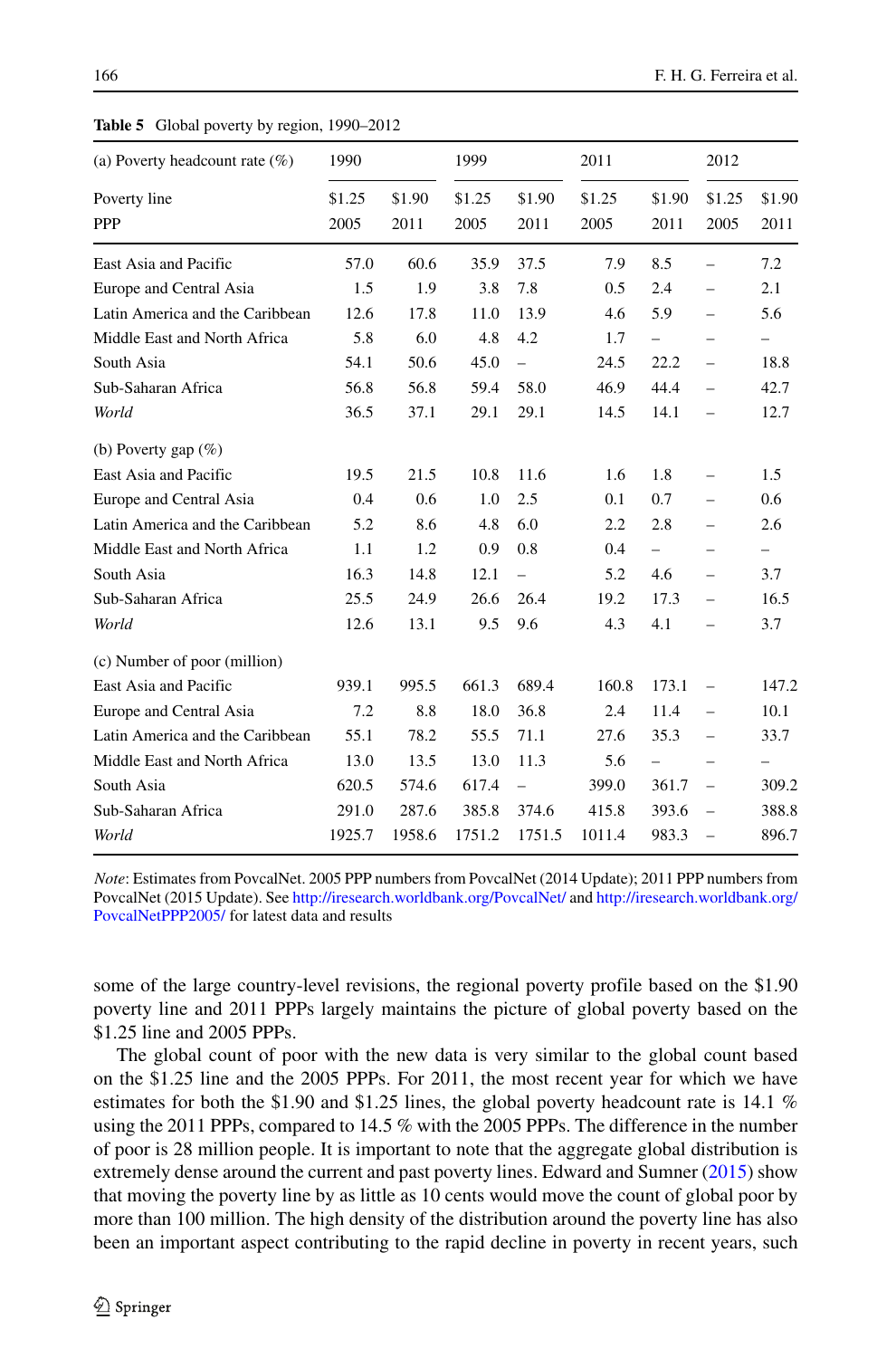Although the global number of poor remains similar in the revised numbers, some of the regional changes are more significant. In the East Asia and the Pacific region, poverty in 2011 increases from 7.9 % under the previous estimates based on the \$1.25 line to 8.5 % in the new estimates using the \$1.90 line. This increase is largely driven by an upward adjustment of the poverty headcount rate in China, as a result of the new PPPs and new rural-urban price adjustments. The new estimates lower the aggregate poverty rate in Sub-Saharan Africa and South Asia by around 2 percentage points in the most recent update, to 44.4 % and 22.2 %, respectively.[43](#page-26-0) In the Latin America and Caribbean region, and in Europe and Central Asia, poverty estimates are revised up with the 2011 PPPs, reflecting the lower upward adjustment in the PPP-adjusted welfare measures in these regions compared to the rise in the global poverty line. While the absolute change to overall poverty rates in these regions appears small at the \$1.90 line, the changes are more evident at higher poverty lines. As discussed, because of limited coverage, we do not report regional numbers for the MENA region at this time, although they are used in calculating the global average.<sup>[44](#page-26-1)</sup>

### **5.3 Past progress and future prospects for ending poverty**

The estimates for selected reference years using both the \$1.25 line and \$1.90 lines from 1990 until 2011, shown in Table [5,](#page-25-0) paint a very similar picture regarding the evolution of global and regional poverty. Global poverty has declined rapidly from 1990 until 2012, driven by a particularly strong decline in East and South Asia. Under both the previous and the updated poverty estimates, the first Millennium Development Goal of halving the share of the world population that live in extreme poverty between 1990 and 2015 was reached well ahead of time. In fact, our most recent estimate for 2012 of a 12.7 % global headcount corresponds to a reduction in the global poverty rate by nearly two-thirds compared to 1990.<sup>[45](#page-26-2)</sup> In absolute terms, the global number of poor has fallen by more than half, from more than 1.96 billion people in 1990 to 897 million in 2012. As Table [5](#page-25-0) indicates, regional levels and trends are also broadly maintained under the new update.

Given the broad correspondence of the present and past global poverty profile under the two lines, it is not surprising that projections for the future also show a similar trajectory. We report on two (evidently speculative, and intended merely as illustrative) poverty scenarios for 2030, which are based on the country-specific historic average growth rates for the past 10 and 20 years. Depending on assumptions about average growth rates, projections for 2030 with the \$1.90 line suggests that there will be between 350 and 480 million poor

<span id="page-26-0"></span><sup>43</sup>For India, new PPPs and the revised spatial price adjustments work in opposite directions. Revised PPPs suggest that as a whole, India is richer than we used to think. Adjusting only for the new PPP, lowers the poverty rate nationally. Revised spatial adjustments (that are based on India's official poverty lines) suggest that the gap between urban and rural areas in the cost of living is half of what was implied in the earlier official poverty lines. Effectively, rural areas are not so much cheaper to live in than urban areas, as we used to think, and this tends to raise poverty. The net effect of the two adjustments is to lower poverty somewhat.

<span id="page-26-1"></span><sup>44</sup>Although the regional MENA numbers and several country-level poverty estimates are not reported due to low coverage and concerns with the aggregates, poverty estimates for these countries (and the region as a whole) are calculated for the purposes of global poverty estimation.

<span id="page-26-2"></span><sup>45</sup>Because of lower survey coverage in the past, estimates for earlier reference years rely more heavily on interpolated and extrapolated surveys. For the 1990 estimate, the average 'length' of extrapolation/interpolation is 5.2 years (1.5 years population weighted), while for 2012 this is down to 2.4 years (0.5 years population weighted).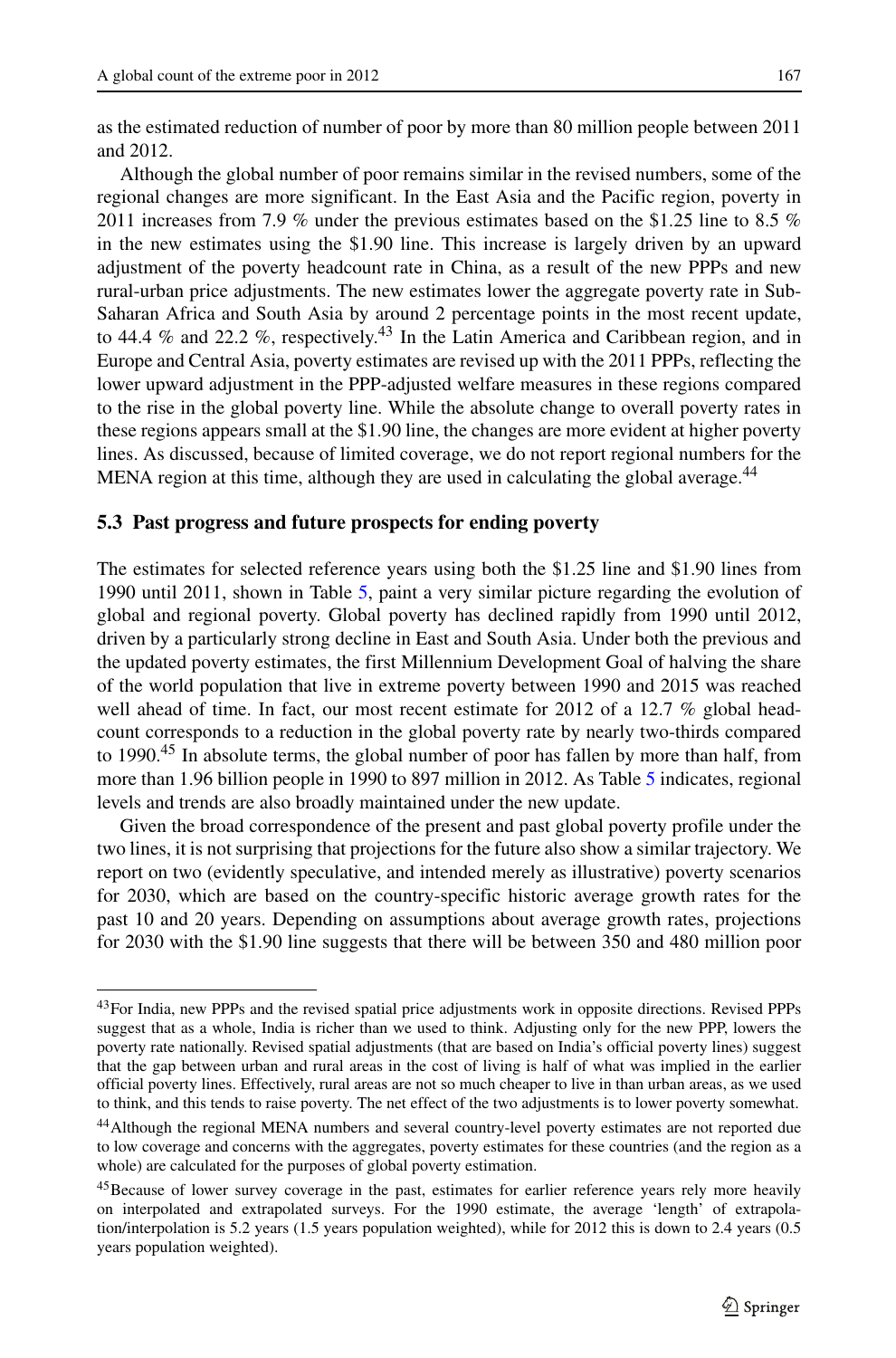people in 2030, which would yield a global poverty rate between 4.2 % and 5.7 %, short of the World Bank target of less than  $3\%$ , globally.<sup>46</sup> These projections are slightly more optimistic than the similar projections with the \$1.25 line carried out in Jolliffe et al. [\(2014\)](#page-30-10), which ranged from 4.8 % to 6.8 %. The slightly more optimistic projections are due to a modestly lower starting point in 2011, and also caused by a greater relative concentration of poverty in Asia under the new poverty line, where poverty is expected to fall relatively faster than other regions due to higher per capita growth. The projected profile of global poverty in 2030, shown in Figure A4 in the Online Appendix, suggests that the vast majority of poor people will live in Sub-Saharan Africa (more than 85 % of the total) with projections using both lines. Broadly speaking, this analysis indicates that the goal of ending extreme poverty by 2030 will be very ambitious, especially for Sub-Saharan Africa.

## **6 Conclusions**

The measurement of extreme income poverty for the world as a whole has attracted considerable interest over the last two and half decades. Reducing and, more recently, ending global poverty have become central components of the development objectives shared by the international community, as expressed in the Millennium Development Goals and, just this year, in the Sustainable Development Goals that succeed them.

Given the conceptual desirability of defining extreme poverty in terms of a common level of well-being across all countries, the measurement and monitoring of global poverty has typically been done with respect to a money-metric yardstick anchored on the poverty lines of very poor countries, and converted to other currencies using Purchasing Power Parity (PPP) exchange rates. One challenging consequence of this approach is that PPPs are themselves difficult to collect information for, and to construct. Major changes in the nature of PPPs have taken place at various points in time, including 1993, 2005 and, most recently, 2011. Each time the PPPs change, the international poverty line that builds on them changes too – although there usually is some discretion in how the change is implemented.

In addition to the poverty line, changes over time in the distributions of income and consumption for various countries also affect global poverty counts and measures. Most of these are of course the real changes in living standards that we wish to monitor. But, in addition, new countries are added that were previously not included and, more rarely, countries previously included, drop out. Price indices used to compare incomes over time are revised. Spatial cost-of-living adjustments made to enhance the comparability of living standards between urban and rural areas – or across different regions of large countries – change as well.

This paper documents as extensively as possible the various changes in all of these domains, which were used in constructing a new global count of the extremely income poor for the year 2012, using the new 2011 PPPs. This global count underpins the World Bank's recent poverty update in Cruz et al. [\(2015\)](#page-29-15) and World Bank [\(2015a\)](#page-31-2), and is based on a new international poverty line set at \$1.90 a day (per capita) in 2011 PPPs. This line was derived in accordance with our best judgment of how to maintain the real value of the \$1.25 line (at 2005 PPPs) in poor countries, so as to preserve the integrity of the "goalposts" for international targets such as the SDGs and the World Bank's own goals. Specifically, the values of the fifteen poverty lines that underpinned the \$1.25 line were taken in local currency

<span id="page-27-0"></span><sup>&</sup>lt;sup>46</sup>The growth rates assumed in the projections are country-specific 10 year and 20 year historic growth rates.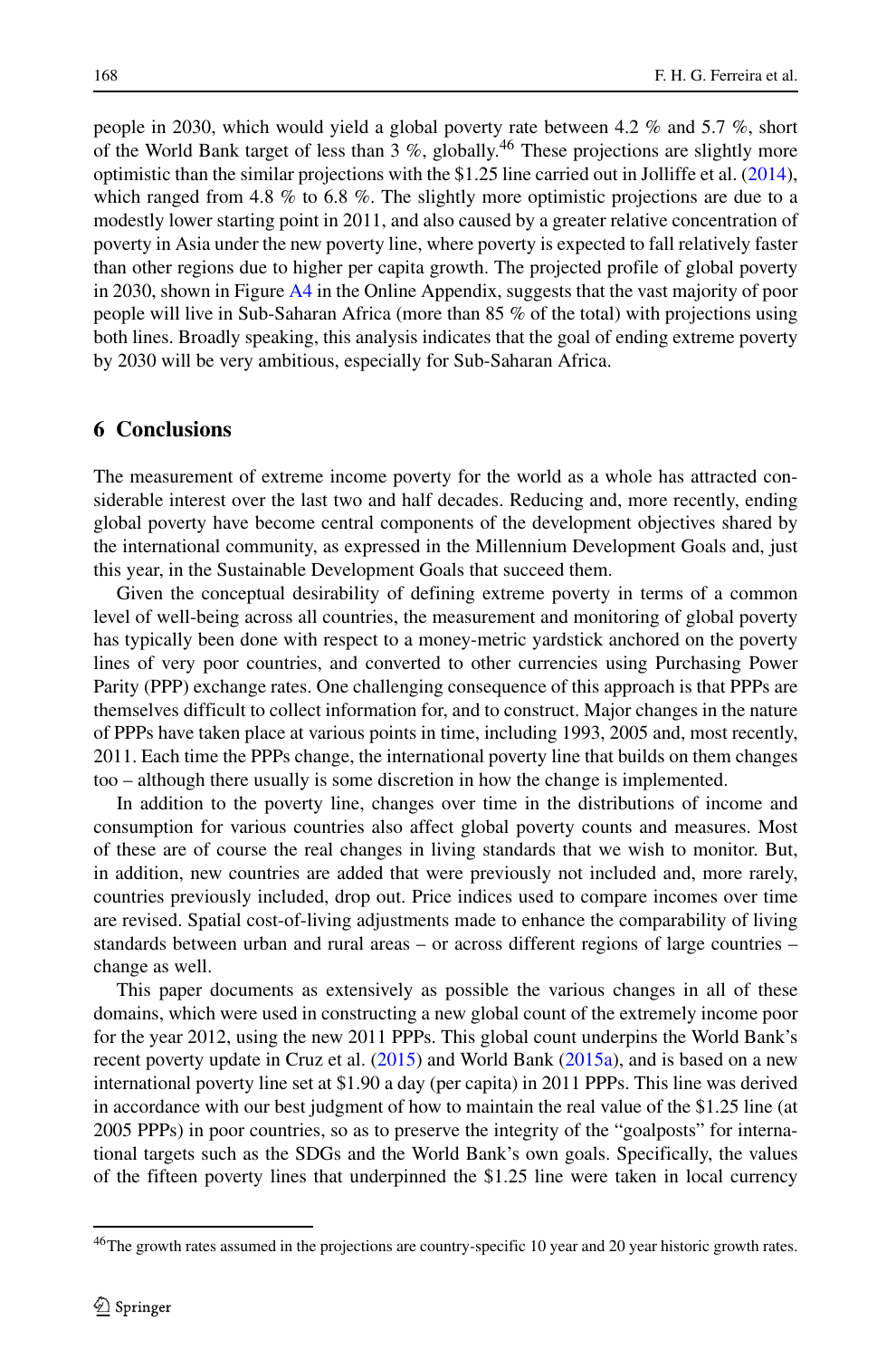units in 2005, and inflated to 2011 prices using the best available domestic price or costof-living indices. The resulting values were converted to USD using 2011 PPPs. A simple average of these numbers yielded \$1.88, which we rounded to \$1.90. A number of alternative approaches – including taking the local currency lines corresponding to \$1.25 (in 2005 PPPs) in 101 developing countries, inflating them to 2011 using domestic CPIs, and then converting them to USD with the 2011 PPPs – yield results that are either exactly equal to \$1.90, or very close.

In addition to changes in the line, we have documented in some detail which price indices were used for each of the 133 countries included in the exercise, with particular emphasis on those where the number differs from the indices reported in the World Development Indicators. We have also discussed those cases where adjustments are made to consumption or income vectors to account for spatial differences in the cost of living within countries, including China, India, Indonesia and countries in Latin America, the Caribbean, Europe and Central Asia.

The combined result of these various changes for the year 2011 is that the global headcount rate changes from 14.5 % (with respect to the \$1.25 line, at 2005 PPPs) to 14.1 % (with respect to the \$1.90 line, at 2011 PPPs). This change corresponds to 28 million people. For 2012, the reference year for the new count, the incidence is 12.7 %, corresponding to 897 million persons. The regional profile of poverty changes only moderately, with the new method yielding slightly lower poverty in the poorest regions (notably Sub-Saharan Africa and South Asia), and slightly higher poverty in middle-income regions (notably Latin America and the Caribbean, and Europe and Central Asia). Trends over time between 1990 and 2012 are very similar using the new and old methods, and projections of possible future poverty trajectories under the assumption of distribution neutral growth are similarly little affected.

The fact that this update yields relatively limited changes to what we thought we knew about global poverty is a result of the fact that these methodological revisions were deliberately designed so as to preserve the real purchasing power of the \$1.25 line in some of the world's poorest countries – and of the additional fact that, between 2005 and 2011, price level changes in these countries were not atypical of the developing world as a whole. That the line is much higher in USD terms is simply a reflection of the fact that the 2011 ICP price surveys found lower price levels (and thus a higher purchasing power) in poor countries relative to the US, compared to the 2005 PPPs. The 2011 PPPs thus incorporate a lower relative purchasing power of the USD.

The exercise of updating the international poverty line when PPPs change – and the associated process of reviewing temporal and spatial price adjustments in over one hundred countries – is complex. Transparency and replicability are essential to ensure credibility, and we believe that this paper is a step in that direction. Even more importantly, the PovcalNet online tool will soon include the updated distributions, poverty line and PPP options to enable other researchers to replicate our results, as well as making different choices of their own.

Looking forward, we feel that one area where additional research is particularly needed, in order to enhance international comparability, is that of spatial cost-of-living adjustments. These are still made in a piecemeal and uncoordinated fashion across regions. While we feel that each of the adjustments we have made here is defensible in its own right, their consistency across space and time requires additional scrutiny. In that matter, and in many others, we look forward to advice from the Global Commission on Poverty, led by Professor Sir Anthony Atkinson, which was recently convened to advise the World Bank on how to take global poverty measurement forward, after this 2012 update.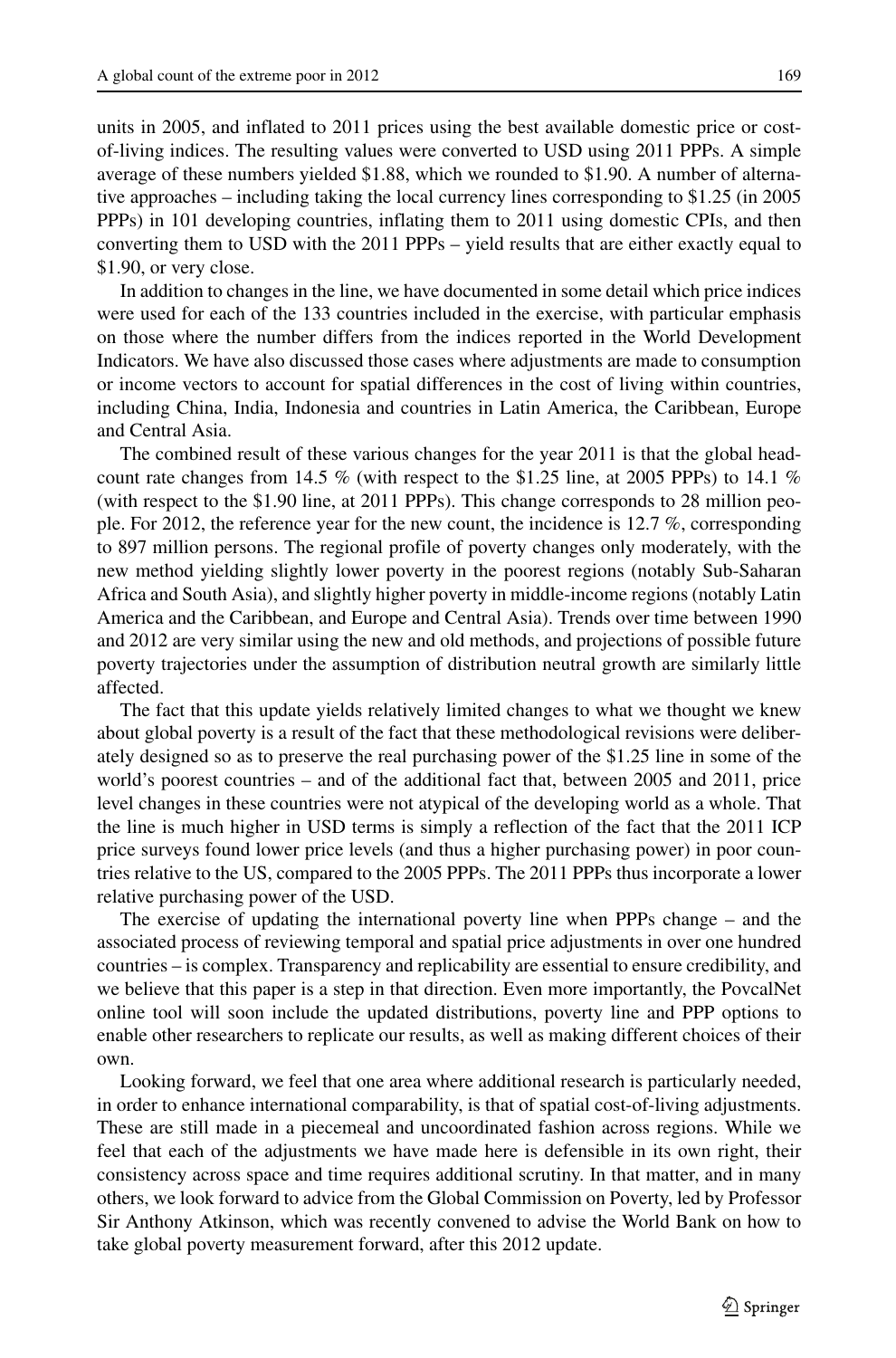**Acknowledgments** This paper benefited from the efforts of numerous World Bank colleagues, including in the PovcalNet team (Qinghua Zhao, Kihoon Lee and Liang Yu) and the Global Poverty Working Group (in particular Rose Mungai, Raul Andres Castaneda, Leonardo Lucchetti, Lilliana de Sousa, Minh Nguyen, Joao Pedro de Azevedo, Jose Montes, Reno Dewina, Carolina Diaz Bonilla, Monica Yanez Pagans, Hiroki Uematsu and Christina Wieser). The authors would also like to thank Kaushik Basu for his guidance; the editors of this special issue, Nora Lustig and Jacques Silber; as well as Aziz Atamanov, Marcio Cruz, Angus Deaton, Stephan Klasen, Nandini Krishnan, Christoph Lakner, Rinku Murgai, Sergio Olivieri, Martin Ravallion, Don Sillers and Philip Schellekens for comments and helpful conversations. That said, these are the views of the authors alone, and we are solely responsible for any remaining errors.

**Open Access** This article is distributed under the terms of the Creative Commons Attribution 4.0 International License [\(http://creativecommons.org/licenses/by/4.0/\)](http://creativecommons.org/licenses/by/4.0/), which permits unrestricted use, distribution, and reproduction in any medium, provided you give appropriate credit to the original author(s) and the source, provide a link to the Creative Commons license, and indicate if changes were made.

## **References**

- <span id="page-29-3"></span>Ahluwalia, M., Carter, N., Chenery, H.: Growth and poverty in developing countries. J. Dev. Econ. **6**(3), 299–341 (1979)
- Asian Development Bank: Purchasing power parities and real expenditures. Mandaluyong City, Philippines: Asian Development Bank. [www.adb.org/sites/default/files/publication/59715/](www.adb.org/sites/default/files/publication/59715/2011-icp-ppps-real-expenditures.pdf) [2011-icp-ppps-real-expenditures.pdf](www.adb.org/sites/default/files/publication/59715/2011-icp-ppps-real-expenditures.pdf) (2014)
- <span id="page-29-10"></span>Balassa, B.: The PPP doctrine: a reappraisal. J. Polit. Econ. **72**, 584–596 (1964)
- <span id="page-29-7"></span>Bamberger, M., Rugh, J., Mabry, L.: Real World Evaluation: Working under Budget, Time, Data, and Political Constraints. Sage Publications, Thousand Oaks (2006)
- <span id="page-29-6"></span>Beegle, K., De Weerdt, J., Friedman, J., Gibson, J.: Methods of household consumption measurement through surveys: experimental results from Tanzania. J. Dev. Econ. **98**(1), 3–18 (2012)
- <span id="page-29-8"></span>Biemer, P., Lyberg, L.: Introduction to Survey Quality. Wiley Series in Survey Methodology. Wiley, Hoboken (2003). <search.ebscohost.com/login.aspx?direct=true&scope=site&db=nlebk&db=nlabk&AN=85511>
- <span id="page-29-5"></span>Buhmann, B., Rainwater, L., Schmaus, G., Smeeding, T.: Equivalence scales, well-being, inequality and poverty: sensitivity estimates across ten countries using the Luxembourg Income Study (LIS) database. Rev. Income Wealth **34**(3), 115–142 (1988)
- <span id="page-29-12"></span>CEDLAS and World Bank: A Guide to the SEDLAC: Socioeconomic Database for Latin America and the Caribbean. CEDLAS and The World Bank. [sedlac.econo.unlp.edu.ar/download.php?file=archivos](sedlac.econo.unlp.edu.ar/download.php?file=archivos_upload_items_metodologia/Guide_14_english.pdf)\_ upload items [metodologia/Guide](sedlac.econo.unlp.edu.ar/download.php?file=archivos_upload_items_metodologia/Guide_14_english.pdf) 14 english.pdf (2010)
- <span id="page-29-4"></span>Chandy, L., Kharas, H.: The poverty of poverty data: Brookings Institution blog, [http://www.brookings.edu/](http://www.brookings.edu/blogs/up-front/posts/2014/10/10-global-poverty-data-chandy-kharas) [blogs/up-front/posts/2014/10/10-global-poverty-data-chandy-kharas](http://www.brookings.edu/blogs/up-front/posts/2014/10/10-global-poverty-data-chandy-kharas) (2014)
- <span id="page-29-14"></span>Chandy, L., Smith, C.: How poor are America's poorest? U.S. \$2 a day poverty in a global context. Global Economy and Development, Global Views, Policy Paper 2014-03. Brookings Institution, Washington (2014). www.brookings.edu/∼[/media/research/files/papers/2014/08/](www.brookings.edu/~/media/research/files/papers/2014/08/america-poverty-global-context/how-poor-are-americas-poorest.pdf) [america-poverty-global-context/how-poor-are-americas-poorest.pdf](www.brookings.edu/~/media/research/files/papers/2014/08/america-poverty-global-context/how-poor-are-americas-poorest.pdf)
- <span id="page-29-0"></span>Chen, S., Ravallion, M.: How well did the world's poorest fare in the 1990s? Rev. Income Wealth **47**(3), 283–300 (2001)
- <span id="page-29-13"></span>Chen, S., Ravallion, M.: How have the world's poorest fared since the early 1980s? World Bank Res. Obs. **19**(2), 141–169 (2004)
- <span id="page-29-11"></span>Chen, S., Ravallion, M.: China is poorer than we thought, but no less successful in the fight against poverty. World Bank Policy Research Working Paper, No. 4621. [openknowledge.worldbank.org/handle/10986/](openknowledge.worldbank.org/handle/10986/6674) [6674](openknowledge.worldbank.org/handle/10986/6674) (2008)
- <span id="page-29-1"></span>Chen, S., Ravallion, M.: The developing world is poorer than we thought, but no less successful in the fight against poverty. Q. J. Econ. **125**(4), 1577–1625 (2010)
- <span id="page-29-15"></span>Cruz, M., Foster, J., Quillin, B., Schellekens, P.: Ending extreme poverty and sharing prosperity: progress and policies. Policy Research Note PRN/15/03 (2015)
- <span id="page-29-9"></span>Datt, G.: Computational tools for poverty measurement and analysis. International Food Policy Research Institute, Food Consumption and Nutrition Division Discussion Paper No. 50. ideas.repec.org/p/fpr/fcnddp/50.html (1998)
- <span id="page-29-2"></span>Deaton, A.: Price indexes, inequality, and the measurement of world poverty. Am. Econ. Rev. **100**(1), 5–34 (2010)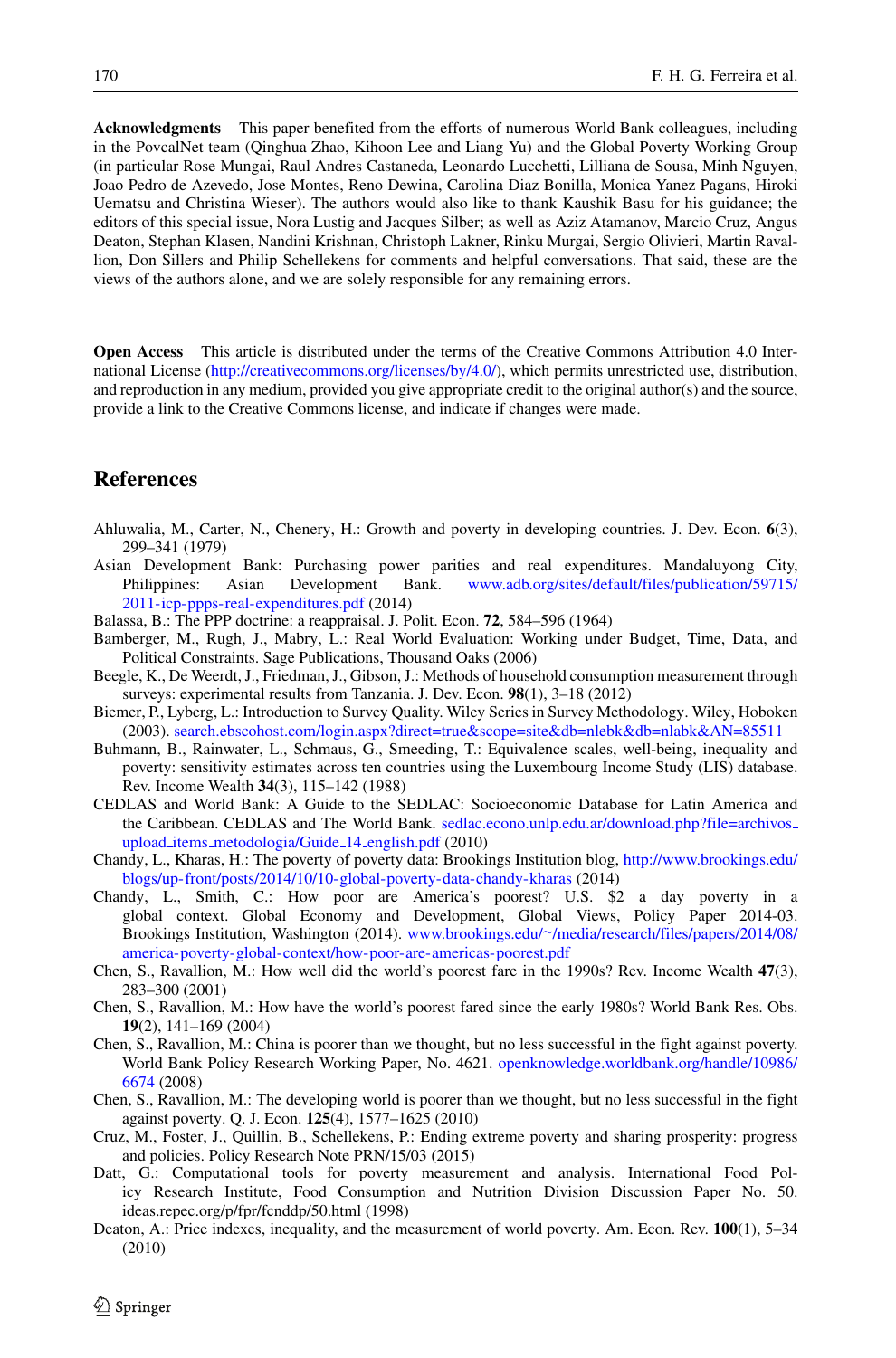- <span id="page-30-5"></span>Deaton, A., Aten, B.: Trying to understand the PPPs in ICP2011: why are the results so different? NBER Working Paper No 20244. <www.nber.org/papers/w20244> (2014)
- <span id="page-30-13"></span>Deaton, A., Kozel, V.: Data and Dogma: The great Indian poverty debate. World Bank Res. Obs. **20**(2), 177–99 (2005a)
- Deaton, A., Kozel, V. (eds.): The Great Indian Poverty Debate. Macmillan India Ltd, New Delhi (2005b)
- <span id="page-30-9"></span>Dykstra, S., Kenny, C., Sandefur, J.: Global absolute poverty fell by almost half on Tuesday. Centre for Global Development blog: <www.cgdev.org/blog/global-absolute-poverty-fell-almost-half-tuesday> (2014)
- <span id="page-30-26"></span>Edward, P., Sumner, A.: New estimates of global poverty and inequality: how much difference do price data really make? CGD Working Paper no. 403, Washington, DC: Center for Global Development. www.cgdev.org/sites/default/files/CGD-Working-Paper-403-Edward-Sumner-New-Estimates- -Global-Poverty.pdf (2015)
- <span id="page-30-17"></span>Gimenez, L., Jolliffe, D.: Inflation for the poor: a comparison of CPI and household survey data. Bangladesh Development Studies **37**(1/2), 57–81 (2014)
- Government of India: Report of the Task Force on Projections of Minimum Needs and Effective Consumption. Planning Commission, New Delhi (1979)
- <span id="page-30-21"></span>Government of India: Report of the Expert Group to Review the Methodology for Estimation of Poverty. Planning Commission, New Delhi (2009). [planningcommission.gov.in/reports/genrep/rep](planningcommission.gov.in/reports/genrep/rep_pov.pdf)\_pov.pdf
- <span id="page-30-22"></span>Government of India: Press Note on Poverty Estimates, 2011–12. Planning Commission, New Delhi (2013)
- <span id="page-30-6"></span>Inklaar, R., Rao, D.S.: Cross-country income levels over time: did the developing world suddenly become much richer? GGDC Research Memorandum Working Paper no. 151. [www.ggdc.net/publications/](www.ggdc.net/publications/memorandum/gd151.pdf) [memorandum/gd151.pdf](www.ggdc.net/publications/memorandum/gd151.pdf) (2014)
- <span id="page-30-12"></span>James, W., Schofield, E.: Human Energy Requirements. A Manual for Planners and Nutritionists. Oxford Medical Publications, Oxford (1990)
- <span id="page-30-14"></span>Jolliffe, D.: Measuring absolute and relative poverty: the sensitivity of estimated household consumption to survey design. J. Econ. Soc. Meas. **27**(1–2), 1–23 (2001)
- <span id="page-30-18"></span>Jolliffe, D.: Poverty, prices and place: how sensitive is the spatial distribution of poverty to cost of living adjustments? Econ. Inq. **44**(2), 296–310 (2006)
- <span id="page-30-10"></span>Jolliffe, D., Lanjouw, P., Chen, S., Kraay, A., Meyer, C., Negre, M., Prydz, E., Vakis, R., Wethli, K.: A Measured Approach to Ending Poverty and Boosting Shared Prosperity: Concepts, Data, and the Twin Goals. Policy Research Report. The World Bank, Washington (2014)
- <span id="page-30-4"></span>Jolliffe, D., Prydz, E.B.: Global poverty goals and prices: how purchasing power parity matters. Policy Research Working Paper, No. 7256. The World Bank, Washington (2015)
- <span id="page-30-24"></span>Jolliffe, D., Prydz, E.B.: Estimating international poverty lines from comparable national thresholds: a robust approach for estimating relevant thresholds. Journal of Economic Inequality, this issue (2016)
- <span id="page-30-16"></span>Kakwani, N.: On a class of poverty measures. Econometrica **48**, 437–446 (1980)
- <span id="page-30-25"></span>Kakwani, N., Son, H.: Global poverty estimates based on 2011 purchasing power parity: where should the new poverty line be drawn? ECINEQ Working Paper, pp. 2015–371 (2015)
- Klasen, S., Krivobokova, T., Greb, F., Lahoti, R., Pasaribu, S., Wiesenfarth, M.: International income poverty measurement: which way now? Journal of Economic Inequality, this issue (2016)
- <span id="page-30-3"></span>Kravis, I., Summers, R., Heston, A.: Real GDP per capita for more than one hundred countries. Econ. J. **88**(8), 215–242 (1978)
- <span id="page-30-20"></span>Lakner, C., Negre, M., Prydz, E.B.: The role of inclusive growth in ending extreme poverty. paper presented at Sixth ECINEQ Meeting, July 2015 (2015)
- <span id="page-30-11"></span>Lanjouw, P., Ravallion, M.: Poverty and household size. Econ. J. **105**(433), 1415–1434 (1995)
- <span id="page-30-15"></span>Minoiu, C., Reddy, S.: Estimating poverty and inequality from grouped data: how well do parametric methods perform? Journal of Income Distribution **18**(2), 160–78 (2009)
- <span id="page-30-23"></span>Ravallion, M.: Measuring aggregate welfare in developing countries: how well do national accounts and surveys agree? Rev. Econ. Stat. **85**(3), 645–652 (2003)
- <span id="page-30-19"></span>Ravallion, M.: A global perspective on poverty in India. Econ. Polit. Wkly. **43**(43), 31–37 (2008). [www.jstor.](www.jstor.org/stable/40278099) [org/stable/40278099](www.jstor.org/stable/40278099)
- <span id="page-30-8"></span>Ravallion, M.: Price levels and economic growth: making sense of revisions to data on real incomes. Rev. Income Wealth **59**(4), 593–613 (2013)
- <span id="page-30-7"></span>Ravallion, M.: An exploration of the international comparison program's new global economic landscape. NBER Working Paper No 20338 <www.nber.org/papers/w20338> (2014)
- <span id="page-30-0"></span>Ravallion, M., Chen, C., Sangraula, P.: Dollar a day revisited. World Bank Econ. Rev. **23**(2), 163–184 (2009)
- <span id="page-30-1"></span>Ravallion, M., Datt, G., Walle, D.: Quantifying absolute poverty in the developing world. Rev. Income Wealth **37**(4), 345–361 (1991)
- <span id="page-30-2"></span>Reddy, S., Pogge, T.: How not to count the poor. In: Anand, S., Segal, P., Stiglitz, J. (eds.) Debates on the Measurement of Poverty. Oxford University Press (2008)
- Sandefur, J.: Africa rising? Using micro surveys to correct macro time series. Center for Global Development, manuscript [editorialexpress.com/cgi-bin/conference/download.cgi?db](editorialexpress.com/cgi-bin/conference/download.cgi?db_name=NEUDC2013&paper_id=457) name=NEUDC2013& paper [id=457](editorialexpress.com/cgi-bin/conference/download.cgi?db_name=NEUDC2013&paper_id=457) (2013)